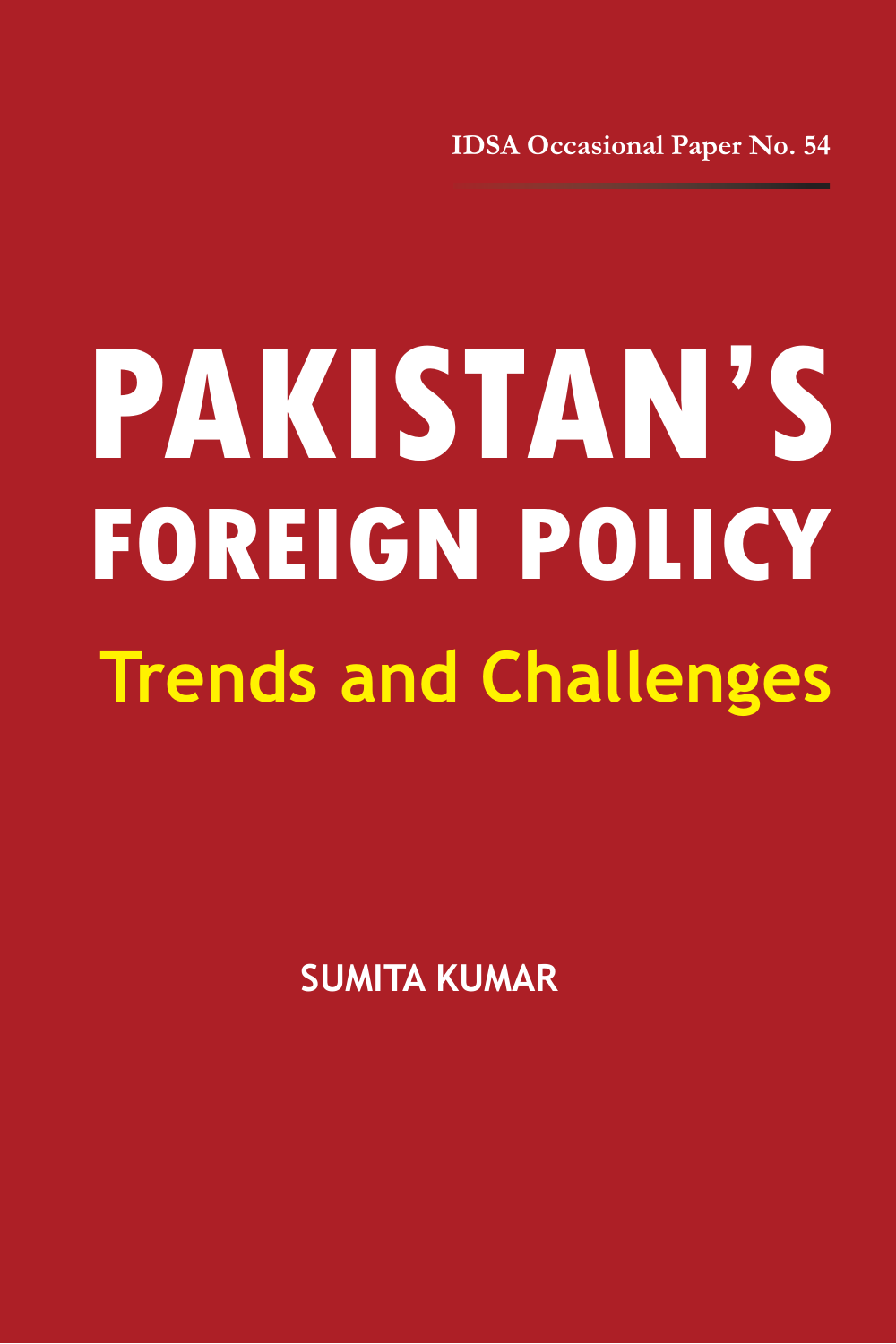**IDSA OCCASIONAL PAPER NO. 54**

## **PAKISTAN'<sup>S</sup> FOREIGN POLICY TRENDS AND CHALLENGES**

**SUMITA KUMAR**



UTE FOR DEFENCE **STUDIES & ANALYSES** रक्षा अध्ययन एवं विश्लेषण संस्थान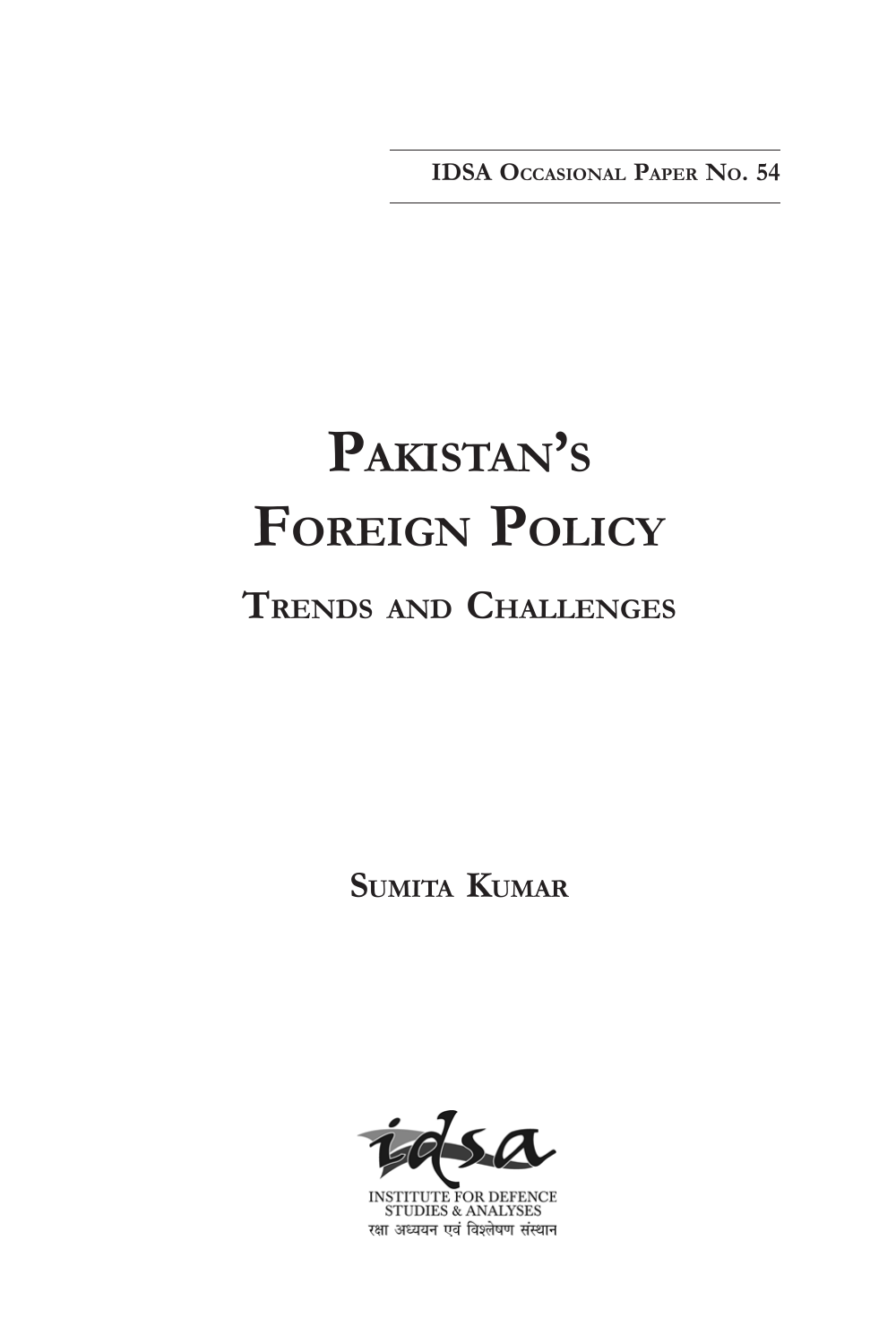Institute for Defence Studies and Analyses, New Delhi.

All rights reserved. No part of this publication may be reproduced, sorted in a retrieval system or transmitted in any form or by any means, electronic, mechanical, photo-copying, recording or otherwise, without the prior permission of the Institute for Defence Studies and Analyses (IDSA).

ISBN: 978-93-82169-86-4

First Published: August 2019

Published by: Institute for Defence Studies and Analyses No.1, Development Enclave, Rao Tula Ram Marg, Delhi Cantt., New Delhi - 110 010 Tel. (91-11) 2671-7983 Fax.(91-11) 2615 4191 E-mail: contactus@idsa.in Website: http://www.idsa.in

Cover & Layout by: Vaijayanti Patankar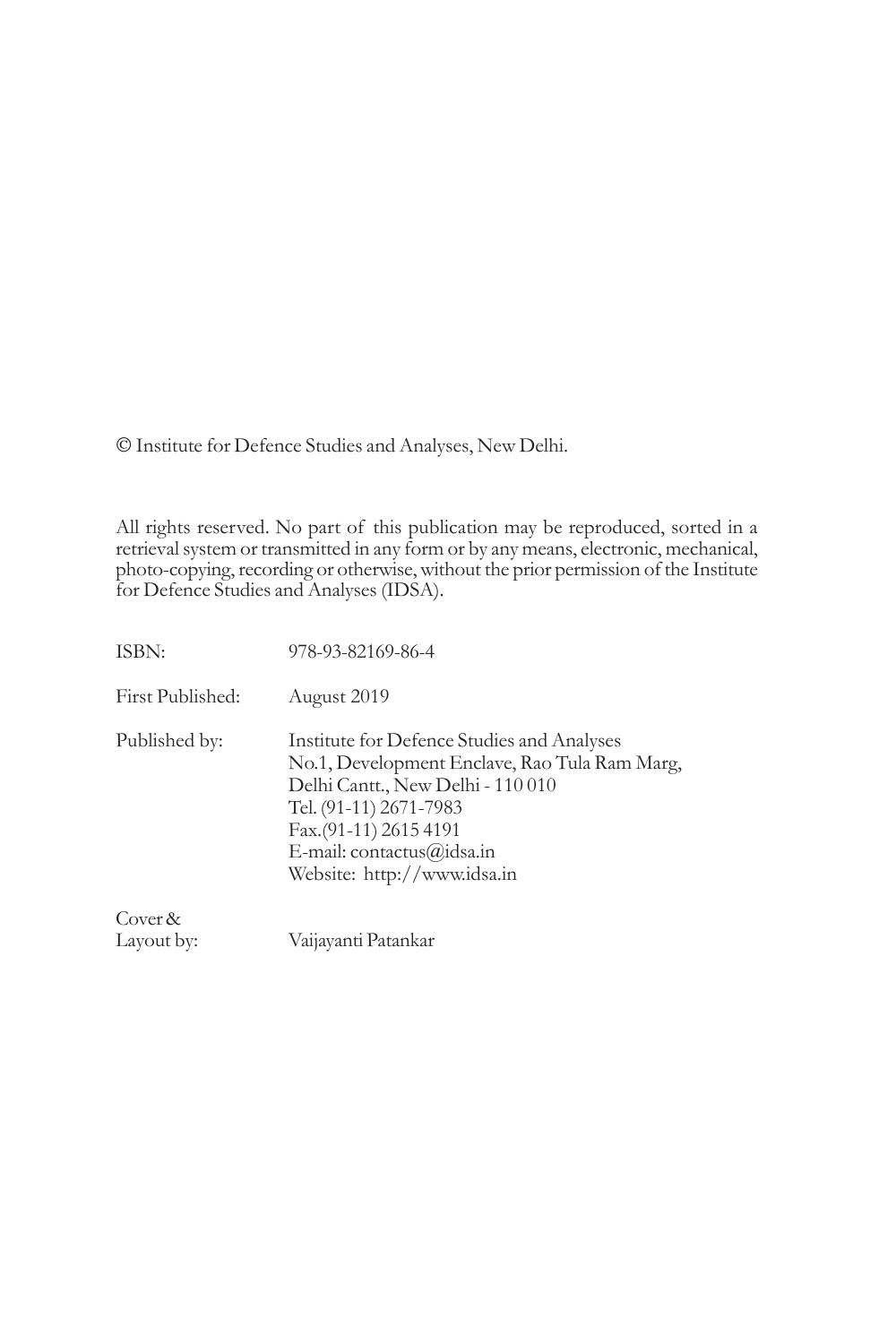### **PAKISTAN'S FOREIGN POLICY: TRENDS AND CHALLENGES**

#### **INTRODUCTION**

Pakistan's foreign policy, like that of any other country, is determined by its geography and to a considerable extent, by its domestic politics. Anti-Indianism and an urge to establish a pliable government in Afghanistan have been constant features of Pakistan's foreign policy since its creation. It was to acquire strategic parity with India that Pakistan entered into alliances with external great powers, like the United States (US) first and China later. The endeavours to establish pliable governments in Afghanistan came in the way of friendly relations with its Western neighbour, which itself was always wary of Pakistan's intentions and refused to recognise the Durand Line as the border between the two countries.

Pakistan's domestic politics was characterised by the interference of Islamist parties that wanted to determine the shape of Pakistan's Constitution in accordance with the dictates of Islam. While the successive Pakistani regimes, both civilian and military, accommodated these views in shaping the political system, a time came when the Pakistan Government thought it useful to harness the religious extremist groups in pursuit of their foreign policy objectives. That is when such groups were given the stewardship of jihad against Soviet Union's occupation of Afghanistan in 1979.

In the foreign policy architecture of Pakistan, the sustained antipathy towards India, the support of external powers like the US and China and interference in the affairs of Afghanistan to acquire "strategic depth" became regular features. After the Soviet withdrawal from Afghanistan in 1989, Pakistan diverted the trained Islamist jihadis to Kashmir to intensify anti-India insurgency, under the security of the newly acquired nuclear weapons capability by 1987. Simultaneously, Pakistan supported the Taliban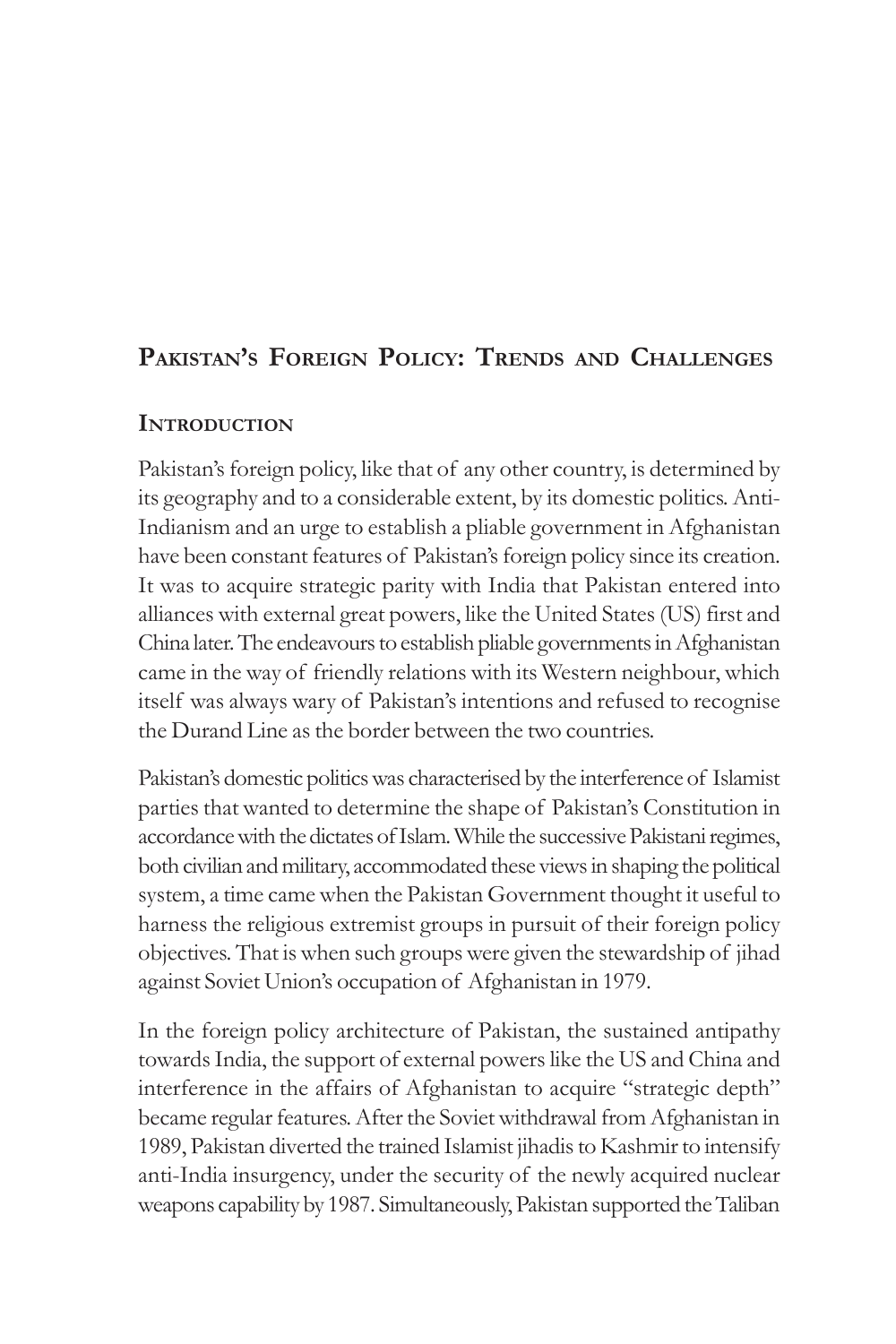rule in Afghanistan, which facilitated the massive terrorist attack by Al-Qaeda on America's heartland on September 11, 2001. This was the origin of the "war on terror" unleashed by America against the Taliban regime in Afghanistan perceiving it to be the epicentre of terrorism. The US coerced Pakistan into joining the war on terror in Afghanistan. While this war on terrorism is continuing till date, the US has remained completely dissatisfied with the sincerity of Pakistan's role and has often accused Pakistan of being duplicitous in its promises.

Although China has been cultivating Pakistan as a strategic ally to countervail India since the 1960s, the rise of China in the twenty-first century and the emergence of Xi Jinping as an ambitious leader concretised China's vision to give special importance to Pakistan in its designs to expand its influence. The most glaring example of this is China's announcement of the US\$ 62 billion China–Pakistan Economic Corridor (CPEC) project, with Gwadar as its terminal point. Meanwhile, as if Pakistan supported insurgency in Kashmir was not enough, Pakistan-supported militant groups like Jaish-e-Mohammed (JeM) and Lashkar-e-Taiba (LeT) attacked high-value Indian targets like the Kashmir Legislative Assembly in October 2001; the Indian Parliament in December 2001; Mumbai commercial centres in November 2008; and later, security targets like the Pathankot Air Force base in January 2016, the army camp in Uri in September 2016, and the convoy of Central Reserve Police Force (CRPF) in Pulwama in February 2019.

It is against the background of such tumultuous developments that this paper tries to discern recent trends in Pakistan's foreign policy, specifically with reference to the most critical areas of Pakistan's concerns, like the attitude of the US, the indulgence of China, the unpredictabilities with Afghanistan, the deadlock with India and the revived interest of Russia in dealing with Pakistan. The attempt will be to examine the extent to which these trends are durable and beneficial to Pakistan and whether its strategy is likely to keep Pakistan in a state of confused and rudderless existence, constantly ill at ease with itself.

The paper looks at the likely impact of reduced economic and securityrelated American aid to Pakistan. It focuses on the possible fallout of Pakistan's overdependence on China. It discusses the peace process in Afghanistan which involves the participation of external powers like the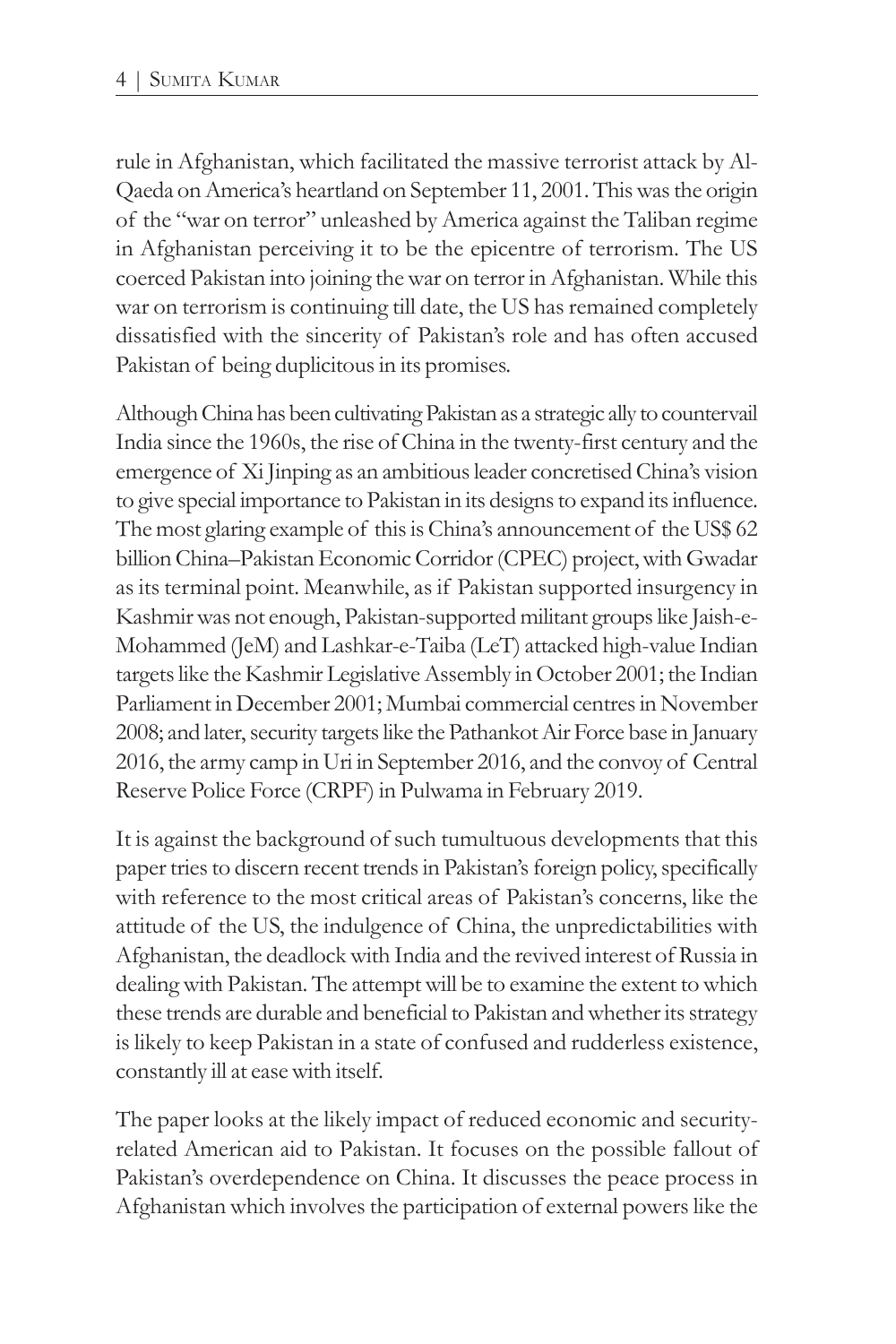US, China and Russia, and how it is likely to serve the interests of Pakistan. It examines the continuing tension with India, which is accusing Pakistan of being directly responsible for heightened insurgency in Kashmir, and its impact on Pakistan. It also explores whether Pakistan's improved relations with Russia will expand its strategic options and give it a greater sense of security or land it in the arena of competition among major powers.

#### **ALIENATION OF THE US**

More than a decade-and-a half after having been coerced into joining the US-led war on terrorism and having received the attendant benefits flowing from its major non-NATO (North Atlantic Treaty Organization) ally status, Pakistan has managed to completely alienate the US. The actions of Pakistan's political and military leadership, which are guided by the country's strategic objectives, have made the US question Pakistan's intentions towards countering terrorist groups, particularly the Afghan Taliban and the Haqqani network. The most obvious manifestation of this was US President Trump's address to the nation on August 21, 2017 where he earmarked plans for engaging with Afghanistan, Pakistan and India. He took a strong stand emphasising the need for Pakistan to do more to eliminate terrorism emanating from within the country if it valued its "partnership" with the US. 1 The underlying threat was not lost on Pakistan's strategic community. The possibility of unilateral action which could be taken by the US on Pakistani soil was enhanced after the removal of certain restrictions on the use of drones.

Pakistan's persistent fears about increasing Indian influence in the region, especially in Afghanistan, were stoked not only by President Trump's speech where he emphasised the need to strengthen the "strategic partnership with India",<sup>2</sup> but also by former US Secretary of State Rex Tillerson's address at the Center for Strategic and International Studies (CSIS),

<sup>&</sup>quot;Remarks by President Trump on the Strategy in Afghanistan and South Asia", Fort Myer, Arlington, Virginia, August 21, 2017, at https:// www.whitehouse.gov/briefings-statements/remarks-president-trump-strategyafghanistan-south-asia/. (Accessed June 20, 2018).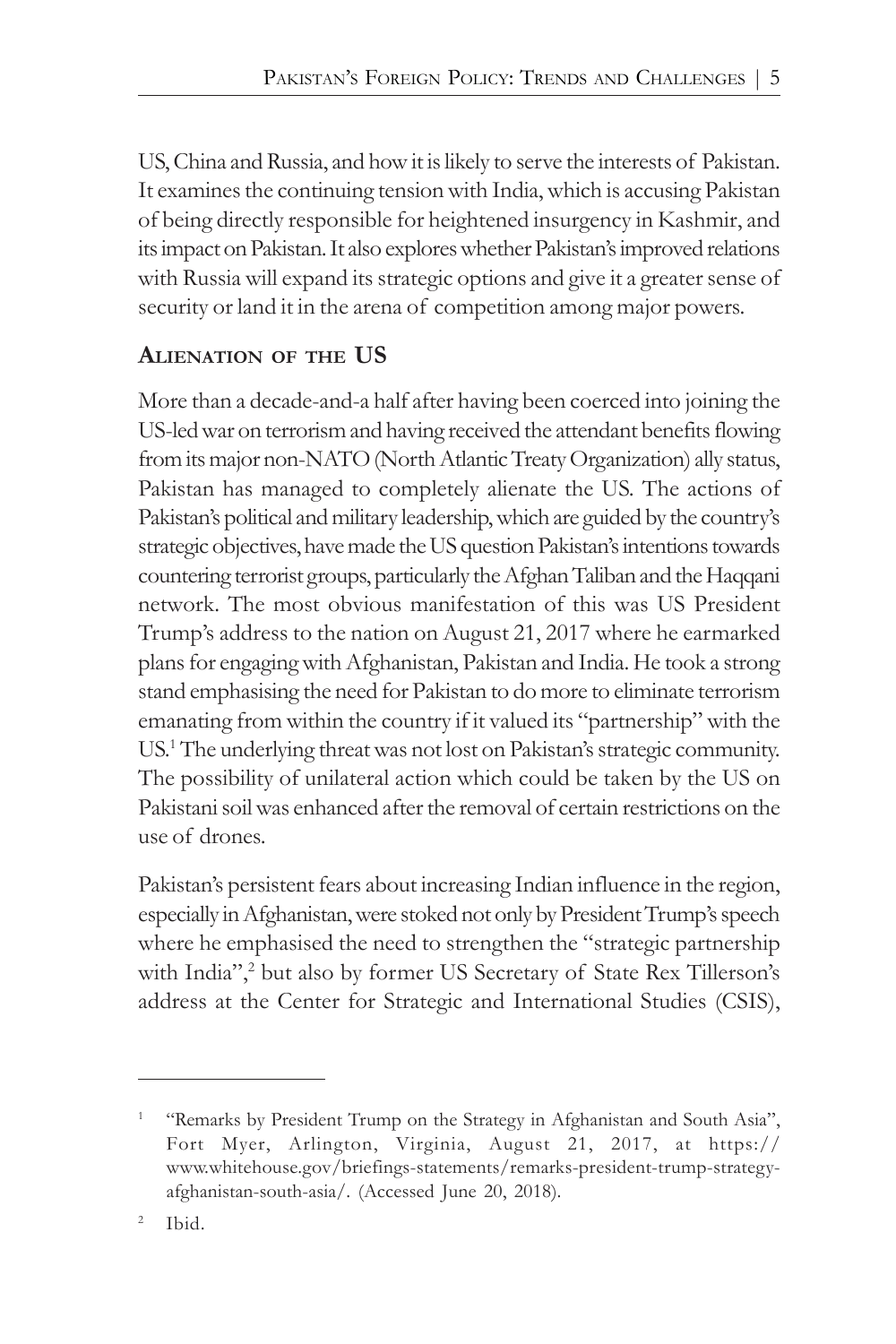Washington, DC, on October 18, 2017, where he focused on "shared values" between India and the US and the expectation that both the countries would work towards stabilising the Indo-Pacific region.<sup>3</sup>

Strong reactions emerged within Pakistan. An intense debate took place within the country about the importance of the US for Pakistan and the need to safeguard its sovereignty. The National Security Committee (NSC) of Pakistan questioned the role envisaged for India and a statement emphasised that "India cannot be a net security provider in the South Asia region…." 4 The army chief briefed the parliament on the emerging national security situation in the context of the hardening US stance, in an attempt to assuage the rising indignation amongst the leadership and activists of political parties, elders in the tribal areas and the public in Pakistan.

In real terms, the US dissatisfaction due to Pakistan's continued support for terrorist groups fomenting trouble in Afghanistan was reflected in the reduction of security assistance to Pakistan. For instance, the US Department of State confirmed on January 4, 2018 that it would suspend Foreign Military Financing amounting to US\$ 255 million earmarked for fiscal year (FY) 2016 as Pakistan had not taken "decisive action" against "the Taliban and the Haqqani network" enjoying "safe havens" within Pakistan.<sup>5</sup> Further, US\$ 900 million that was supposed to be reimbursed

<sup>&</sup>lt;sup>3</sup> CSIS, "Defining Our Relationship with India for the Next Century: An Address by U.S. Secretary of State Rex Tillerson", October 18, 2017, at https:// www.csis.org/analysis/defining-our-relationship-india-next-century-address-ussecretary-state-rex-tillerson. (Accessed June 20, 2018).

<sup>4</sup> "NSC Rejected India Role as Security Provider in the South Asia Region", *Pak Tribune*, August 25, 2017, at http://paktribune.com/news/NSC-rejected-Indiarole-as-security-provider-in-the-South-Asia-region-279366.html. (Accessed June 20, 2018).

<sup>5</sup> US Department of State, "*Background Briefing with Senior State Department Officials on Security Assistance to Pakistan", January* 4, 2018, at https://www.state.gov/r/ pa/prs/ps/2018/01/276858.htm. (Accessed June 20, 2018). Also see "US Blocks \$255m Military Aid to Pak", *The Asian Age*, January 3, 2017; Varghese K. George, "Trump Regime Suspends Security Aid to Pakistan", *The Hindu*, January 6, 2018; and Li Hongmei, "What Trump's Pakistan Policy Means for China", *The Diplomat*, April 18, 2018, at https://thediplomat.com/2018/04/what-trumpspakistan-policy-means-for-china/. (Accessed May 21, 2018).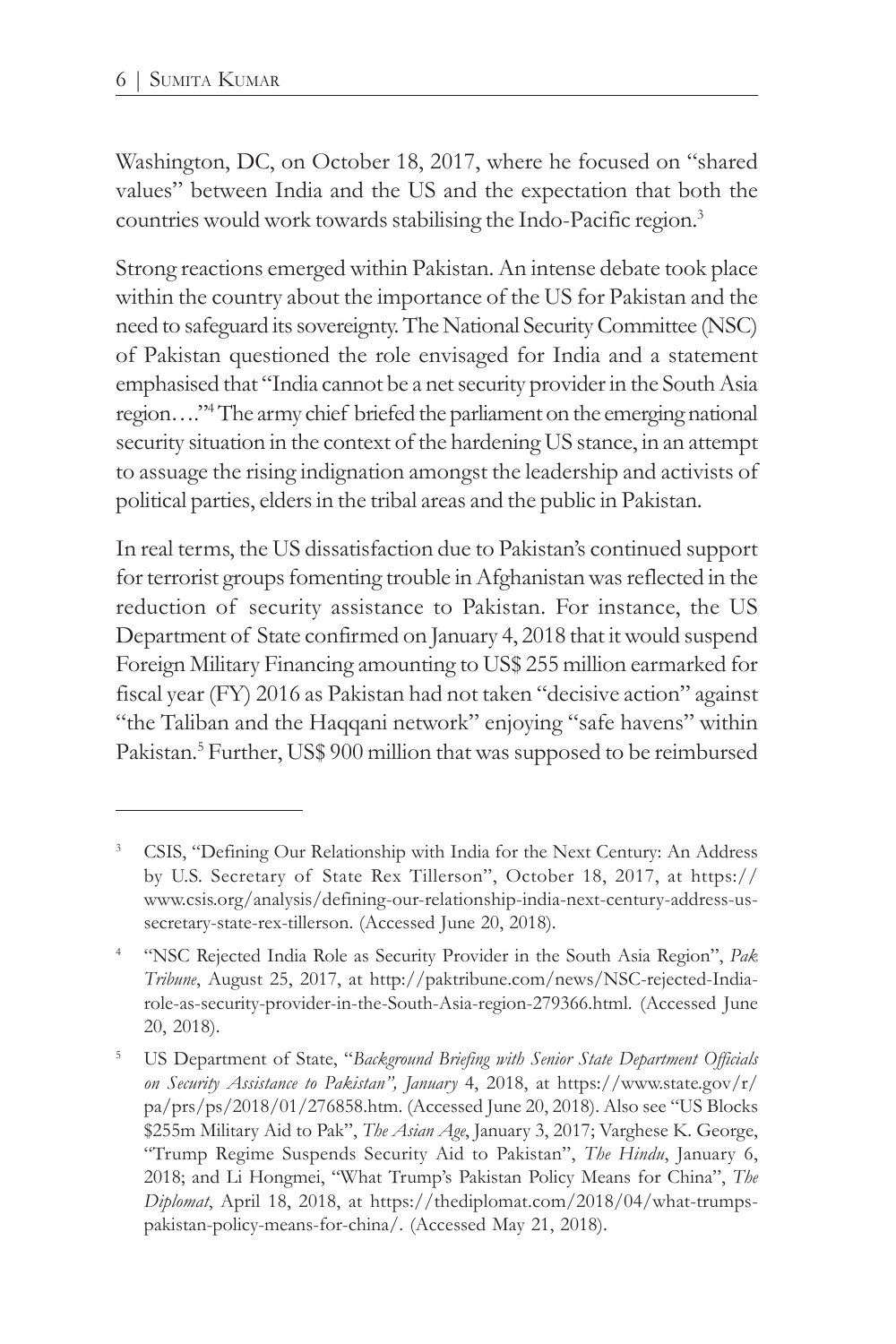to Pakistan under the Coalition Support Funds (CSF) for FY 2017 was suspended by the US Department of Defense.<sup>6</sup> As per the National Defense Authorization Act (NDAA) 2018, the release of 50 per cent of the CSF, amounting to US\$ 350 million, will be contingent on action against the Haqqani network.<sup>7</sup> The provision to restrict payments based on an assessment of Pakistan's action against the Haqqani network has been invoked since 2015. The US has, over the years, tried to leverage its security aid and reimbursements to Pakistan as and when it saw fit; and these decisions are reflective of the US discontent with Pakistan.

Pakistan's inclusion on the "grey list" on June 27, 2018 by the Financial Action Task Force (FATF), of which the US was then president and which makes it necessary for Pakistan to take stringent steps against money laundering and financing of terrorism,<sup>8</sup> has pushed Pakistan into a corner. Pakistan's failure to show adequate progress has resulted in continued pressure to ensure compliance from the FATF, as was evident at the conclusion of the plenary meeting held in Orlando on June 21, 2019. The possibility of stringent action against individuals in the Pakistan military and intelligence services suspected of supporting militants cannot be ruled

Laura Koran, Michelle Kosinski and Ryan Browne, "US Suspends Security Assistance to Pakistan", *CNN*, January 8, 2018, at https://edition.cnn.com/ 2018/01/04/politics/us-suspends-security-assistance-to-pakistan/index.html. (Accessed June 20, 2018); and Hongmei, "What Trump's Pakistan Policy Means for China", n. 5.

<sup>7</sup> "US Committee Wants Riders on Aid to Pak", *The Asian Age*, May 9, 2018; and US Congress, "National Defense Authorization Act For Fiscal Year 2018", December 12, 2017 at https://www.congress.gov/115/plaws/publ91/PLAW-115publ91.pdf (Accessed June 20, 2018).

<sup>8</sup> Anwar Iqbal, "Pakistan Placed on FATF Grey List", *Dawn*, June 28, 2018, at https://www.dawn.com/news/1416598 (Accessed July 6, 2018); also see Usman Hayat and Shahid Karim, "Pakistan on FATF's Grey List: What, Why, and Why Now?", *Dawn*, July 6, 2018, at https://www.dawn.com/news/1418143/ (Accessed July 6, 2018).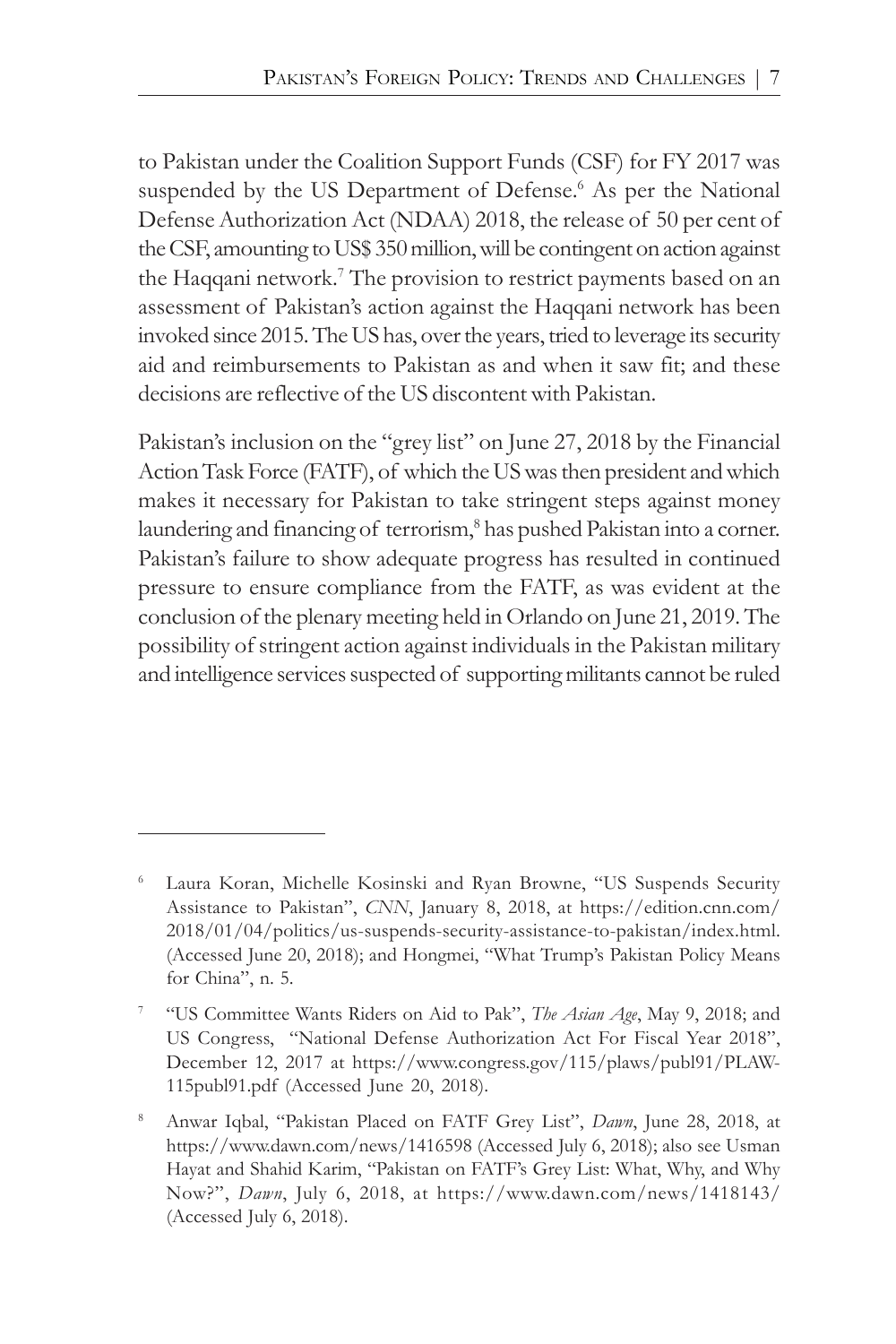out.<sup>9</sup> The most striking feature of Pakistan's relations with its old ally in the last couple of years therefore is that the US has been estranged from Pakistan; however, more recently, the US has fallen back on Pakistan's help to conduct peace negotiations with the Taliban.

#### **Is the US Dispensable?**

The responses from Pakistan to the statements from the US, were partly predicated on the fact that with upcoming elections in July 2018, it became even more important for the civilian government to show that it would not cower down under US anger. The Chief of Army Staff, General Qamar Javed Bajwa, at the outset made it clear that leadership in Pakistan could not be expected to "appease anyone" and that it would act keeping in mind the country's "national interest and national policy".<sup>10</sup> Despite the fact that in the immediate aftermath of Trump's speech some high-profile visits of US officials to Pakistan had to be postponed at Pakistan's insistence, such meetings were slowly resumed, showing the inability of Pakistan to disregard the US completely.

Statements emanating from Pakistan suggested that Pakistan could do without financial assistance from the US. In fact, the economic assistance to Pakistan as well as security aid provided over the years by the US has reduced drastically as compared to when Pakistan joined the US-led war on terror (see Table 1).

<sup>9</sup> Dan De Luce, "Is Trump Ready to Dump Pakistan?", *Foreign Policy*, March 26, 2018, at https://foreignpolicy.com/2018/03/26/is-trump-ready-to-dumppakistan/. (Accessed July 12, 2018).

<sup>10</sup> Asad Hashim, "Pakistan in the Crosshairs of Trump's Afghan Strategy", *Al Jazeera*, August 24, 2017, https://www.aljazeera.com/news/2017/08/pakistancrosshairs-trump-afghan-strategy-170824052758366.html. (Accessed July 12, 2018).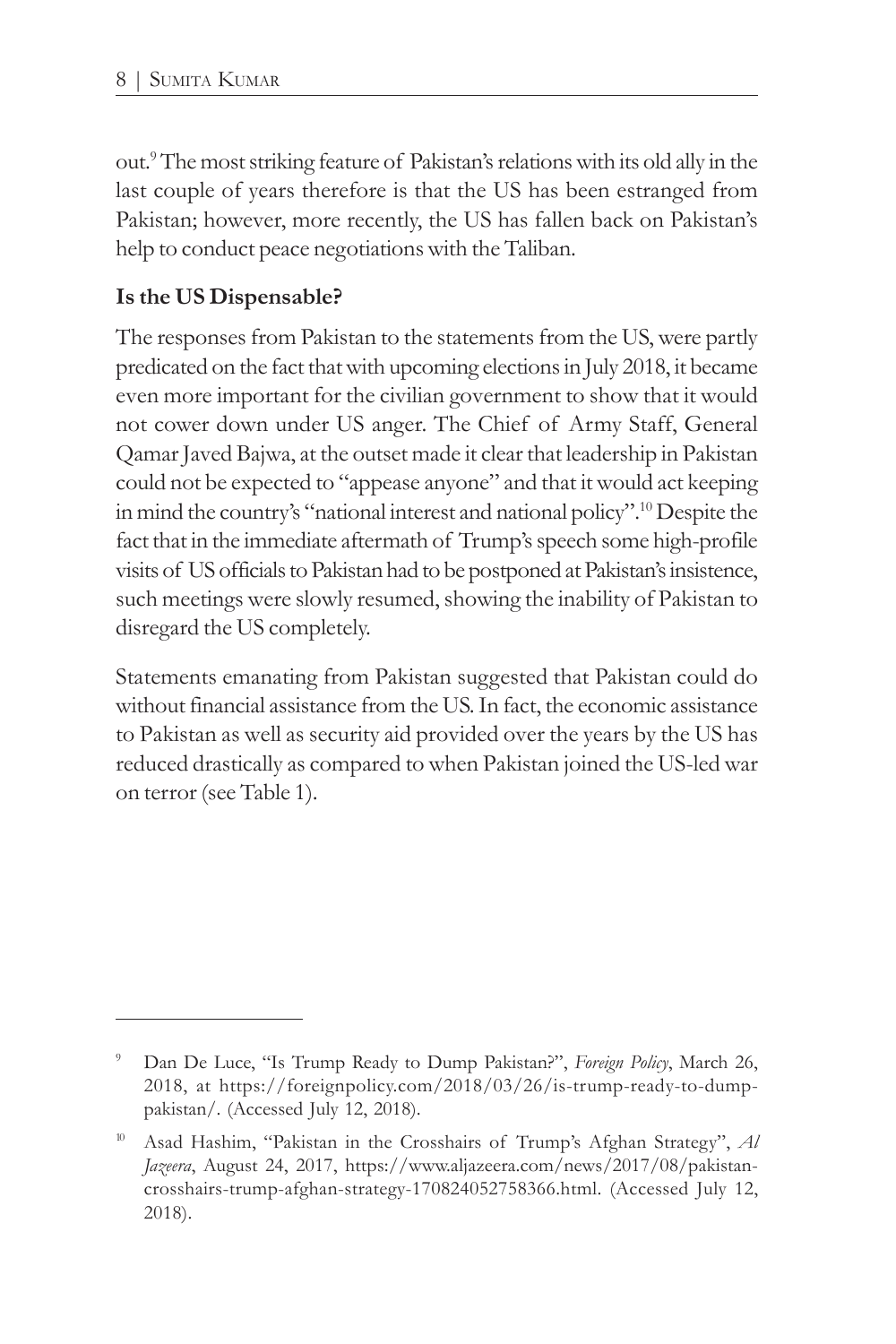| Table 1: Direct Overt US Aid Appropriations for Pakistan FY |  |
|-------------------------------------------------------------|--|
| 2002–FY 2018                                                |  |

|  | (in millions of dollars) |  |  |  |
|--|--------------------------|--|--|--|
|--|--------------------------|--|--|--|

| Programme FY<br>or Account    | 2002<br>$-FY$<br>2011 | <b>FY</b><br>2012 | <b>FY</b><br>2013 | <b>FY</b><br>2014 | <b>FY</b><br>2015 | <b>FY</b><br>2016 | <b>FY</b><br>2017 | Programme FY<br>or Account<br>(est.) Total | 2018<br>$_{\rm (req.)}$ |
|-------------------------------|-----------------------|-------------------|-------------------|-------------------|-------------------|-------------------|-------------------|--------------------------------------------|-------------------------|
| Total<br>Security-<br>related | 5710                  | 849               | 361               | 371               | 343               | 322               | 303               | 8259                                       | 134                     |
| Total<br>Economic-<br>related | 7556                  | 1067 834          |                   | 608               | 561               | 246               | 223               | 11095                                      | 211                     |
| Total                         | 13266 1916 1195 979   |                   |                   |                   | 904               | 568               | 526               | 19354                                      | 345                     |

*Source***:** Available at https://fas.org/sgp/crs/row/pakaid.pdf. (Accessed July 12, 2018).

*Note***:** Final obligation and disbursement totals often are lower than programme account appropriations.

It is apparent from the given table that total security-related aid averaged US\$ 634 million in the nine-year period from 2002–11. However, it has drastically reduced to US\$ 134 million in 2018, a drop of almost 80 per cent in less than 10 years. Similarly, economic-related aid averaged US\$ 839 million in the nine years from 2002–11 and dropped by 75 per cent in the period from 2011 to 2018, to a figure of US\$ 211 million.

While this may be so, Pakistan's economy continues to be in dire straits. Given the precarious balance-of-payments situation, along with a widening current account deficit and dwindling foreign exchange reserves evident at the end of FY 2017–18, a fall back to the International Monetary Fund (IMF) remained a possibility. Prime Minister Imran Khan approached China, Saudi Arabia and United Arab Emirates (UAE) for financial assistance. Though some help has been forthcoming, it has not precluded the need to hold prolonged negotiations with the IMF to ensure financial stability of the country. Pakistan has finally had to agree to undertake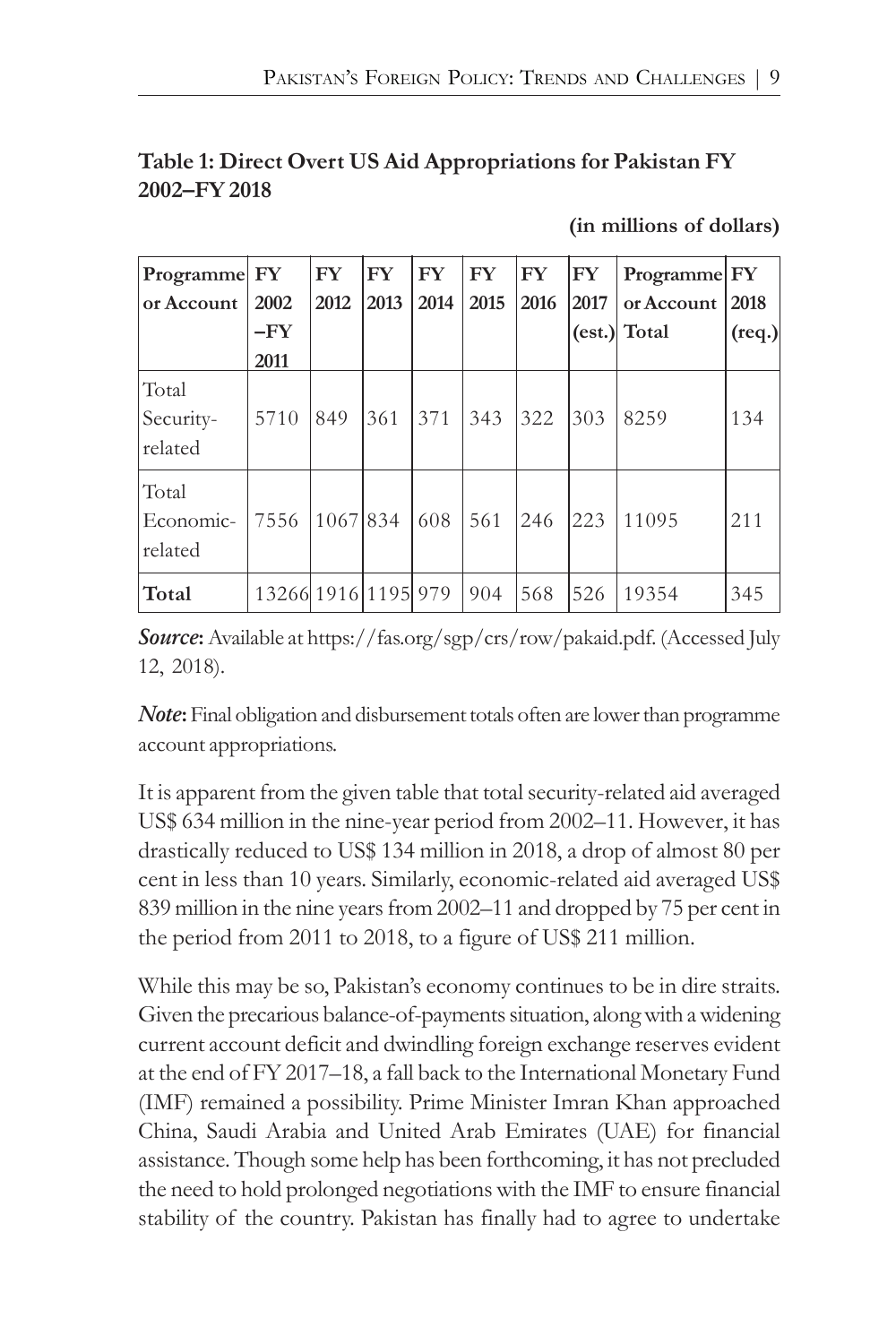structural reforms of the Pakistan economy and accept strict conditions put forth by the IMF in return for expected funds amounting to US\$ 6 billion to be disbursed over a little more than three years. Pakistan's dependence on the US will remain on account of the latter's considerable influence in international financial institutions on which Pakistan relies for help in propping up its faltering economy. While this is not the first time Pakistan has been placed on the FATF "grey list", how things eventually turn out for Pakistan will depend on Pakistan's compliance and the goodwill of the US.

Pakistan has also been a major beneficiary of arms from the US ever since it joined the US-led war on terror. These transfers have included not only those used to combat terrorism and insurgency but also those which are geared towards conventional warfare. Continued intransigence on the part of Pakistan has already put highly valued arms transfers, like that of additional F-16 fighter jets, on hold. While the US arms exports to Pakistan have decreased since 2013, China has continued to be Pakistan's biggest arms supplier in the last decade. <sup>11</sup> Yet, this does not take away from the fact that Pakistan would probably need to rely on the US for spares and for maintenance of weapons of US origin.

Pakistan's location makes it continually relevant for the US in the latter's attempts to stabilise Afghanistan. It remains a mainstay for the US operations in Afghanistan on account of its ports and air and land routes used for transporting supplies. Its importance on this account can be gauged from the situation that arose after the NATO attack on the Salala check post on November 26, 2011, after which vital supply routes for NATO trucks crossing Pakistan's border into Afghanistan were closed for a prolonged period and were only opened after an apology from the US. Pakistan's relevance came to the fore once again as President Trump wrote to Prime Minister Imran Khan in December 2018 seeking Pakistan's help

<sup>11</sup> Pieter D. Wezeman, Aude Fleurant, Alexandra Kuimova, Nan Tian and Siemon T. Wezeman, "SIPRI Fact Sheet: Trends in International Arms Transfers, 2017", March 2018, p. 9, at https://www.sipri.org/sites/default/files/2018-03/ fssipri\_at2017\_0.pdf. (Accessed July 12, 2018).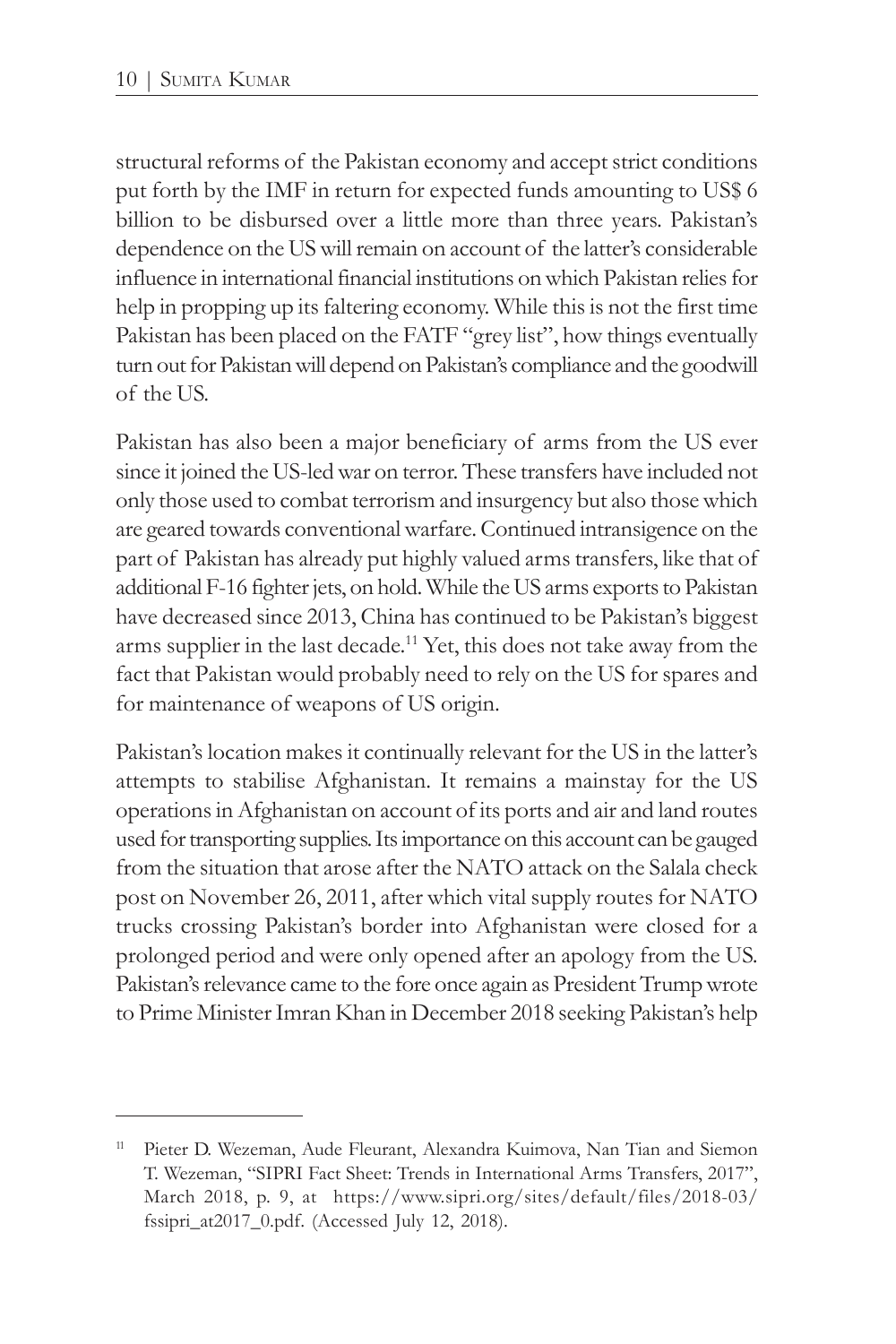to bring about a peace settlement in Afghanistan. Of course, dependence on Pakistan could lessen if US plans to reduce American troops in Afghanistan by half leads up to an eventual exit of US troops.

As has been evident on earlier occasions, the US willingness to accommodate Pakistani interests became apparent when provisions in the NDAA 2018 were narrowed down to only include action against the Haqqani Network to qualify for release of US aid to Pakistan, rather than it being contingent on action taken against the LeT also, as was earlier envisaged.<sup>12</sup> This underscores the fact that Pakistan is able to negotiate favourably with the US on matters where the interests of both the countries do not conflict. The US has acted on Pakistan's demands for help in reigning in the Pakistani Taliban, an example of which is the killing of Mullah Fazlullah in a drone strike in June 2018.

Given the US interests in the region, the US will continue to play an important role in negotiating peace in Afghanistan, which makes it imperative for Pakistan to keep its relationship with the US intact. Also, Pakistan continues to hope that US will use its influence with India to convince it to take a softer stance vis-à-vis Pakistan. Hence, the challenge for Pakistan will be how to continue to deal with the US so that it is not denied the benefits that flow from its relationship with America and yet it does not yield to American pressure. America's inescapable involvement with Pakistan as it seeks security of Pakistan's nuclear weapons and restraint in the latter's nuclear and missile programmes, as well as the traditionally strong ties between the Pentagon and the military in Pakistan, all are likely to enable Pakistan to do just that. Meanwhile, it remains to be seen whether the momentum of talks with the Taliban, which has picked up with Zalmay Khalilzad at the helm, succeeds in bringing about a settlement satisfactory to the US, Afghanistan and Pakistan.

<sup>&</sup>lt;sup>12</sup> Anwar Iqbal, "Trump Signs Bill that Includes \$700m Reimbursement for Pakistan", *Dawn*, December 14, 2017, at https://www.dawn.com/news/print/ 1376517. (Accessed July 12, 2018); and "US Bill Delinks LeT from Haqqani Network", *Dawn*, November 14, 2017, at https://www.dawn.com/news/ 1370332. (Accessed July 12, 2018).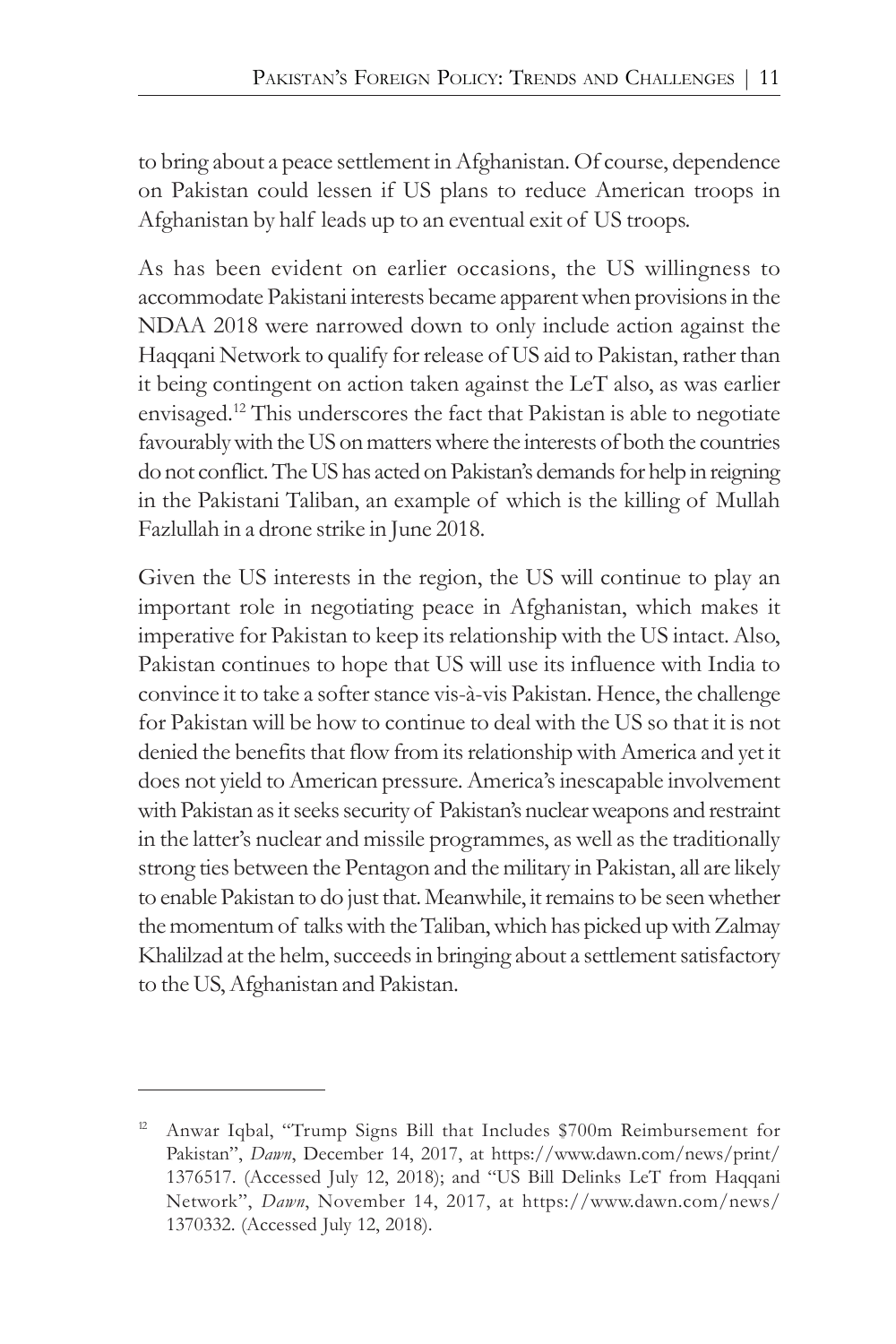#### **EXCESSIVE DEPENDENCE ON CHINA**

Alienated from the US and condemned by various other countries for supporting terrorism, Pakistan has tended to increasingly rely on China to be bailed out of its diplomatic and economic travails. Not only has China repeatedly sprung to Pakistan's support and commended it for its actions against terrorism in the face of international opprobrium, it has until recently, also blocked India's attempts to get the chief of Pakistan-backed JeM, Masood Azhar, designated as a terrorist at the United Nations (UN). China's opposition to India's inclusion in the Nuclear Suppliers Group on the plea that a formula should be evolved which would take into account possible membership of other non-Non-Proliferation Treaty (NPT) members obviously caters to Pakistan's concerns on this account. Pakistan's traditional reliance on China for nuclear weapons and missile capability, along with military hardware, has become even more entrenched with the transfer of advanced weapons and co-production. For instance, the Pakistan Air Force's operational capabilities have undoubtedly been enhanced by the induction of the JF-17 multi-role fighters jointly built by Pakistan and China. Pakistan's defence capabilities can be expected to improve further in the light of reports that a special economic zone would be set up for producing a new generation of fighter jets in Pakistan. It is expected that the two countries will work together to build navigation and radar systems and on-board weapons. 13

China's initiative to finance the \$57 billion (later billed to be \$62 billion) CPEC has meant the deep involvement of China in developing infrastructure of Pakistan, helping it mitigate its energy crisis and giving a boost to its economic growth. One of the key indicators of this is China's quantum of investment in Pakistan which has grown from US\$ 695.8 million in 2013–14 to more than US\$ 1.5 billion in 2017–18 (see Table 2). This assumes greater significance when compared with the US investment which decreased from US\$ 212.1 million in 2013–14 to US\$ 92.3 million

<sup>13</sup> Maria Abi-Habib, "China's 'Belt and Road' Plan in Pakistan Takes a Military Turn", *The New York Times*, December 19, 2018, at https://www.nytimes.com/ 2018/12/19/world/asia/pakistan-china-belt-road-military.html. (Accessed January 4, 2019).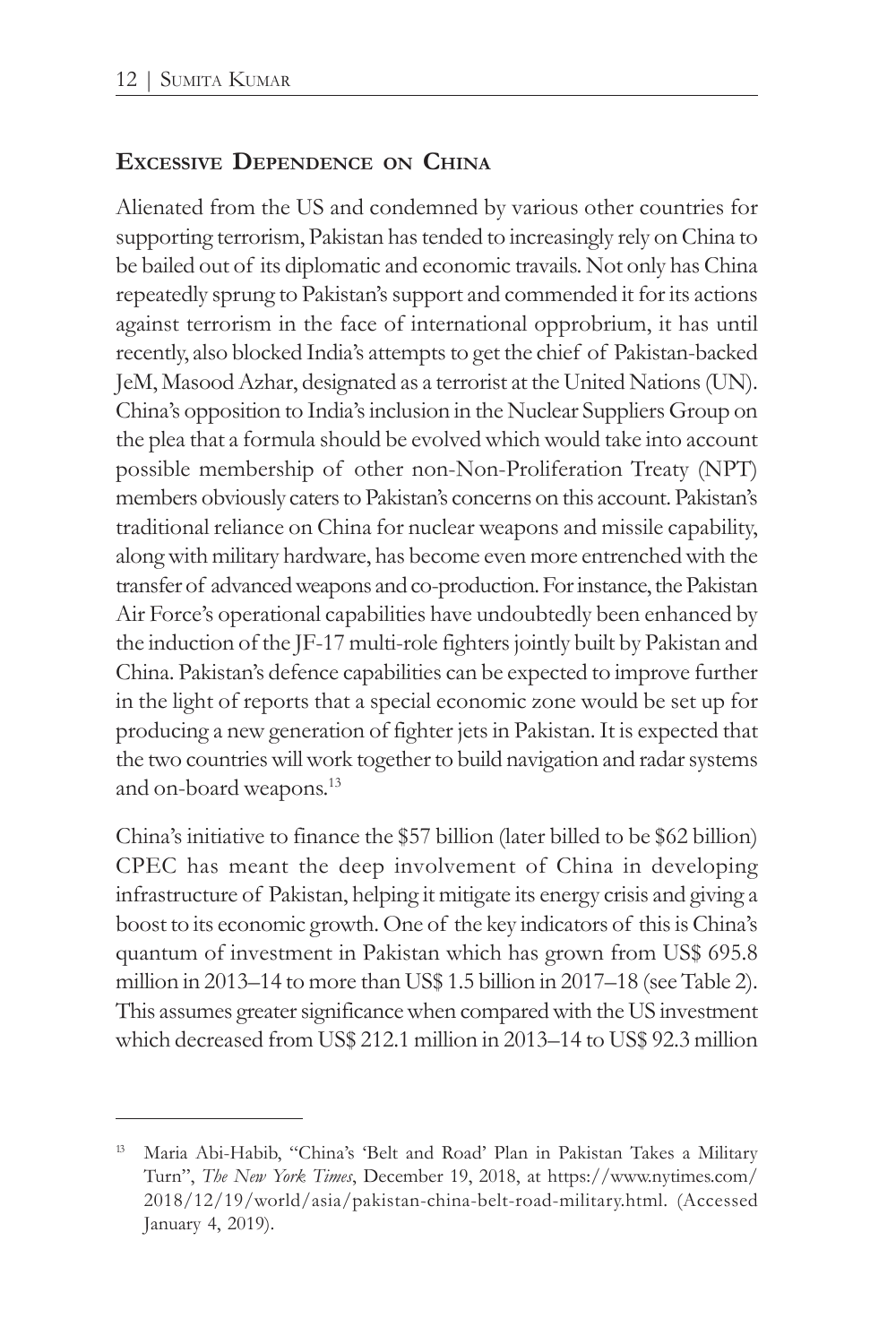in 2017–18. China's total direct investment in Pakistan amounted to US\$ 4.8 billion in the five-year period from July 2013 to June 2018. Again, this becomes more noteworthy when compared to the total amount of US\$ 586.1 million that the US invested in the same period.

| Year        | FDI in (US\$ million) | FDI in (US\$ million) |  |  |
|-------------|-----------------------|-----------------------|--|--|
| July-June   | China                 | US                    |  |  |
| $2013 - 14$ | 695.8                 | 212.1                 |  |  |
| $2014 - 15$ | 319.1                 | 223.9                 |  |  |
| $2015 - 16$ | 1063.6                | 13.2                  |  |  |
| $2016 - 17$ | 1211.7                | 44.6                  |  |  |
| $2017 - 18$ | 1585.8                | 92.3                  |  |  |
| Total       | 4876.0                | 586.1                 |  |  |

**Table 2: Foreign Direct Investment (FDI) from China and the US to Pakistan**

*Source*: Government of Pakistan, Board of Investment, Foreign Investment, at http://boi.gov.pk/ForeignInvestmentinPakistan.aspx. (Accessed September 3, 2018).

The data clearly indicates that while the US has been an important source of FDI in Pakistan in earlier years, US investors are not only keeping away from new investments but are also moving out.<sup>14</sup> One of the reasons is Pakistan's dismal security situation coupled with the ongoing energy crisis which has made foreign companies wary of investing in the country. Yet, given its long-term strategic interests, China has continued to increase its stakes in the country. According to the Islamabad-based Security and

<sup>14</sup> "Other Countries Pull Out, China Increases Investment in Pakistan", *The Express Tribune*, June 18, 2016, at https://tribune.com.pk/story/1124973/countriespull-china-increases-investment-pakistan/ (Accessed July 2, 2018); also see "US Investors Pull Out as FDI Drops 24%", *The Express Tribune*, November 18, 2015, at https://tribune.com.pk/story/993402/july-october-us-investors-pullout-as-fdi-drops-24/. (Accessed July 2, 2018).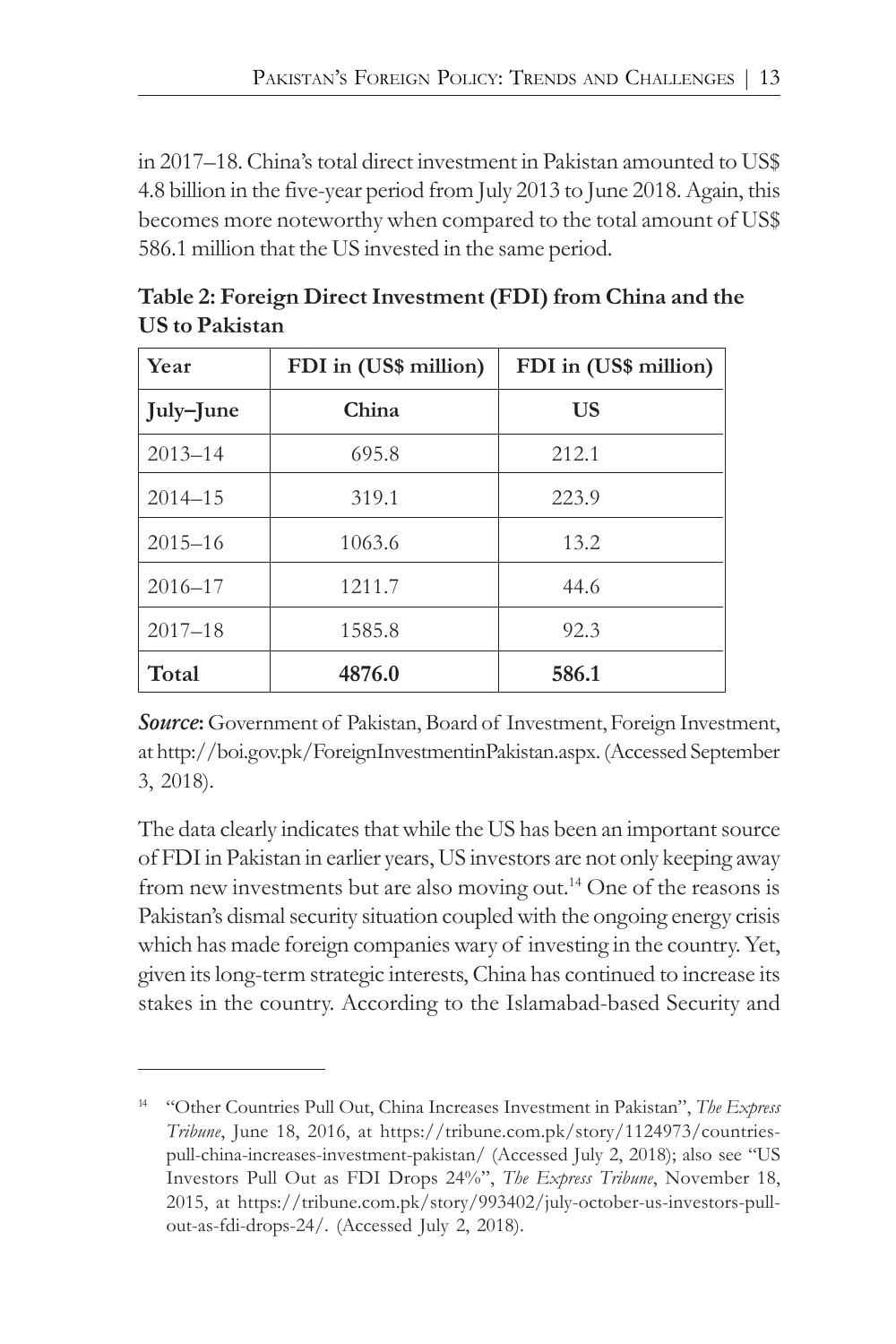Exchange Commission, 77 Chinese companies were registered in Pakistan in 2017.<sup>15</sup>

The increasing Chinese presence in different spheres of Pakistan's economy indicates China's growing leverage with Pakistan. An aspect of this is Pakistan's burgeoning trade deficit with China which is indicative of the imbalance in the economic relationship between the two countries. The trade deficit of US\$ 6.65 billion during the period July 2016–January 2017 grew to US\$ 7.1 billion during July 2017–January 2018 (see Table 3). This remains a thorny issue in relations between the two countries as numerous negotiations on terms of trade thus far have not yielded substantive outcomes. While the second phase of the Free Trade Agreement (FTA) with China was signed on April 28, 2019 during Prime Minister Khan's visit to China for the Second Belt and Road Forum it remains to be seen whether its implementation will redress the trade imbalance.

|          | Country July 2017-<br>January<br>2018 |                          | US\$                | <b>July 2016-</b><br>January<br>2017 |                 | US\$                        |
|----------|---------------------------------------|--------------------------|---------------------|--------------------------------------|-----------------|-----------------------------|
| Pakistan | <b>Exports</b><br>to China            | Imports<br>from<br>China | Balance<br>of Trade | Exports<br>to China                  | from<br>China   | Imports Balance<br>of Trade |
|          | 779.92<br>million                     | 7.88<br>billion          | (7.10)<br>billion)  | 783.60<br>million                    | 7.43<br>billion | (6.65)<br>billion)          |

**Table 3: Exports and Imports of Pakistan (US\$)**

*Source***:** Data taken from Government of Pakistan, Pakistan Bureau of Statistics, at http://www.pbs.gov.pk/sites/default/files/tables/14.07\_0.pdf and http://www.pbs.gov.pk/sites/default/files/tables/14.06\_0.pdf (Accessed September 3, 2018).

<sup>15</sup> Ismail Dilawar, "China, Not US, is Pakistan's New Best Friend if You Go by these Investment Numbers", April 13, 2017, *Bloomberg*, at https:// economictimes.indiatimes.com/news/international/business/chinas-silk-roadpush-in-pakistan-edges-out-us-investments/articleshow/58159546.cms. (Accessed July 2, 2018).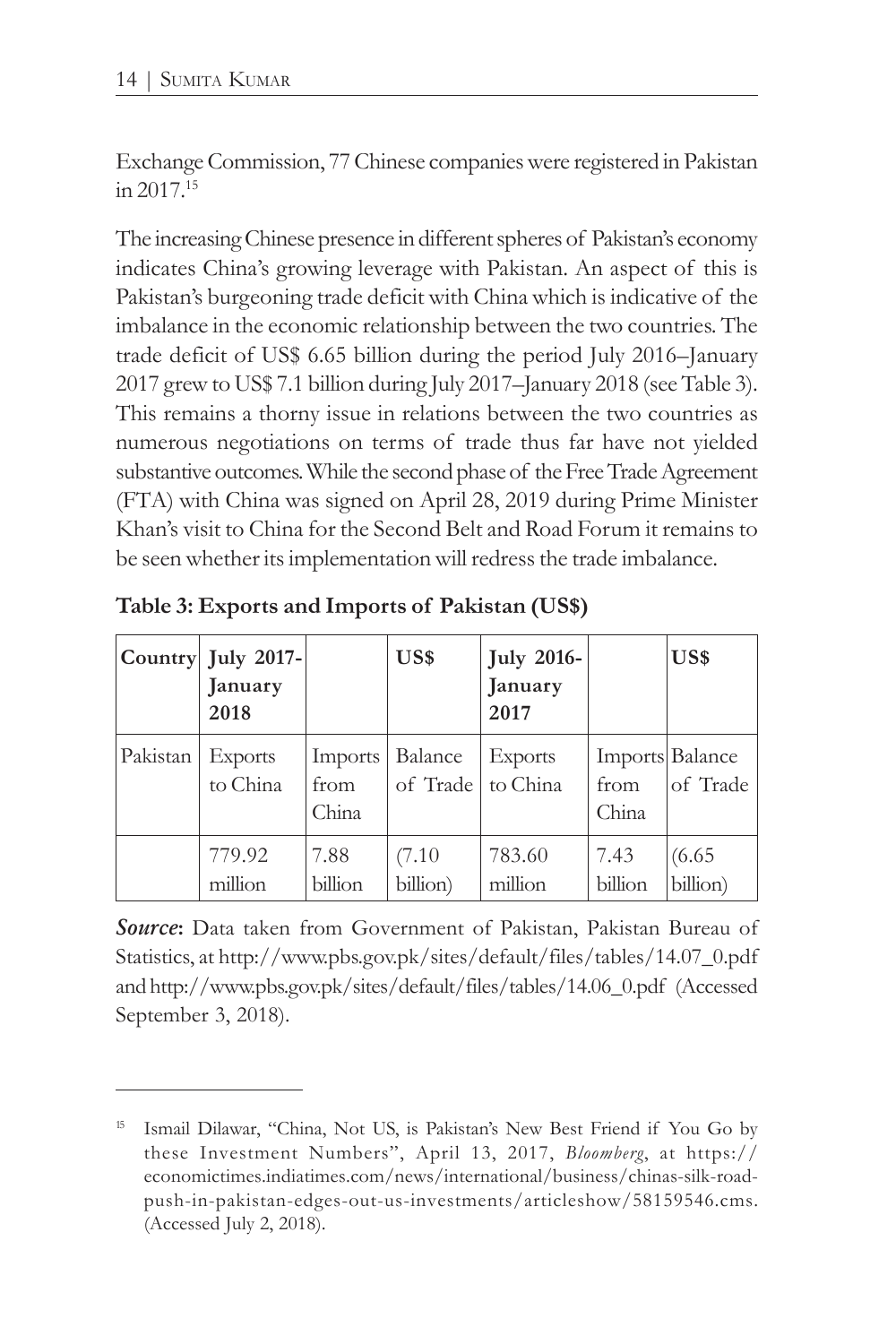Another aspect of Chinese involvement is China's loan of US\$ 1 billion to give a fillip to Pakistan's falling foreign currency reserves in June 2018. This highlights Pakistan's increasing dependence on China for extricating it from difficult economic situations. It is interesting to note that Pakistan had already received US\$ 1.5 billion in bilateral loans and US\$ 2.9 billion in commercial bank loans, primarily from Chinese banks, from July 2017 to May 2018.<sup>16</sup> However, the outcome of Prime Minister Imran Khan's visit to China in November 2018 raises doubts about the extent to which China would be willing to help extricate Pakistan from its difficult financial situation.

Given the Chinese largesse, Pakistan needs to be on constant alert about ceding too much ground to China. This was apparent in November 2017 when Pakistan, though desperate for funding to construct the Diamer-Bhasha Dam located in Pakistan-occupied Kashmir (PoK), was forced to pull out this dam from the CPEC framework after the Chinese imposed conditions pertaining to "ownership of the project, operation and maintenance cost, and securitisation" of the project which were unpalatable to Pakistan.<sup>17</sup> At the diplomatic level too, China has tried to help develop greater understanding between the leadership of Pakistan and Afghanistan and has offered its assistance towards peace and reconciliation in Afghanistan. It is willing to work together with Pakistan and Afghanistan to extend the CPEC to Afghanistan as well.

#### **Is Pakistan being Colonised by China?**

A question being raised by Pakistani analysts is whether too much dependence on China at the cost of relations with other countries is going to compromise Pakistan's sovereignty and eventually make it look like China's colony, to deliver it strategic and economic gains more than to Pakistan. When the idea of the CPEC was first floated, it heralded great hopes of improving the economy. It was supposed to not only help

<sup>16</sup> "China Lends \$1bn to Pakistan to Boost Plummeting Forex Reserves", *Dawn*, July 1, 2018, at https://www.dawn.com/news/1417181. (Accessed July 2, 2018).

<sup>17</sup> Shahbaz Rana, "Pakistan Stops Bid to Include Diamer-Bhasha Dam in CPEC", *The Express Tribune*, November 15, 2017, at https://tribune.com.pk/story/ 1558475/2-pakistan-stops-bid-include-diamer-bhasha-dam-cpec/. (Accessed July 2, 2018).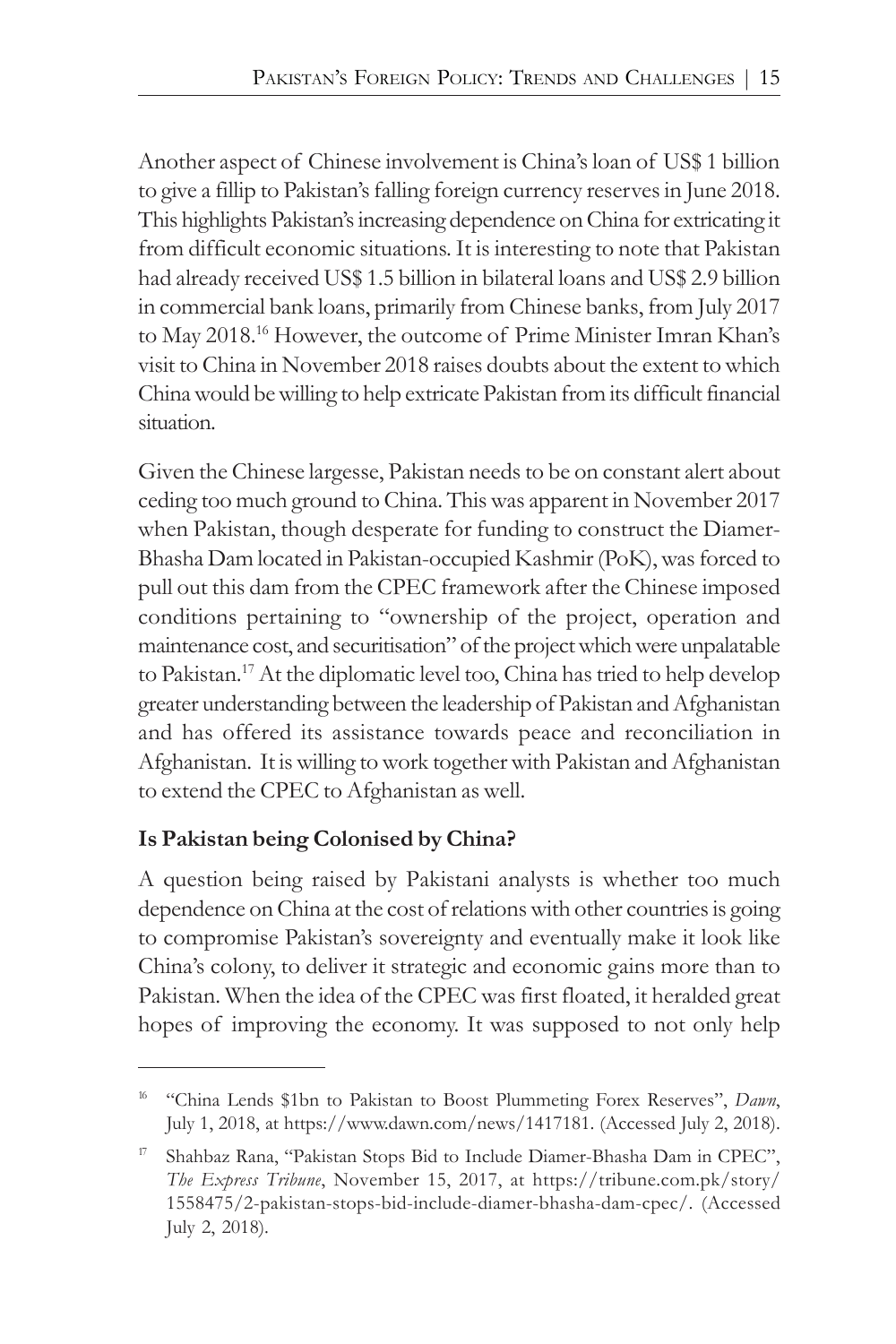increase growth, and increase the supply of energy, but also create jobs. While it has brought large amounts of foreign investment into the country, the question that perturbs many is whether the Pakistan economy is going to be crippled by heavy debt instead. The projects are being funded by Chinese banks through low-interest or interest-free loans. Yet, many times, the interest rates are higher than those of the World Bank or IMF. The expectation that the extensive construction activity undertaken for putting in place massive infrastructure would provide huge job opportunities for those in Pakistan did not fructify as Chinese firms prefer to employ labour from their own country. There has also been concern about the lack of transparency about the details, terms and financing of many of the energy and infrastructure projects.

There are fears that the projects may leave Pakistan with unserviceable debt which may, in turn, force Pakistan to yield to Chinese demands at the cost of its sovereignty. For instance, the Gwadar Port has been leased to the China Overseas Port Holding Co. on a build, operate and transfer model over a period of 40 years. It gets a whopping 91 per cent of the revenue collected from operations. <sup>18</sup> There are apprehensions that in the future, a debt-ridden Pakistan may be drawn into a web similar to that drawn by the Chinese around Sri Lanka in the Hambantota Port deal.<sup>19</sup>

<sup>18</sup> "Gwadar Port Revenue Sharing Formula Revealed: China 91%, Pakistan 9%", *Balochistan Voices*, November 28, 2017, at http://balochistanvoices.com/2017/ 11/gwadar-port-revenue-sharing-formula-revealed-china-91-pakistan-9/ (Accessed July 12, 2018); and "China will Receive 91 pc Revenue from Gwadar Port for 40 Years", *Pakistan Today*, November 25, 2017, at https:// profit.pakistantoday.com.pk/2017/11/25/china-will-receive-91pc-revenuesfrom-gwadar-port-for-40-years/. (Accessed July 12, 2018).

While the Chinese willingly gave loans for the development of this port, the Sri Lankan Government was forced to ask for rescheduling of payments as it was mired in debts. Eventually, Sri Lanka was forced to give up control over the Hambantota Port and surrounding areas to China in exchange for debt relief. It is interesting to note that in the interim period, the Sri Lankan Government, when faced with a huge debt burden and difficulties in paying back the Chinese, had to turn to the IMF for rescue. See Khurram Husain, "Lessons of Hambantota", *Dawn*, June 28, 2018, at https://www.dawn.com/news/1416611. (Accessed July 12, 2018); and Maria Abi-Habib, "How China Got Sri Lanka to Cough Up a Port", *The New York Times*, June 25, 2018, at https://www.nytimes.com/ 2018/06/25/world/asia/china-sri-lanka-port.html (Accessed July 12, 2018).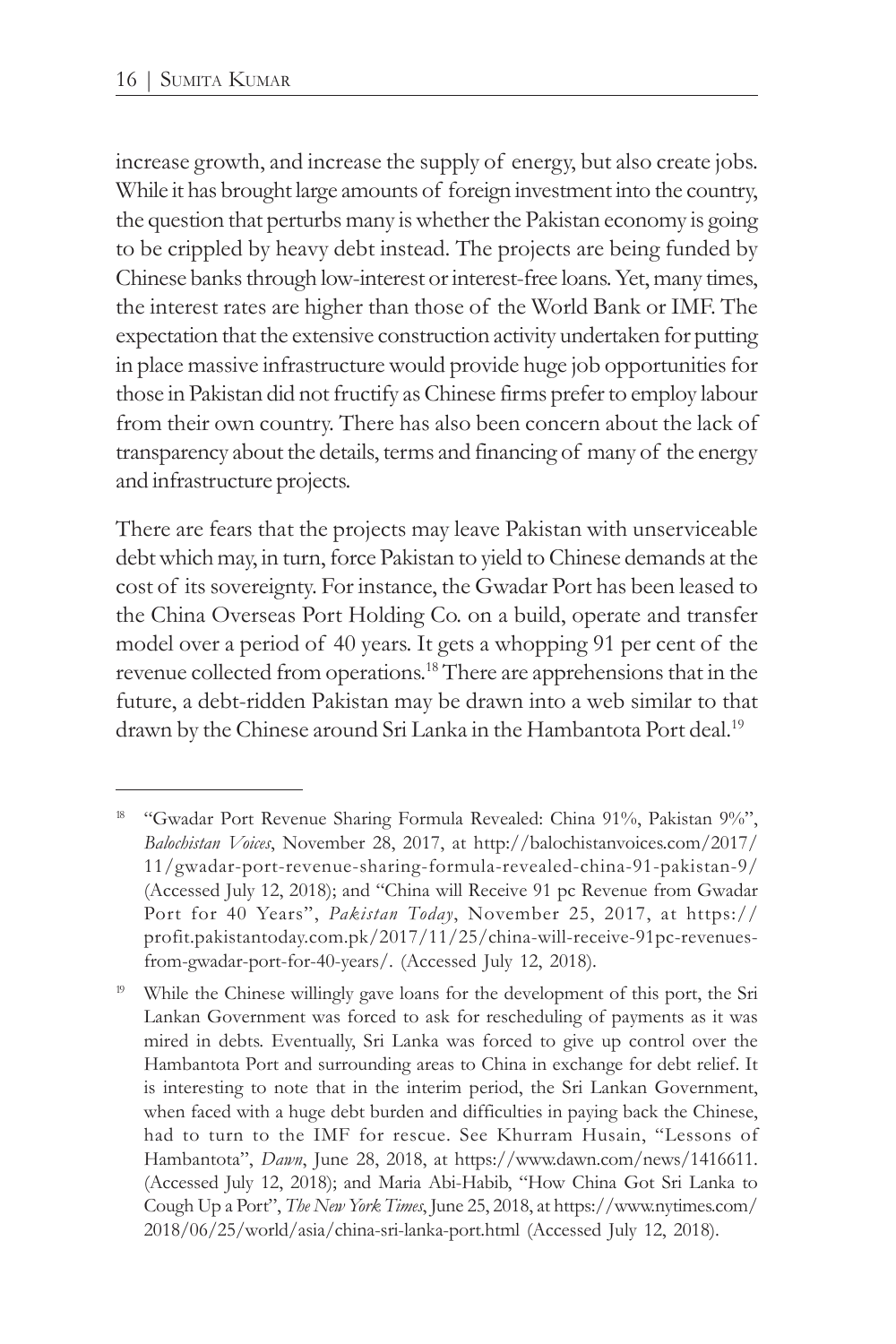While the Chinese involvement in infrastructure projects, including power plants, roads, railways, ports and airports, has been much discussed and publicised, there are other aspects of potential Chinese involvement in Pakistan which are less known. For instance, in the agricultural sector, it is planned that Pakistan will lease large tracts of land to the Chinese. The Chinese will be allowed to run their own farms and processing facilities, and loans would be made available for the purpose from the Chinese government and the China Development Bank.<sup>20</sup> According to the CPEC long-term plan unveiled by *Dawn*, a leading daily newspaper in Pakistan, in June 2017, the Xinjiang Production and Construction Corps will bring mechanisation and scientific techniques to help in livestock breeding and agriculture in Pakistan. For China, the aim is to develop Kashgar Prefecture, a poverty-ridden region within Xinjiang. While Chinese companies may bring better techniques which may benefit agriculture in Pakistan, there is concern that Pakistan may give up too much in return.<sup>21</sup>

A deep penetration of the industry in Pakistan is also on the anvil. The western and north-western zone have been earmarked for mineral extraction, with potential for exploring chrome ore, gold reserves and diamonds. The central zone is considered fit for cooperation in textiles, household appliances and cement. In the southern zone, the plan envisages development of petrochemical, iron and steel, harbour industry, engineering machinery, trade processing and auto and assembly of auto parts. Out of all potential areas of cooperation mentioned, if one looks more closely at China's interest in the textile industry, it really pertains to procuring cheap raw material like yarn and coarse cloth from Pakistan so as to develop the textiles and garments industry in Kashgar by employing the surplus labour available.<sup>22</sup>

<sup>20</sup> Andrew McCormick, "Is Pakistan Agriculture Ready for CPEC?", *The Diplomat*, May 17, 2018, at https://thediplomat.com/2018/05/is-pakistani-agricultureready-for-cpec/. (Accessed July 12, 2018). Also see Khurram Husain, "Exclusive: CPEC Master Plan Revealed", *Dawn*, June 21, 2017, at https://www.dawn.com/ news/1333101 (Accessed July12, 2018).

<sup>&</sup>lt;sup>21</sup> Husain, "Exclusive: CPEC Master Plan Revealed", n.20; and McCormick, "Is Pakistan Agriculture Ready for CPEC?", n. 20.

Husain, "Exclusive: CPEC Master Plan Revealed", n. 20.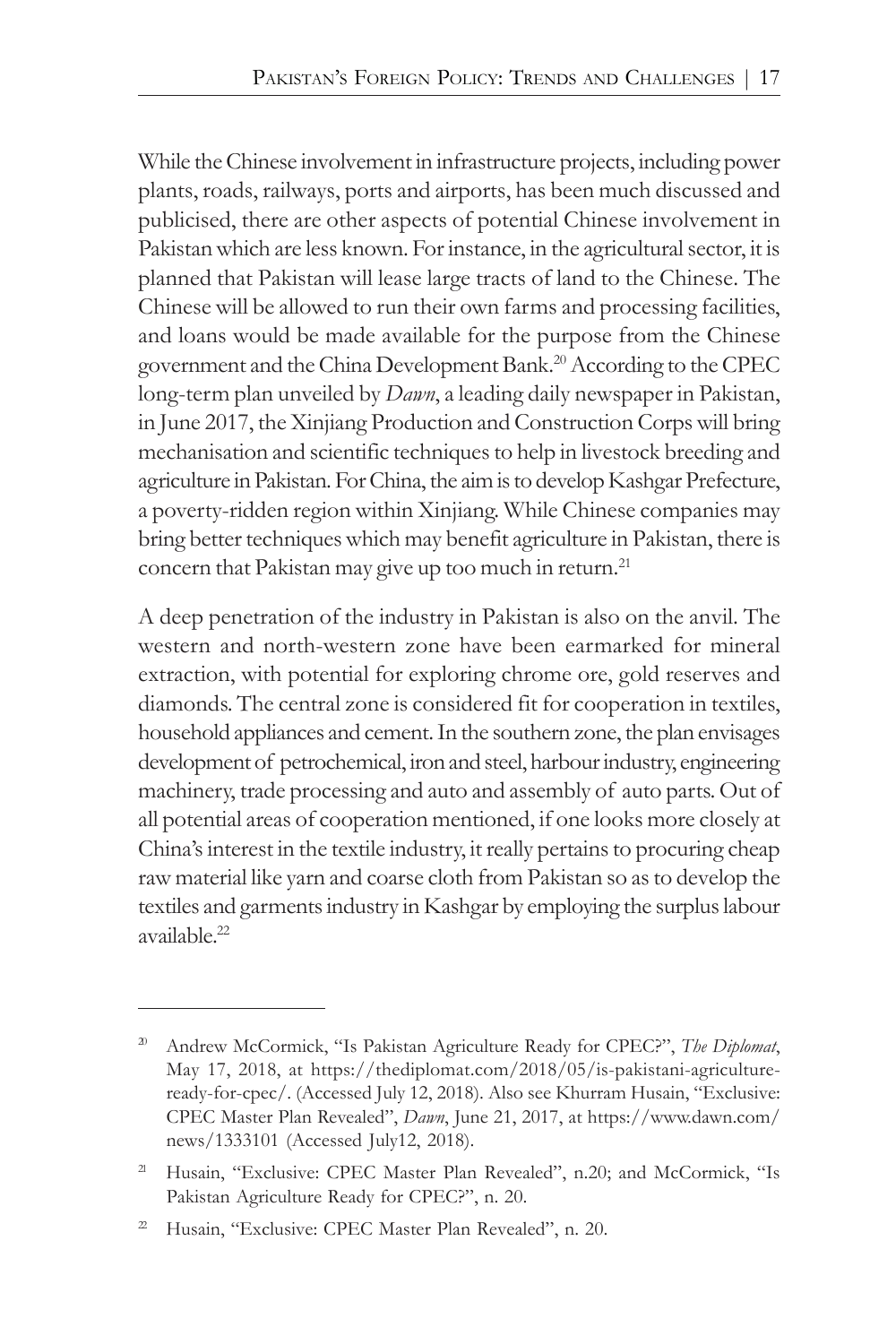China has been claiming that the CPEC is mainly an economic project and one which would allow China to trade with West Asian and African countries through shorter and less costly shipping routes. It would also give it access to exit routes independent of the existing chokepoints for its shipping in the East. However, over the years, there has been enough speculation about Gwadar being developed for strategic military purposes by China. There have been suggestions recently that if Gwadar does not become an economically sustainable venture, it is possible that it may become a naval outpost for China. There are reports that China may "expand its marine corps and station new marine brigades in Gwadar."<sup>23</sup> Furthermore, there is speculation that Pakistan may allow China to establish a new military base on the Jiwani Peninsula which is located between Gwadar and the Iranian border. According to a *Washington Times* report, Jiwani would provide joint naval and air facilities for Chinese forces. Pakistan has apparently been asked to undertake development of the existing airport which would then have the capacity to handle large military aircraft.<sup>24</sup> Although China has officially denied such reports,<sup>25</sup> if things proceed as suggested, Pakistan would be enabling China not only to protect its shipping lanes—as Jiwani is close to the Strait of Hormuz on the Persian Gulf—but the possibility of the base being used for intelligence purposes remains.

<sup>23</sup> C. Christine Fair, "Pakistan Can't Afford China's 'Friendship'", *Foreign Policy*, July 3, 2017, at https://foreignpolicy.com/2017/07/03/pakistan-cant-affordchinas-friendship/. (Accessed July 15, 2018).

<sup>24</sup> Bill Gertz, "China Building Military Base in Pakistan", *The Washington Times*, January 3, 2018, at https://www.washingtontimes.com/news/2018/jan/3/china-planspakistan-military-base-at-jiwani/. (Accessed July 15, 2018). Also see "China's Second Overseas Naval Base to be in Pakistan?", *The New Indian Express*, January 9, 2018, at http://www.newindianexpress.com/world/2018/jan/09/chinas-secondoverseas-naval-base-to-be-in-pakistan-1748554.html. (Accessed July 15, 2018).

<sup>25</sup> "China Denies Plans to Set Up Military Base in Jiwani in Pakistan's Balochistan", *LiveMint*, January 9, 2018, at https://www.livemint.com/Politics/ stB8WVXUBhca96JR3YtvKP/China-denies-plans-to-set-up-military-base-at-Jiwani-in-Paki.html (Accessed July 15, 2018); and "China Dismisses Speculations of Military Base near Gwadar", *Dawn*, January 10, 2018, at https:// www.dawn.com/news/1381843. (Accessed July 15, 2018).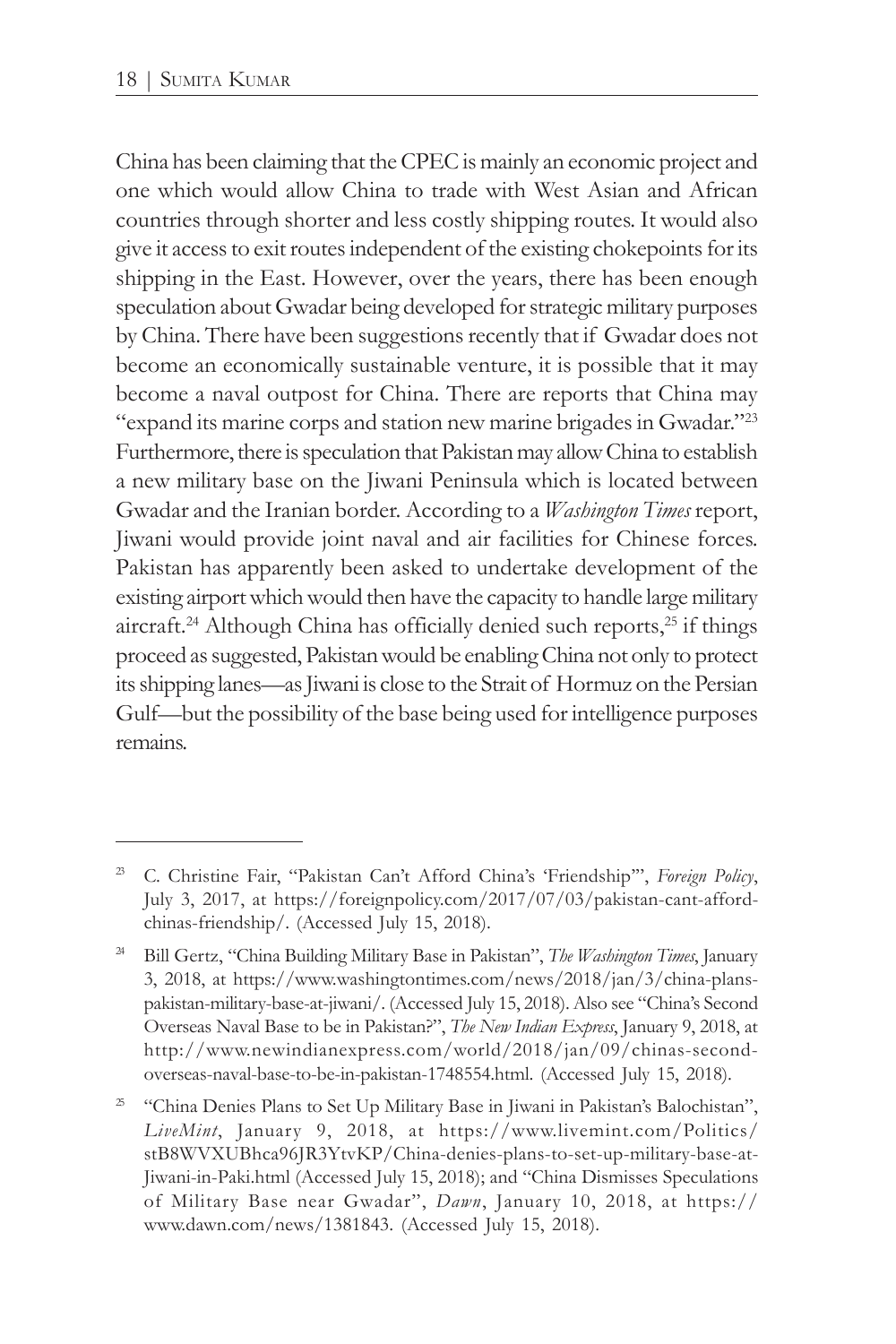While Pakistan has been relying on China for diplomatic support at international forums, it may eventually become difficult for China to continue to back Pakistan on the issue of terrorism for fears that its image may become tarnished internationally. For instance, the statement that emerged at the Brazil, Russia, India, China and South Africa (BRICS) summit held in Xiamen, Fujian province, China, in September 2017, made a mention of four terrorist groups banned by the UN and which are considered threats to regional security but are active in Pakistan. Again, China had no recourse but to give in at the FATF meeting which included Pakistan in the "grey list". At the plenary meeting held on February 20, 2018 in Paris, China was one of the countries which was opposed to Pakistan being placed on the watch list. Yet, it withdrew its opposition in the second meeting held on February 22, 2018 as it could no longer garner the support required to stall the move.<sup>26</sup> In June 2018, Pakistan was officially included in the "grey list" of the FATF. Most recently, China was forced to accede to concerted pressure by the US, United Kingdom (UK) and France, finally paving the way for Masood Azhar to be listed as a global terrorist by the UN Security Council 1267 Sanctions Committee on May 1, 2019.

In a country that has over the years been losing foreign investment due to uncertain security conditions, the additional stigma of being on the FATF list is likely to make it even less attractive as a destination for investors. If Pakistan fails to take satisfactory steps, then member countries of the FATF could influence international lending agencies to squeeze loans to Pakistan. China's support in the case of Masood Azhar has earned wide disapproval. In the future, if China is constrained to yield, like it did at BRICS, at the FATF, and at the UN what will be Pakistan's recourse? Pakistan is becoming more and more dependent on China to help weather its problems. Yet, in the future, Pakistan could be in an unenviable position as China faces resistance of most countries of the Indo-Pacific region due to its assertiveness.

<sup>&</sup>lt;sup>26</sup> "China Says 'Highly Recognises' Pakistan's Efforts Against Terror Financing", *Dawn*, February 27, 2018, at https://www.dawn.com/news/1392085. (Accessed July 15, 2018).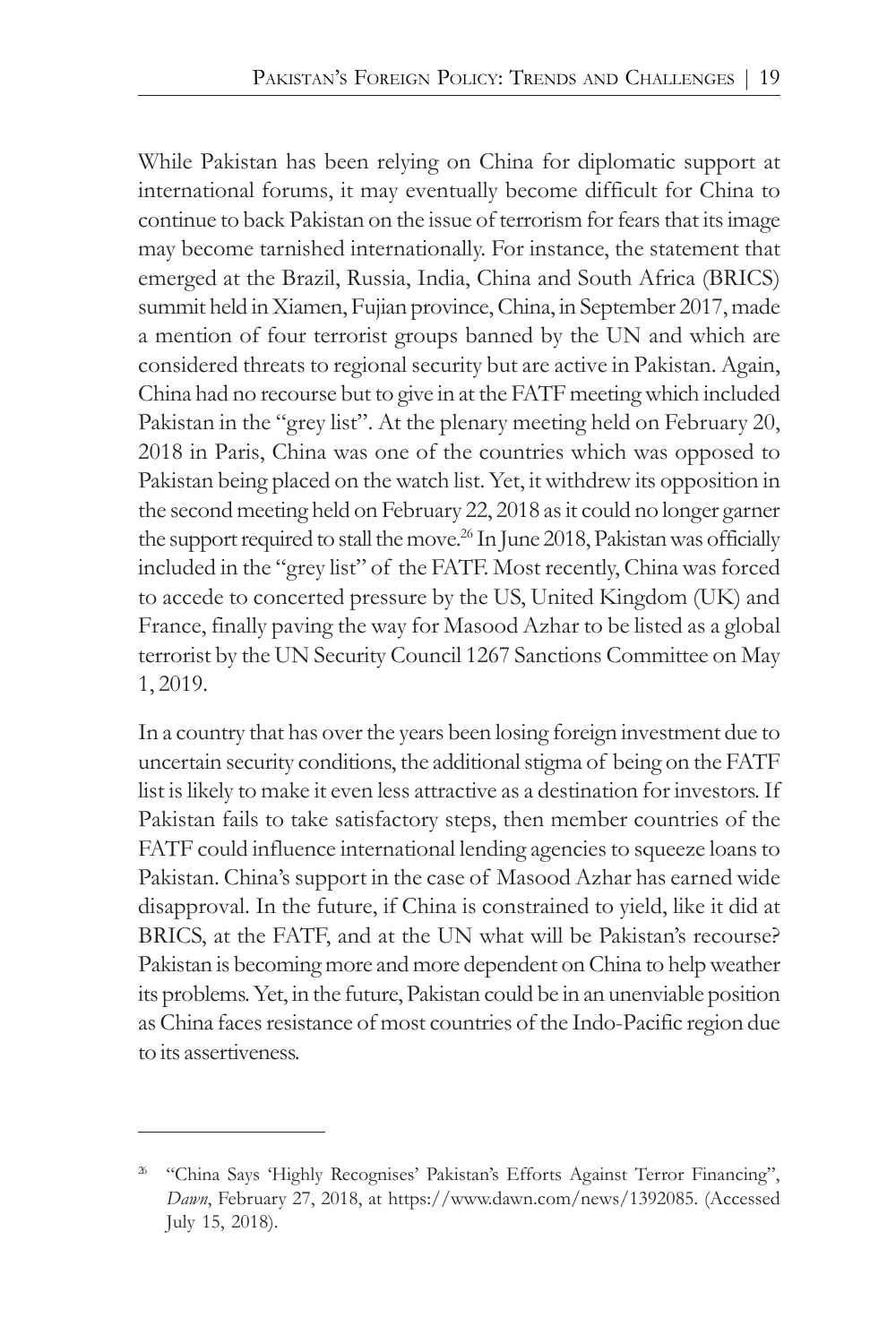#### **PEACE OVERTURES TO AFGHANISTAN**

In the last couple of years, Pakistan has made attempts to normalise relations with Afghanistan.As is well known, Pakistan's policy towards Afghanistan is determined by its desire to acquire strategic depth by installing a government which is fully or partially controlled by it. That explains Pakistan's determination to fully support the Afghan Taliban in a bid to enable it to capture power in Afghanistan. This endeavour of Pakistan was being obstructed by the US which perceived the Taliban as the primary source of terrorist threats to American interests.

The usual clamour from the US asking Pakistan to help stabilise the situation in Afghanistan was joined by influential voices from China encouraging Pakistan to patch up things with Afghanistan. The context was the prevailing highly vitiated atmosphere between the two countries after the initial attempts at developing a better understanding with Pakistan by President Ashraf Ghani came to naught. Ashraf Ghani slowly became critical of Pakistan and made it clear that he expected Pakistan to deal with the safe havens for the Taliban within Pakistani territory. Pakistan was finally forced to respond at the prodding of China for whom ensuring the stability of Afghanistan has become an important consideration given its need to safeguard its investments in Afghanistan and the momentum of its connectivity initiatives.

Discussions between the leadership of China, Pakistan and Afghanistan on the sidelines of the Shanghai Cooperation Organisation (SCO) summit in Beijing in June 2017 focused on the need for more cooperation on counter-terrorism and the revival of the Afghan peace process. This was soon followed up by the visit of Chinese Foreign Minister Wang Yi to Kabul and Islamabad, during which it was proposed to set up a trilateral mechanism which would enable cooperation aimed at peace and reconciliation in Afghanistan and coordination on counter-terrorism between Pakistan and Afghanistan.<sup>27</sup>This proposal was formalised at the foreign minister-level trilateral dialogue held in Beijing on December 26,

<sup>27</sup> "China Begins Push for Pak-Afghan Détente", *Dawn*, June 25, 2017, at https:// www.dawn.com/news/1341605. (Accessed July 15, 2018).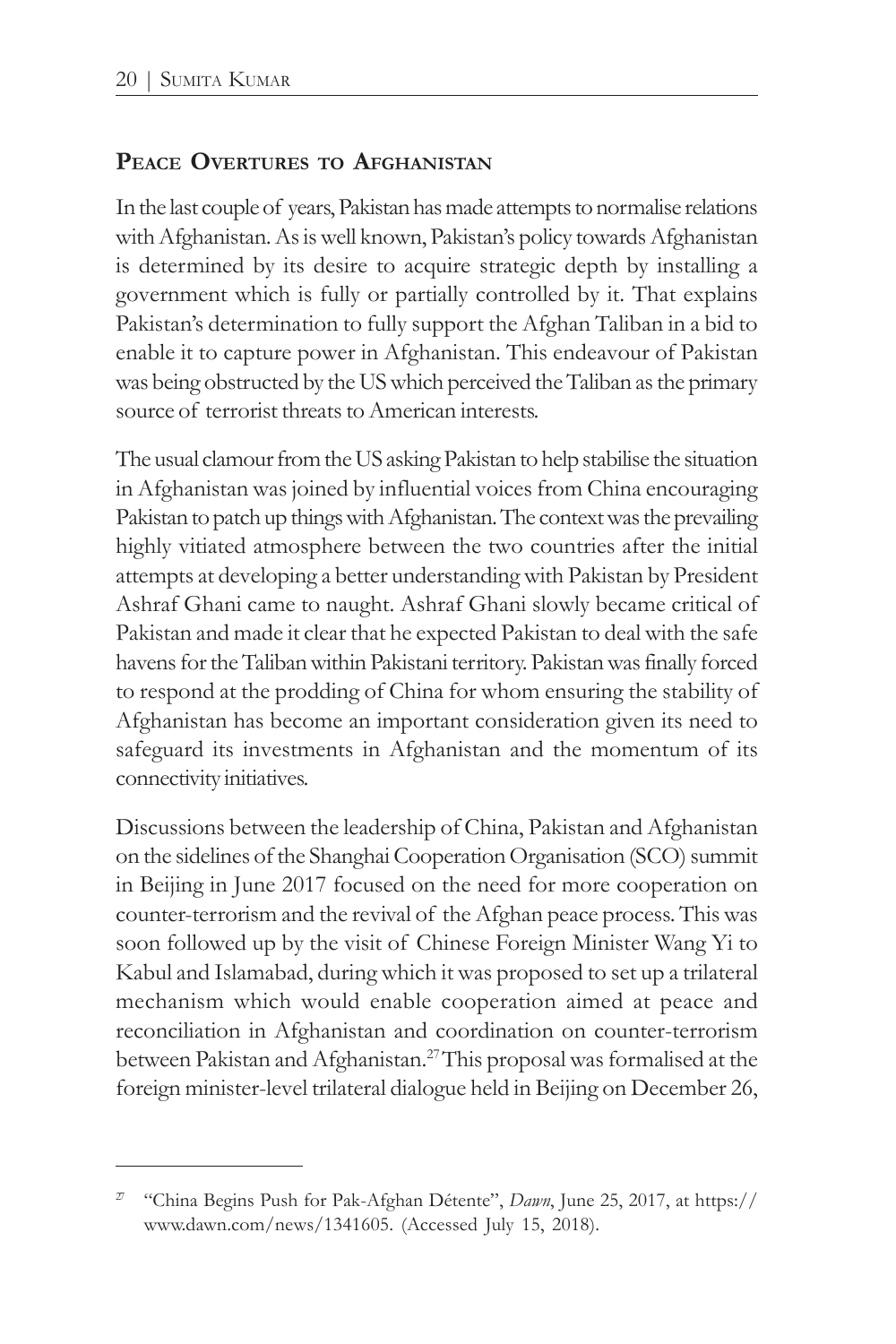2017.<sup>28</sup> The second ministerial dialogue was held at Kabul on December 15, 2018 where the three parties agreed to "continue" working towards "building mutual trust" and reiterated their "support" for "reconciliation, development cooperation and connectivity, security cooperation and counter-terrorism."<sup>29</sup> A Memorandum of Understanding (MoU) on Counter-Terrorism Cooperation was also signed.<sup>30</sup>

At the bilateral level too, Pakistan's inclination to improve relations with Afghanistan became apparent. The NSC, in a meeting in August 2017, made known its resolve "to work…with the people and government of Afghanistan for removal of all irritants."<sup>31</sup> The multiple exchange of visits and meetings held between the political, military and intelligence leaders and officials of the two countries over the months were an attestation of the improved environment for dialogue that had been created. Pakistan also repeatedly projected its efforts towards fencing and installing check posts on the border with Afghanistan as an example of its commitment towards improving the security situation.<sup>32</sup> Yet, the tenuous nature of the working relationship was evident as Afghanistan accused Pakistan of conducting air strikes within its territory and Pakistan, in turn, accused Afghanistan of conducting cross-border raids on Pakistani posts. 33

 $30$  Ibid.

<sup>28</sup> "China Hosts Meeting to Improve Afghanistan–Pakistan Relations", *Xinhua*, December 26, 2017, at http://www.xinhuanet.com/english/2017-12/26/ c\_136853473.htm. (Accessed July 15, 2018).

<sup>&</sup>lt;sup>29</sup> "Text of Joint Statement of the 2nd Afghanistan–China–Pakistan Foreign Ministers' Dialogue", Kabul, December 15, 2018, at https://www.mfa.gov.af/ news/joint-statement-of-the-2nd-afghanistan-china-pakistan-foreign-ministers' dialogue. (Accessed January10, 2019).

<sup>&</sup>lt;sup>31</sup> Baqir Sajjad Syed, "Top Security Body Wants Ties with Kabul Normalised", *Dawn*, August 17, 2017, at https://www.dawn.com/news/1352079. (Accessed July 15, 2018).

<sup>32</sup> Baqir Sajjad Syed, "'Steady Progress' being Made in Afghan Border Fencing", *Dawn*, June 21, 2017, at https://www.dawn.com/news/1340860. (Accessed July 18, 2018).

<sup>33</sup> "Islamabad, Kabul Trade Charges Ahead of Abbasi's Visit", *Dawn*, April 6, 2018, at https://www.dawn.com/news/1399878/islamabad-kabul-tradecharges-ahead-of-abbasis-visit (Accessed July 18, 2018); and "Foreign Office Deplores Attacks from Across Afghan Border", *Dawn*, April 13, 2018, at https:/ /www.dawn.com/news/1399878/islamabad-kabul-trade-charges-ahead-ofabbasis-visit. (Accessed July 18, 2018).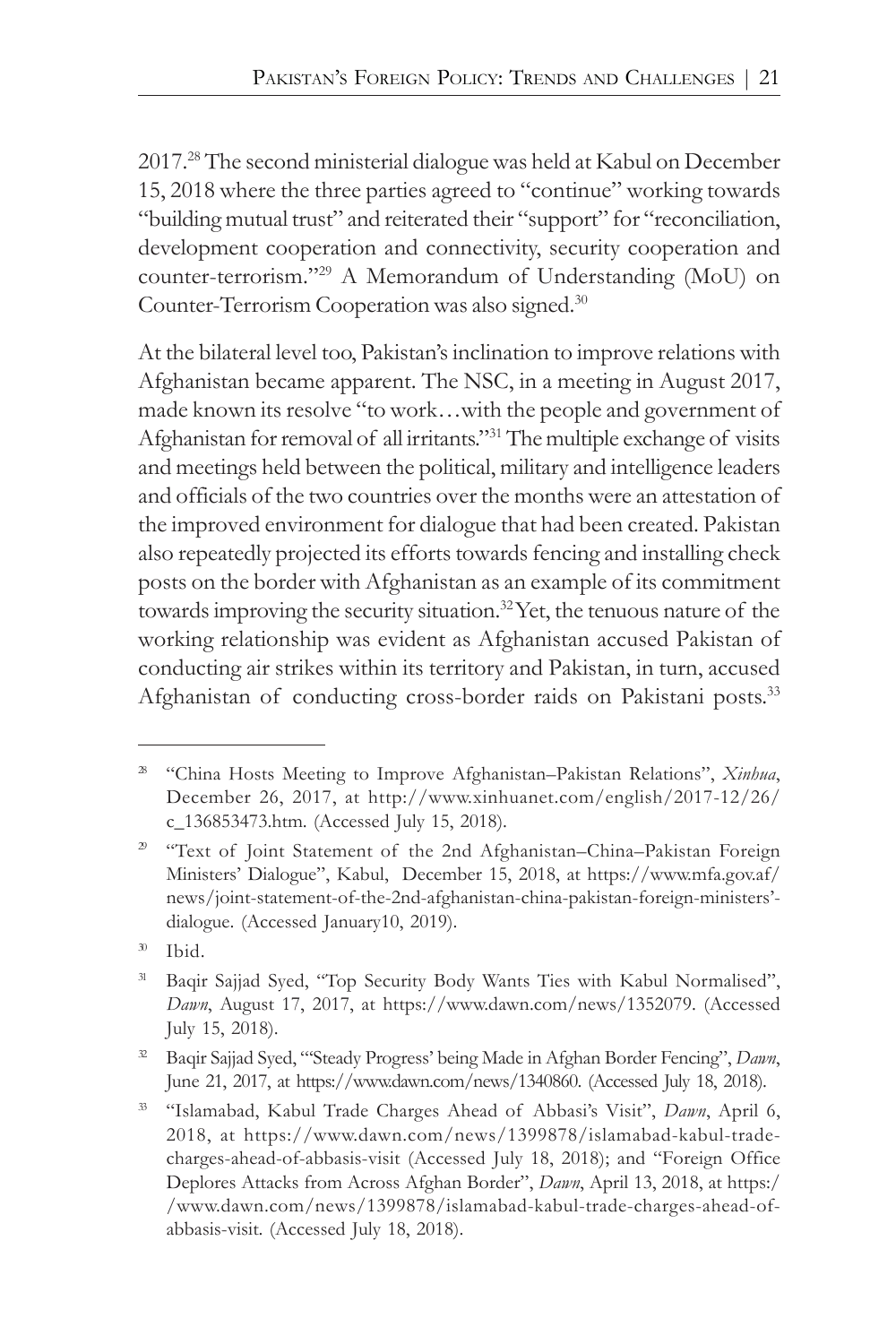Continuing strains in the relationship have been exemplified by Afghanistan's anger over Prime Minister Imran Khan's remarks in March 2019 that forming an interim Afghan government would help the talks between the US and the Taliban.

The inaugural meetings of the five working groups under the Afghanistan and Pakistan Action Plan for Peace and Solidarity (APAPPS) were held in Kabul on July 22, 2018. While a whole gamut of issues, including counter-terrorism and security, peace and reconciliation, bilateral trade and transit, connectivity and the repatriation of Afghan refugees, are being dealt with under this framework,<sup>34</sup> it remains to be seen whether the commitments undertaken by the two countries help to assuage each other's concerns.

#### **Complexities in Afghanistan's Response**

The US forces in Afghanistan stepped up operations and air strikes against the Taliban in consonance with President Trump's policy announced in August 2017. Yet, there were ample indications about the staying power of the Taliban and their increasing control over large parts of Afghan territory. According to a report by the Special Inspector General for Afghanistan Reconstruction (SIGAR), as on January 31, 2018, 229 districts were under the control of the Afghan government (about 56.3 per cent of the country), 59 districts were under rebel control (approximately 14.5 per cent of the country) and 119 districts (about 29.2 per cent) were contested.<sup>35</sup> Besides, the Taliban staged high-profile terrorist incidents throughout the country, showing themselves to be a major threat to peace and stability in Afghanistan. Such a scenario seems to have convinced the US that it was not going to be able to dislodge the Taliban so easily. There

<sup>&</sup>lt;sup>34</sup> "Inaugural Session of the APAPPS Working Groups—Kabul 22 July 2018", Press Release, Embassy of Pakistan, Kabul, July 23, 2018, at http:// www.pakembassykabul.org/en/inaugural-session-of-the-apapps-workinggroups-kabul-22-july-2018/. (Accessed July 27, 2018).

<sup>35</sup> Alia Chughtai, "Afghanistan: Who Controls What", *Al Jazeera*, June 5, 2018, at https://www.aljazeera.com/indepth/interactive/2016/08/afghanistancontrols-160823083528213.html. (Accessed July 18, 2018).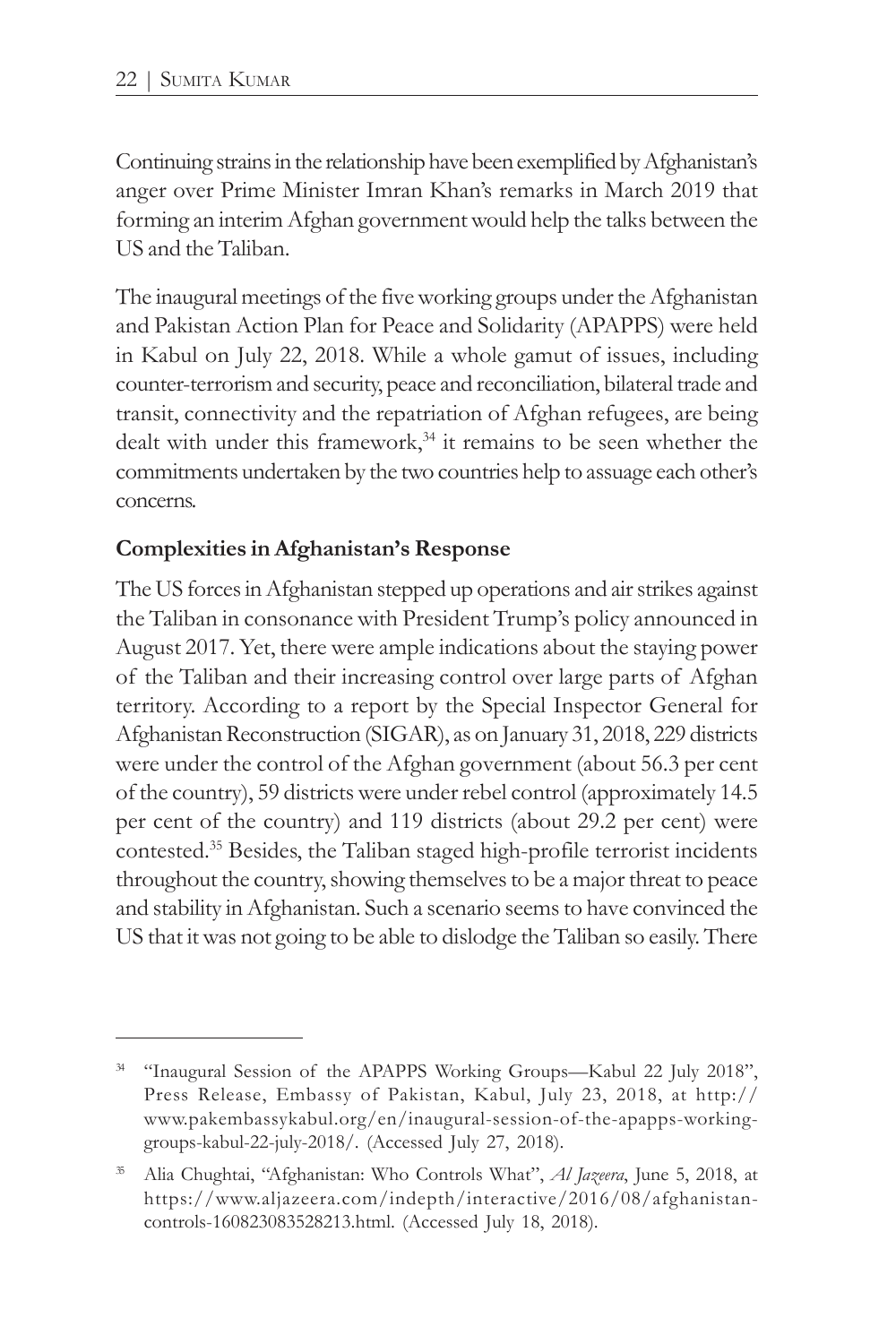has been evidence of China and Russia also wanting to recognise the reality of the Taliban being a dominant power and wanting to do business with them. Lately, both the countries have been actively involved in various negotiating processes with the Taliban. Both the countries have also supported the US efforts towards building peace and a consensus on the importance of an intra-Afghan dialogue is visible in the joint statement agreed on by representatives of the three countries on April 25, 2019.<sup>36</sup>

Afghan President Ashraf Ghani made efforts to draw the Taliban into talks in the backdrop of the unremitting violence at the beginning of 2018. The incentives offered by him at an international conference in Kabul in February 2018<sup>37</sup> did not immediately evoke a favourable response from the Taliban leadership, even though he was willing to accord various political concessions to them. Implicit in this offer was the assumption that if the Taliban agreed to talks, they would have to give recognition to the Afghan government and abide by the law.<sup>38</sup> The Taliban instead expressed their preference to talk to the US.<sup>39</sup>

The Taliban went on to announce their spring offensive in April 2018.<sup>40</sup> In the midst of heavy fighting, Ashraf Ghani unilaterally announced a ceasefire

<sup>39</sup> Memphis Barker and Julian Borger, "Taliban Publish Letter Calling on US to Start Afghan Peace Talks", *The Guardian*, February 14, 2018, at https:// www.theguardian.com/world/2018/feb/14/taliban-publish-letter-calling-usstart-afghan-peace-talks. (Accessed July 20, 2018).

<sup>&</sup>lt;sup>36</sup> US Department of State, "Joint Statement on Trilateral Meeting on Afghan Peace Process", April 26, 2019 at https://www.state.gov/joint-statement-ontrilateral-meeting-on-afghan-peace-process/ (Accessed May 10, 2019).

This was during the second meeting of the Kabul Process for Peace and Security Cooperation in Afghanistan. "Ghani Makes Taliban an Offer to Join Peace Process", *Tolo News*, February 28, 2018, at https://www.tolonews.com/afghanistan/ ghani-makes-taliban-offer-join-peace-process. (Accessed July 20, 2018).

<sup>38</sup> Hamid Shalizi and James Mackenzie, "Afghanistan's Ghani Offers Talks 'Without Preconditions'", *Reuters*, February 28, 2018, at https://www.reuters.com/article/ us-afghanistan-taliban/afghanistans-ghani-offers-talks-with-taliban-withoutpreconditions-idUSKCN1GC0J0. (Accessed July 20, 2018).

<sup>40</sup> James Mackenzie, "Taliban Announce Spring Offensive, Dismisses Peace Overtures", *Reuters*, April 25, 2018, at https://in.reuters.com/article/afghanistantaliban/taliban-announce-spring-offensive-dismisses-peace-overturesidINKBN1HW0RW. (Accessed July 20, 2018).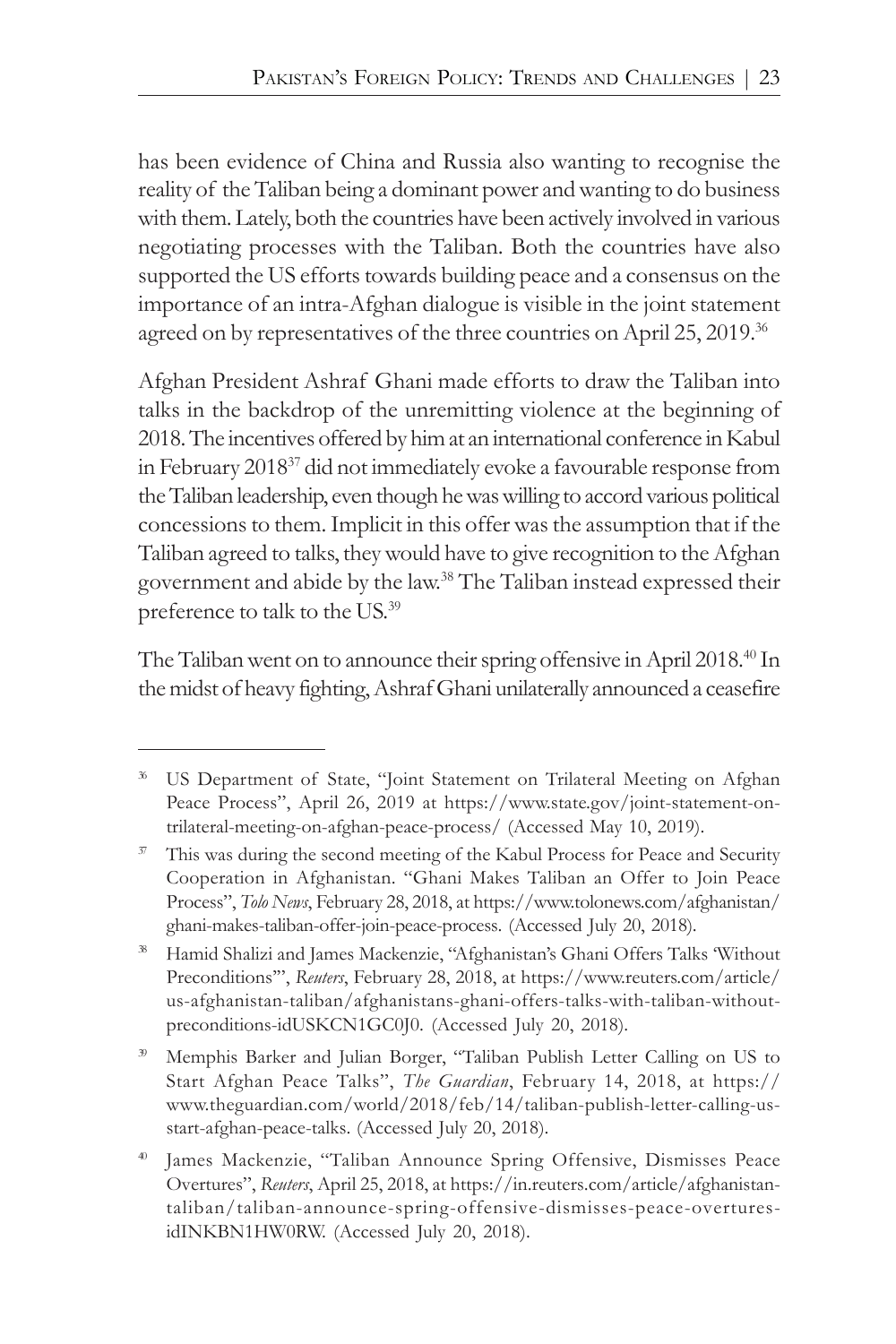during Eid celebrations. <sup>41</sup> The Taliban's unanimous support for the ceasefire raised hopes that negotiations could pave the way forward. Building upon progress signified by the first day of peaceful ceasefire, Ghani reiterated that his government was ready for "comprehensive peace and talks". He even showed willingness to discuss what has been a major stumbling block in initiating peace talks with the Taliban, that is, "the future role of international troops" in the country. The US military officials offered to "support, facilitate and participate" in such talks.<sup>42</sup>

Several rounds of peace talks have been held over the years. Pakistan's importance as a facilitator in talks with the Taliban is well recognised. Equally well understood is its propensity to derail any negotiations which are inimical to its interests. For instance, before the Afghan Government and the Taliban leader Mullah Abdul Ghani Baradar could have substantive talks in 2010, he was detained by the intelligence services of Pakistan in a joint operation with the CIA. Again, as peace talks between the Afghan Government and the Taliban got off the ground in July 2015, the news of the death of Mullah Omar Abdullah, who had died much earlier, was revealed and the next round of peace talks was postponed.<sup>43</sup> Questions were also raised about the legitimacy of the representatives involved in the talks. Omar Abdullah's successor, Mullah Mansour, was killed in a

<sup>41</sup> "Afghanistan Announces Ceasefire with Taliban for Eid", *Dawn*, June 7, 2018, at https://www.dawn.com/news/1412613. (Accessed July 20, 2018).

<sup>42</sup> Pamela Constable with Sayed Salahuddin, "Afghanistan Extends Cease-fire with Taliban as Fighters Celebrate Eid with Civilians", *The Washington Post*, June 16, 2018, at https://www.washingtonpost.com/world/asia\_pacific/afghangovernment-extends-cease-fire-with-taliban-as-fighters-join-civilians-to-celebrateeid/2018/06/16/a3fcecce-7170-11e8-b4d8-eaf78d4c544c\_story.html?utm \_term=.876abc7a6d1b. (Accessed July 20, 2018).

<sup>43</sup> Ahmad Bilal Khalil, "The Tangled History of the Afghanistan–India–Pakistan Triangle", *The Diplomat*, December 16, 2016, at https://thediplomat.com/2016/ 12/the-tangled-history-of-the-afghanistan-india-pakistan-triangle/ (Accessed July 20, 2018); and Pamela Constable with Sayed Salahuddin, "Omar's Death Revelation could Divide Militants, Undermine Peace Talks", *The Washington Post*, July 29, 2015, at https://www.washingtonpost.com/world/afghanofficials-prepare-comment-amid-reports-of-taliban-leader-death/2015/07/29/ a60a6396-35d9-11e5-b673-1df005a0fb28\_stor y.html?utm\_term=. b6bc6ae17ae8. (Accessed July 20, 2018).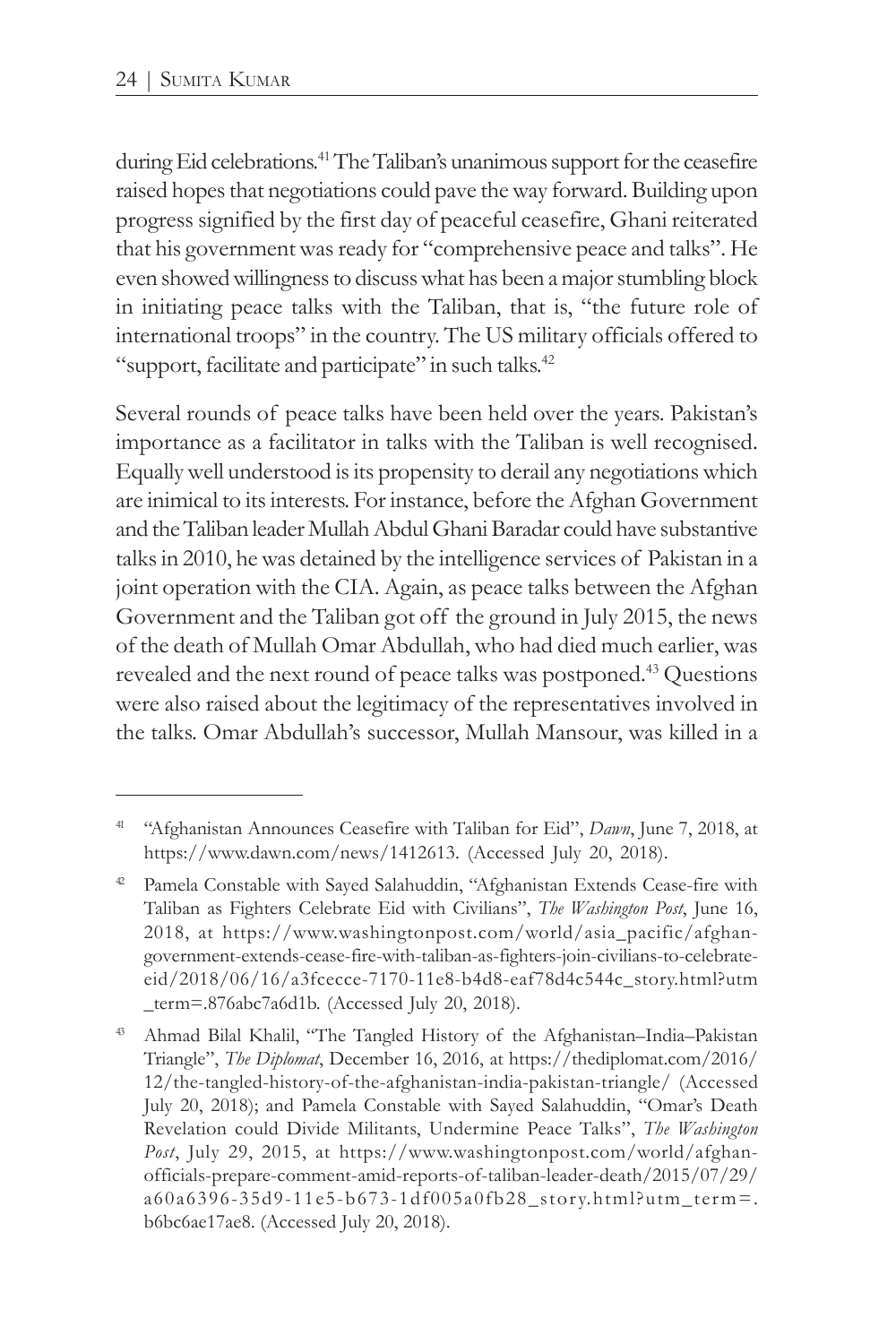drone strike by the US in May 2016 as there were doubts about his willingness to take part in peace negotiations. <sup>44</sup> Peace talks were held between the Taliban and the Afghan Government in Qatar after Mullah Mansour was killed.<sup>45</sup> In January 2018, a delegation from Qatar, which had the approval of the Taliban leader Mullah Akhundzada, visited Islamabad for discussions on restarting negotiations for peace.<sup>46</sup> The release of Mullah Baradar in October 2018 was expected to help facilitate the peace process and he was later made head of the Taliban political office in Doha, Qatar.

Pakistan got an opportunity to play its most coveted role as the unavoidable peacemaker in Afghanistan when President Trump wrote to Imran Khan in December 2018 to help in negotiating a peace settlement with the Taliban. Pakistan agreed to the US request and participated in various rounds of talks. Although details of these talks are not fully known, the specific information made known to the public after the talks in Qatar in January 2019 was that the US has agreed to withdraw its troops in return for guarantees by the Taliban not to give shelter to Al-Qaeda and other terrorist groups like the Islamic State (IS). The US tried to persuade the Taliban to talk to the Afghan Government as well, to which the Taliban did not agree. An agreement on a ceasefire was also one of the critical components of the negotiations. The crisp statement made by Zalmay Khalilzad after the talks was: "Nothing is agreed until everything is agreed."<sup>47</sup> This can be

<sup>44</sup> Jon Boone and Sune Engel Rasmussen, "US Drone Strike in Pakistan Kills Taliban Leader Mullah Mansoor", *The Guardian*, May 22, 2016, at https:// www.theguardian.com/world/2016/may/21/us-airstrike-taliban-leadermullah-akhtar-mansoor. (Accessed July 20, 2018).

<sup>45</sup> James Rothwell, Mohammad Zubair Khan and Bilal Sarwary, "Taliban Holds 'Informal' Peace Talks with Afghanistan", *The Telegraph*, October 18, 2016, at https://www.telegraph.co.uk/news/2016/10/18/taliban-holds-informalpeace-talks-with-afghanistan/. (Accessed July 20, 2018).

<sup>46</sup> "Taliban Leader 'Approved' Islamabad Meeting on Peace Talks", *Tolo News*, January 18, 2018, at https://www.tolonews.com/afghanistan/taliban-leader- %E2%80%98approved%E2%80%99-islamabad-meeting-peace-talks. (Accessed July 20, 2018).

<sup>47</sup> Siyar Sirat, "Nothing is Agreed until Everything is Agreed: Khalilzad", *Tolo News*, January 27, 2019, at https://www.tolonews.com/afghanistan/khalilzadsays-%E2%80%98nothing-agreed-%E2%80%99-qatar. (Accessed February 7, 2019).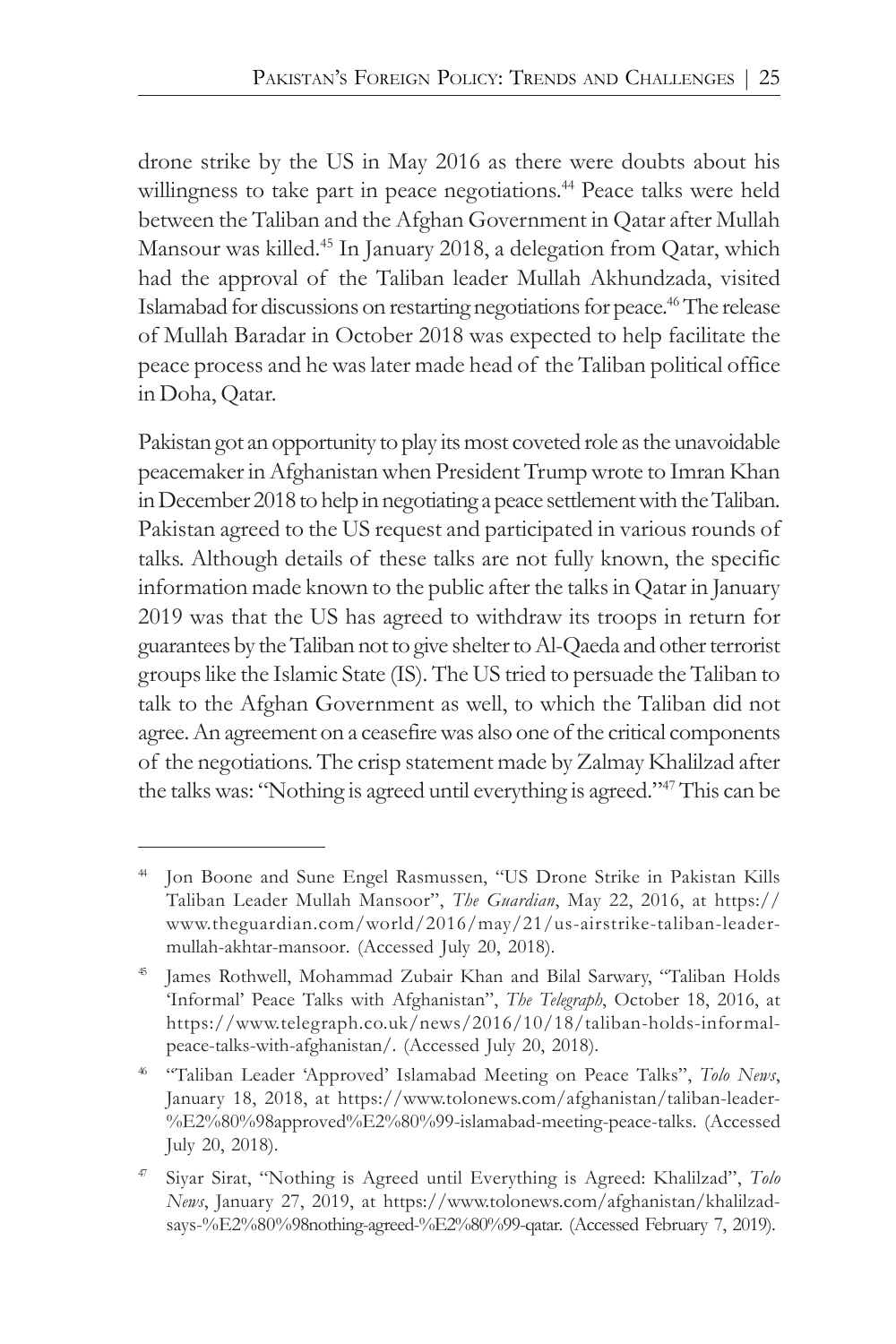interpreted to mean that differences still remain on certain vital issues between the US and the Taliban. However, the fact that the talks have continued (seven rounds of direct talks have taken place between the US and the Taliban) to be held does mean that there is a certain degree of seriousness on the part of all parties and Pakistan will continue to be relevant to this negotiating process. Even though Pakistan has been a participant in peace negotiations being held at multiple forums in Doha, Moscow and other places, it is obvious that it is giving due importance to the US–Taliban talks.

Pakistan even hosted a conference for a large number of Afghan politicians and tribal elders on June 22, 2019 in an attempt to bolster the peace process. This was soon followed by the visit of President Ashraf Ghani to Pakistan on June 27-28, 2019 at the invitation of Pakistan and a wide range of issues were discussed. In this context, it cannot be ruled out that Pakistan may be involved in behind-the-scene consultations with the Afghan Government so as to ensure that, in any final settlement, Pakistan's interests are taken care of by whoever captures power in Afghanistan.

The Taliban have not only rebuffed President Ghani's offer of talks with the Afghan Government, but they launched their spring offensive on April 12, 2019. An expected summit between the Taliban and Afghan officials to be held in Doha in the third week of April fell through over who should participate in the talks. A Loya Jirga was held in Kabul over four days beginning on April 29, 2019 to build domestic consensus on the peace process. Further, the Taliban rejected President Ghani's offer of a ceasefire made in early May this year. Developments such as these again indicate the enormous complexities that still underlie Pakistan's endeavours to bring about a favourable outcome of its strategy vis-à-vis Afghanistan.

#### **STALEMATE WITH INDIA**

India–Pakistan relations have been deadlocked for nearly three years. There has been no dialogue on critical issues plaguing the two countries, nor has there been any initiative taken by Pakistan in response to India's demands that credible action should be taken against those responsible for the Mumbai attack of November 2008 and anti-India terrorist activity on its soil should be stopped.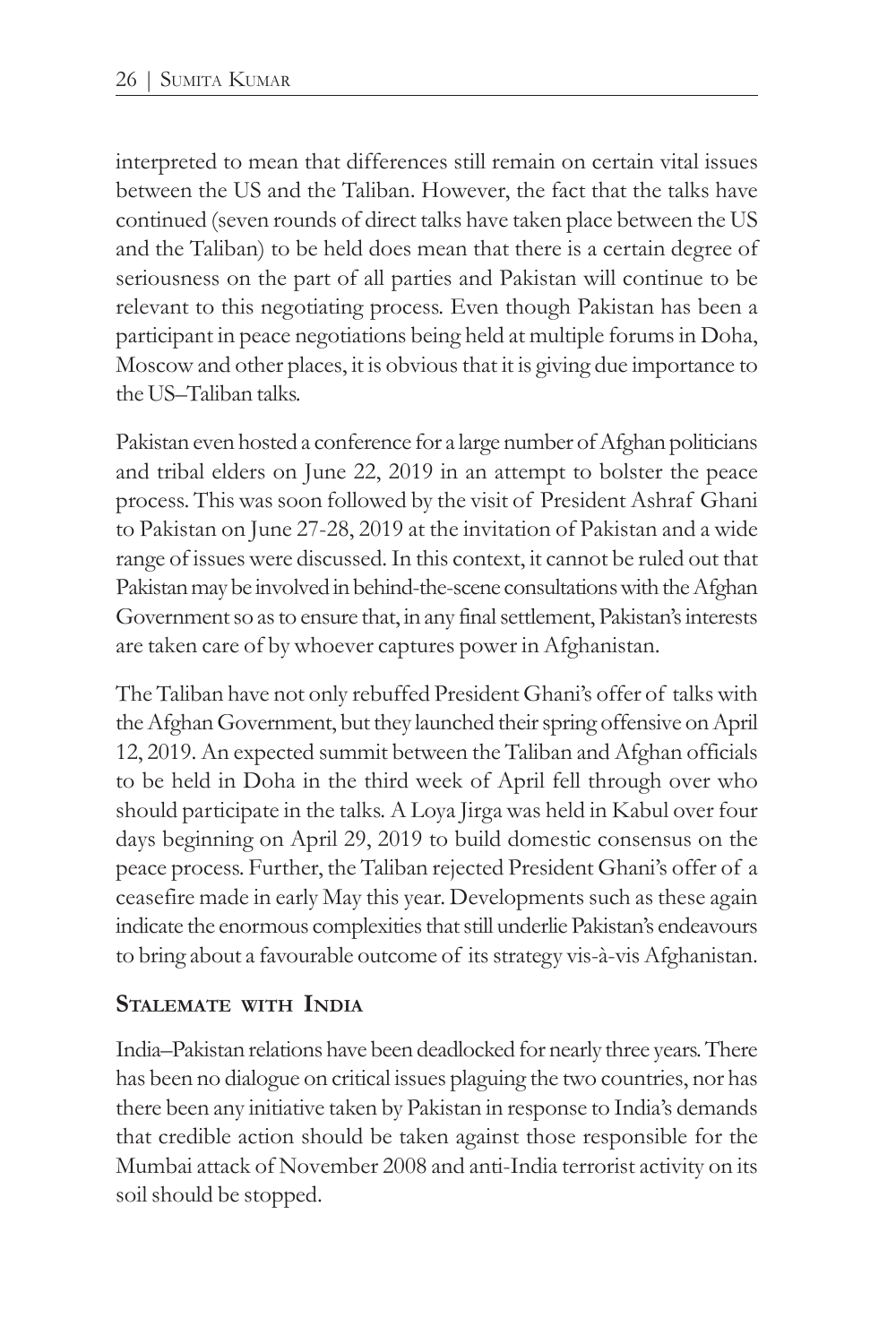Under the government of Prime Minister Modi, India had started with great hope of improving relations with Pakistan. Nawaz Sharif's visit to Delhi at the swearing in of Modi in May 2014 and subsequent occasional meetings between the two leaders and other senior officials in the years 2014 and 2015 had raised the possibility of progress on contentious issues. It was in that spirit that Prime Minister Modi landed unscheduled in Lahore on December 25, 2015 to join the birthday celebrations of Nawaz Sharif.

The attack on the Indian Air Force base in Pathankot by a Pakistan-based terrorist organisation—JeM—on January 2, 2016 came as a rude shock to India. This attack on a high-value security target was deemed by India as a serious violation of India's sovereignty. It was obvious that the establishment in Pakistan, without whose acquiescence such attacks cannot take place, was not in a mood to allow any improvement of relations with India. The anger that was aroused in India as a result was compounded by the fact that while India allowed Pakistan's joint investigation team to visit the site of the terrorist attack, Pakistan denied permission to the National Investigation Agency (NIA) from India to visit Pakistan to further probe evidence about the involvement of the suspected terrorists.<sup>48</sup>

This incident derailed the momentum built as a consequence of Prime Minister Nawaz Sharif's positive response to Prime Minister Modi's initiatives. The immediate fallout of the attack was that it disrupted the comprehensive bilateral dialogue which was to be held at the foreign secretary level in January 2016.

Any hopes of improvement in ties were further doomed by the strike by JeM terrorists on the Indian Army camp at Uri on September 18, 2016. India retaliated by conducting surgical strikes on a number of launch pads across the Line of Control (LoC) on September 29. This was a wellconsidered move by India to convey a message that continued crossborder attacks by Pakistan supported militants will no longer be tolerated

<sup>48</sup> "Pakistan Makes it Official, Says No to NIA Visit to Probe Pathankot Attack", *News18*, April 7, 2016, at https://www.news18.com/news/india/pakistanbackstabs-india-on-pathankot-attack-probe-says-no-to-nia-visit-1226754.html. (Accessed, July 30, 2018).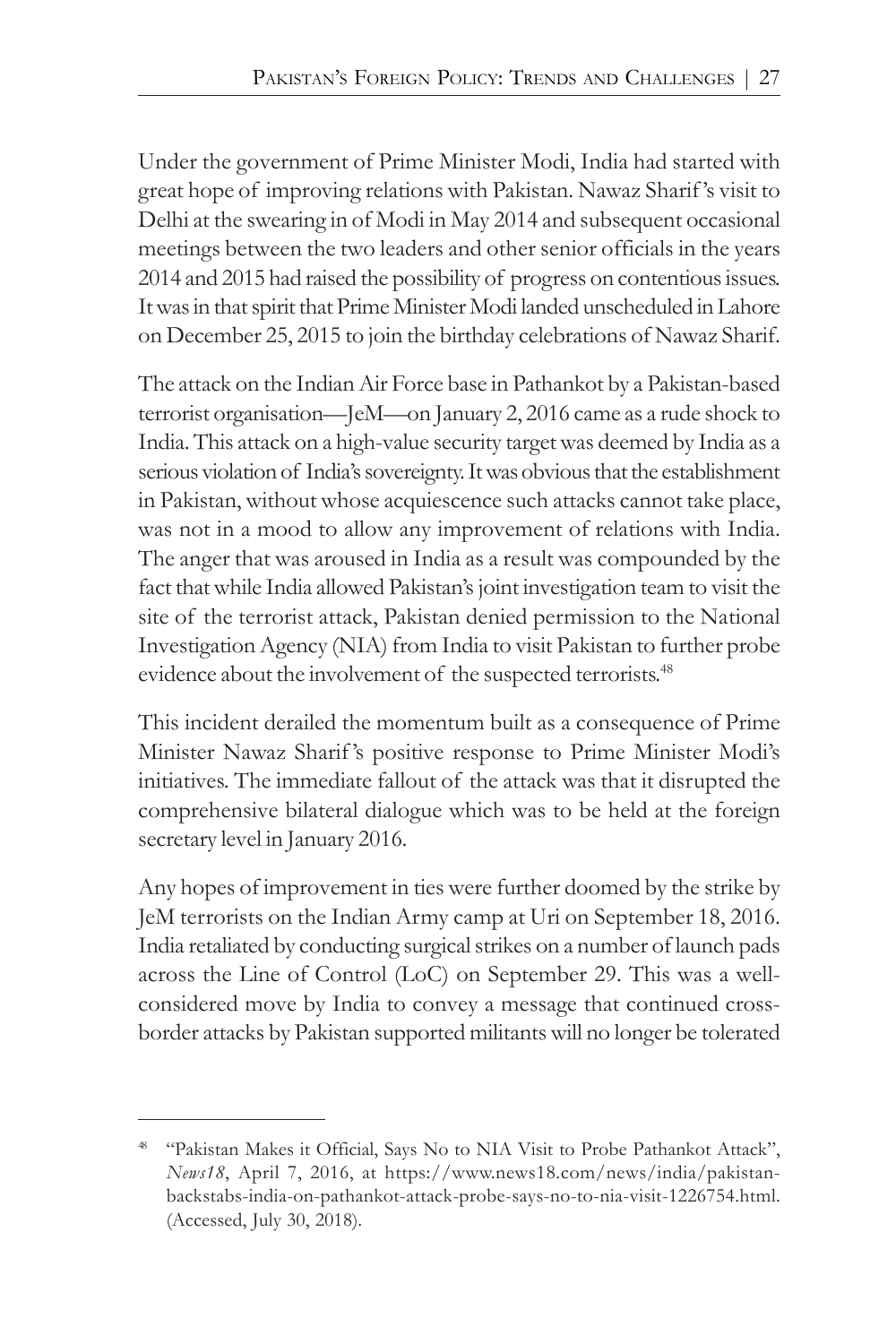and Pakistan will have to pay a heavy price for that. The consequence was a highly raised level of tension between the two countries, further reducing the chances of a dialogue. Even though Pakistan continued to deny that any Indian strike took place across the border in its territory, the Pakistani reaction was angry and hostile.

Pakistan felt the heat of India's tough diplomatic messaging with the boycott of the South Asian Association for Regional Cooperation (SAARC) summit to be held in Islamabad in November 2016. Pakistan's discomfort became all the more acute as five more members, apart from India, decided to boycott the SAARC summit in protest against Pakistan's policy of supporting terrorism. Pakistan had no choice but to cancel the summit. As relations nosedived, staff from the missions in both the countries were recalled over charges of being involved in espionage activities. Both countries also blamed each other for harassment of diplomats and staffers of their respective missions. Pakistan continuously denied consular access to Kulbhushan Jadhav, an Indian national charged with allegedly spying for India.

There were occasional efforts on both sides to engage at appropriate levels in order to diffuse tensions. For instance, a meeting was held in Bangkok on December 26, 2017 between the national security advisers (NSAs) of both countries and the issue of cross-border terrorism was discussed.<sup>49</sup> Earlier, on November 10, a meeting was held at Wagah– Attari border at the director general (DG) level between the Rangers Sindh and the Border Security Force. 50

Pakistan occasionally expressed a desire to talk to India to break the stalemate. For instance, the Pakistan Army chief suggested in April 2018

<sup>49</sup> "India, Pakistan NSAs Met in Bangkok; From Terror Talks to Cross Border Issues, Here is All You Want to Know", *Financial Express*, January 12, 2018, at https://www.financialexpress.com/india-news/india-pakistan-nsas-met-inbangkok-from-terror-talks-to-cross-border-issues-here-is-all-you-want-toknow/1011662/. (Accessed July 30, 2018).

<sup>50</sup> A.G. Noorani, "Pak-India Relations", *Dawn*, January 6, 2018, at https:// www.dawn.com/news/1381053. (Accessed July 30, 2018).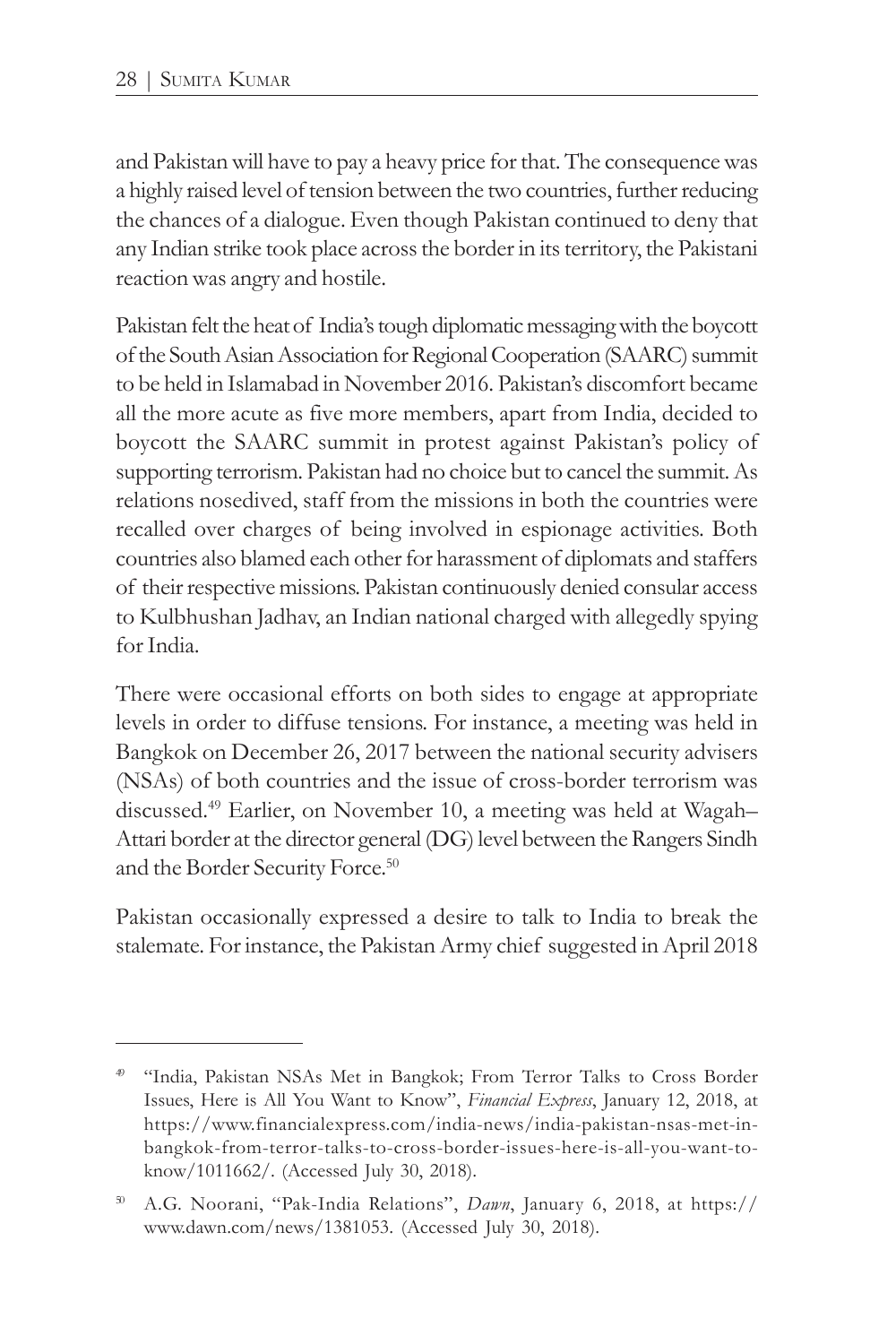that "the route to peaceful resolution of Pak-India disputes—including the core issue of Kashmir—runs through comprehensive and meaningful dialogue."<sup>51</sup> Yet, there was no sign of Pakistan taking action against the LeT, which was responsible for the Mumbai attacks, or JeM, which was responsible for the Pathankot attack.

The admission by former Pakistan Prime Minister Nawaz Sharif in a statement on May 11, 2018 that Pakistan had played a role in the Mumbai attacks<sup>52</sup> only served the purpose of infuriating Pakistan's military, thereby negating any chances of a dialogue with India. The Indian position on the revival of a comprehensive dialogue was reiterated by Sushma Swaraj, the then External Affairs Minister of India, in May 2018: "We are always ready for talks with Pakistan but a caveat that terror and talks cannot go together…There cannot be a comprehensive dialogue till Pakistan shuns terror."<sup>53</sup> This position of the Indian Government has been reiterated from time to time. Expectations that a meeting would take place between the foreign ministers of the two countries on the sidelines of the UN General Assembly meeting in New York in September 2018 did not fructify.

The suicide attack on a CRPF convoy by JeM militants in Pulwama on February 14, 2019 further queered the pitch for any possible further movement towards a dialogue. Pakistan Prime Minister Imran Khan in a televised address to the nation on February 19, 2019 said that Pakistan was

<sup>&</sup>lt;sup>51</sup> "Comprehensive Dialogue' the Route to Restoring Peace in Kashmir: COAS", *Dawn*, April 14, 2018, at https://www.dawn.com/news/1401592. (Accessed July 30, 2018).

<sup>52</sup> In an interview with leading Pakistani daily, *Dawn*, on May 11, 2018, Nawaz Sharif said, "Militant organisations are active. Call them non-state actors, should we allow them to cross the border and kill 150 people in Mumbai? Explain it to me. Why can't we complete the trial?" See Cyril Almeida, "For Nawaz Its Not Over till Its Over", *Dawn*, May 12, 2018, at https://www.dawn.com/news/ 1407192. (Accessed July 30, 2018).

<sup>53</sup> "No Comprehensive Dialogue with Pakistan till it Shuns Terrorism: Sushma Swaraj", *The Times of India*, May 28, 2018, at https://timesofindia.indiatimes.com/ india/no-comprehensive-dialogue-with-pakistan-till-it-shuns-terrorismsushma-swaraj/articleshow/64354825.cms. (Accessed July 30, 2018).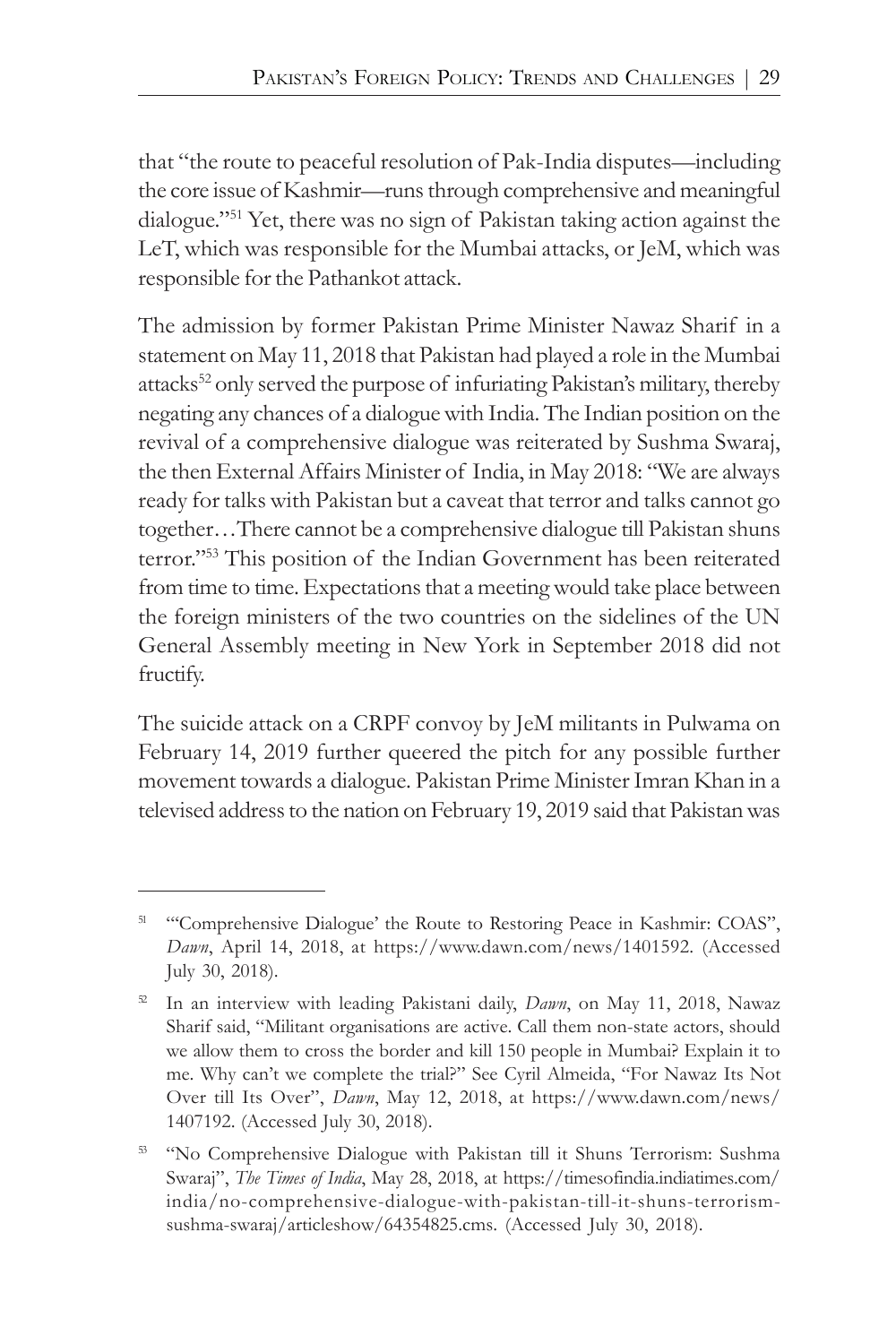ready to take action if India provided "actionable intelligence" about Pakistan's involvement in the attack.<sup>54</sup> In a first of its kind, India resorted to punitive action by launching an air attack on a JeM training camp in Balakot deep inside Pakistani territory across the LoC on February 26. On the basis of "credible intelligence" that the JeM could carry out further attacks, India conducted a 'non-military pre-emptive' strike in Balakot in Pakistan's Khyber Pakhtunkhwa province, and claimed to have eliminated a large number of terrorists stationed in these camps by employing 12 Mirage 2000-5 fighters. On February 27, within a day of Indian strikes Pakistan tried to target Indian military establishments across the LoC. In the dogfight that took place between the Pakistani planes and the Indian aircraft, Pakistan claimed to have downed an IAF MiG 21 that had entered its airspace and captured Wing Commander Abhinandan Varthaman, pilot of one of the MiGs. Indian pilot Abhinandan was released as a "peace gesture"<sup>55</sup> Pakistan being mindful of the expectations of the international community. It was also obvious from this gesture that Pakistan thought it wise to de-escalate the situation.

In addition, India showed its resentment by taking certain other steps which further led to a deep freeze in India-Pakistan relations. For instance, India withdrew the Most Favoured Nation status for trade with Pakistan on February 15, 2019 and suspended cross LoC trade from April 19, 2019.

#### **Will There be a Breakthrough?**

The cyclical pattern of engagement and disengagement with Pakistan is hardly new. However, there have been attempts to diffuse tensions along the LoC given that the period from January to May 2018 saw the number of ceasefire violations go up to 1,300 with 908 incidents having occurred

<sup>54</sup> For excerpts of Prime Minister Imran Khan's televised address to the nation on February 19, 2019 see "Pakistan Will Hit Back if India Strikes, says Imran", *The Hindu*, February 20, 2019.

<sup>55</sup> For excerpts of Prime Minister Imran Khan's televised speech to the Joint Session of Parliament on February 28, 2019 see "IAF Pilot to be Freed Today: Imran", *The Hindu*, March 1, 2019.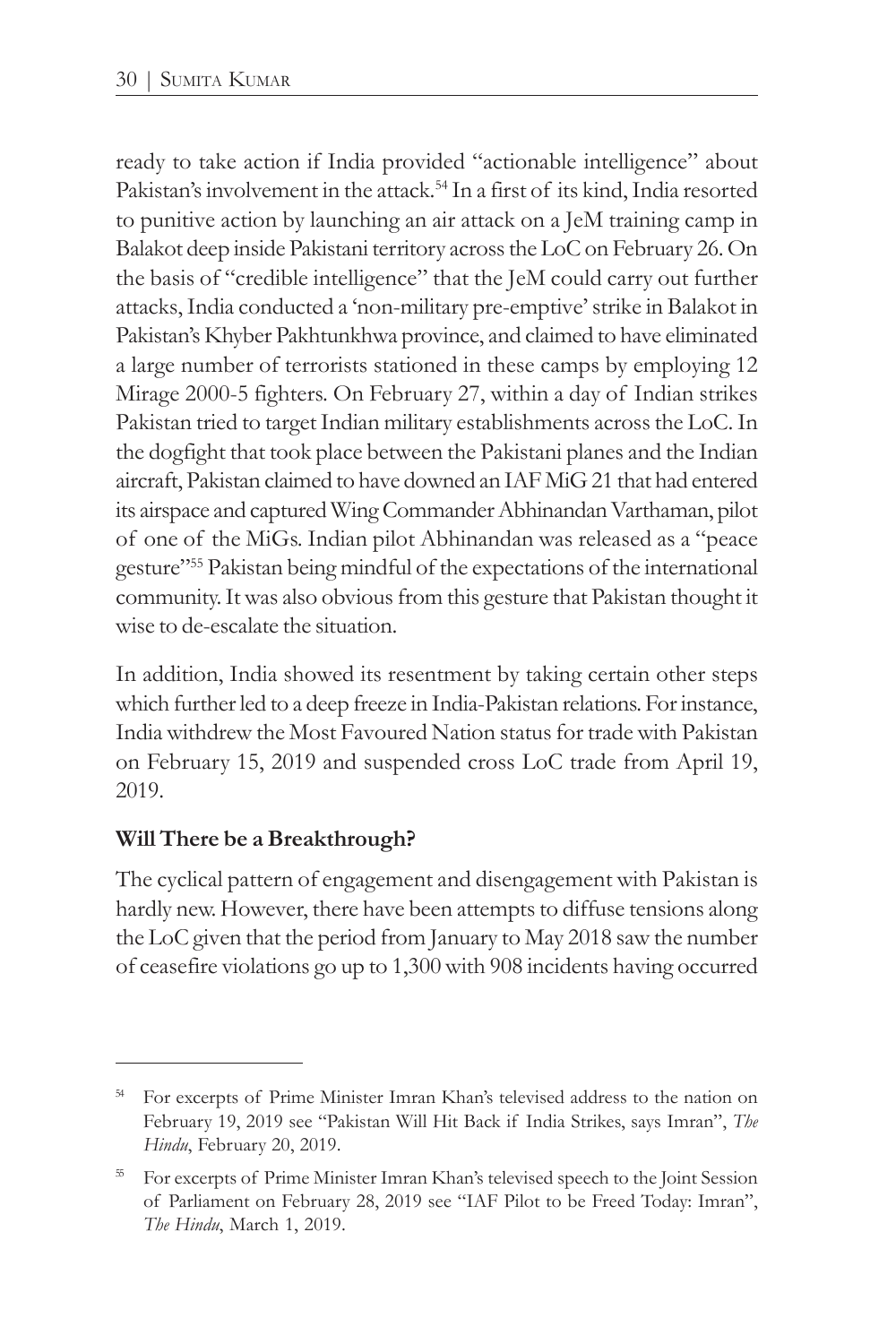along the LoC and the rest of them along the International Border. <sup>56</sup> The directors general of military operations (DGMOs) of the two countries, in a conversation conducted on the hotline on May 29, 2018 agreed to "fully implement the 2003 ceasefire understanding in letter and spirit."<sup>57</sup> Yet, ceasefire violations continued through the second half of the year.

Pakistan has been under tremendous international pressure to curb its support to terrorism and has faced isolation at various international forums. At the regional level, as mentioned earlier, Pakistan faced isolation in the aftermath of the Uri attack when it was forced to cancel the SAARC summit to be held in November 2016 as five other member states opted out of attending in sympathy with India. The BRICS declaration of September 2017 condemned terrorism and the violence caused by various terrorist groups, including those based in Pakistan, reflecting the concerns of all the member countries. Hafeez Saeed, the chief of Jamaat-ud-Dawa (JuD), accused by India of masterminding the Mumbai attacks of 2008, was put under house arrest and assets of the JuD and its arm for charity, the Falah-e-Insaniyat, were seized. These measures were taken in order to show compliance with the requirements of the FATF and thus avoid any US moves to place Pakistan on the FATF watch list.<sup>58</sup>

India's demands for taking effective action against terrorism have not been met. Though Hafeez Saeed was put under detention, he was later released and was able to campaign for the elections and thereby enter the political mainstream. His candidates contested elections under the umbrella of Allaho-Akbar Tehreek. Also, the Anti-Terrorism Ordinance passed by the president in February 2018 with regard to the banning of the JuD and the Falah-e-Insaniyat Foundation lapsed without the parliament's approval as was disclosed in October 2018.

<sup>56</sup> Rajat Pandit, "India, Pakistan DGMOs Hold Talks on Ceasefire Violations and Terrorism", *The Times of India*, May 30, 2018, at https:// timesofindia.indiatimes.com/india/india-pakistan-dgmos-hold-talk-on-ceasefireviolation-and-terrorism/articleshow/64372018.cms. (Accessed July 30, 2018).

 $57$  Ibid.

<sup>58</sup> Khurram Husain, "Banning Terror Groups", *Dawn*, February 15, 2018, at https:/ /www.dawn.com/news/1389433; and Amjad Mahmood, "Punjab Govt Moves to Seize Assets of JuD, its Welfare Wing", *Dawn*, February 15, 2018, at https:// www.dawn.com/news/1389524. (Accessed July 30, 2018).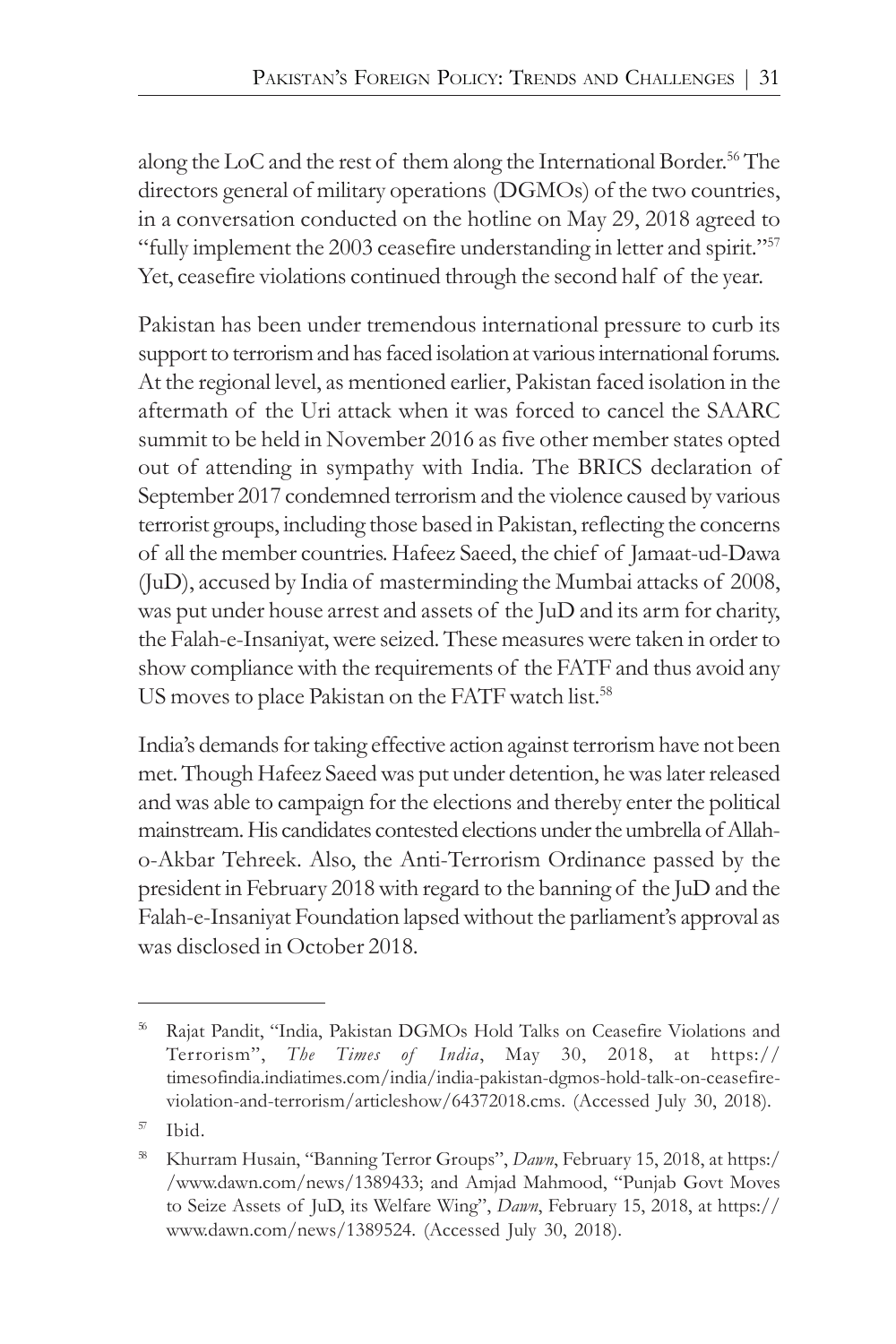On February 22, 2019 the Punjab government took administrative control over the JeM headquarters at Bahawalpur. On March 5, 2019 a number of people belonging to proscribed organisations including Masood Azhar's son and brother were taken into preventive detention. A decision was also taken to ban the JuD and the Falah-e-Insaniyat Foundation at a meeting of the NSC on February 21, 2019 followed by a notification by the interior ministry on March 5, 2019.<sup>59</sup> However, this was possibly a direct consequence of the international pressure faced by Pakistan post Pulwama, as the UN Security Council condemned the attack. Such steps were perhaps also taken in the hope that Pakistan may be taken off the 'grey list' during review meetings of the FATF Asia-Pacific Group held in Paris from February 18-22. Even so it is doubtful that any government in Pakistan will be able to deliver satisfactorily on terrorism in the foreseeable future, given the fact that militant organisations and their ostensible objectives seem to have acquired wide acceptability and minimal resistance within Pakistan's society.

Various civilian governments in Pakistan have tried to mend fences with India, but the military has continued to adopt a hard line, intermittently allowing space for the civilian leadership to achieve some tactical gains through dialogue. The deeply ingrained attitudes of the religious right have also been influencing the behaviour of the military and are not likely to undergo any drastic change in the near future. The military, on its part, has tried to keep the Kashmir issue alive through cross-border violations, which are invariably linked to sending infiltrators into Kashmir, in order to internationalise the Kashmir issue.

After the elections, though Imran Khan highlighted the importance of trade ties with India during his victory speech, he reiterated that "Kashmir is a core issue."<sup>60</sup> This was in keeping with the goals mentioned in his party

Sanaullah Khan, NSC Orders Acceleration of Anti-Terrorism Ops; Reinstates Ban on JuD, Charity Arm FIF", *Dawn,* February 21, 2019 at https:// www.dawn.com/news/1465212 (Accessed May 10, 2019); for notification see Government of Pakistan, National Counter Terrorism Authority, Islamabad at https://www.nacta.gov.pk (Accessed May 10, 2019).

<sup>60</sup> "Imran Khan's Speech in Full: Transcript of the Victory Speech by PTI Chairman", *Al Jazeera*, July 26, 2018, at https://www.aljazeera.com/news/2018/ 07/imran-khan-speech-full-180726124850706.html. (Accessed July 30, 2018).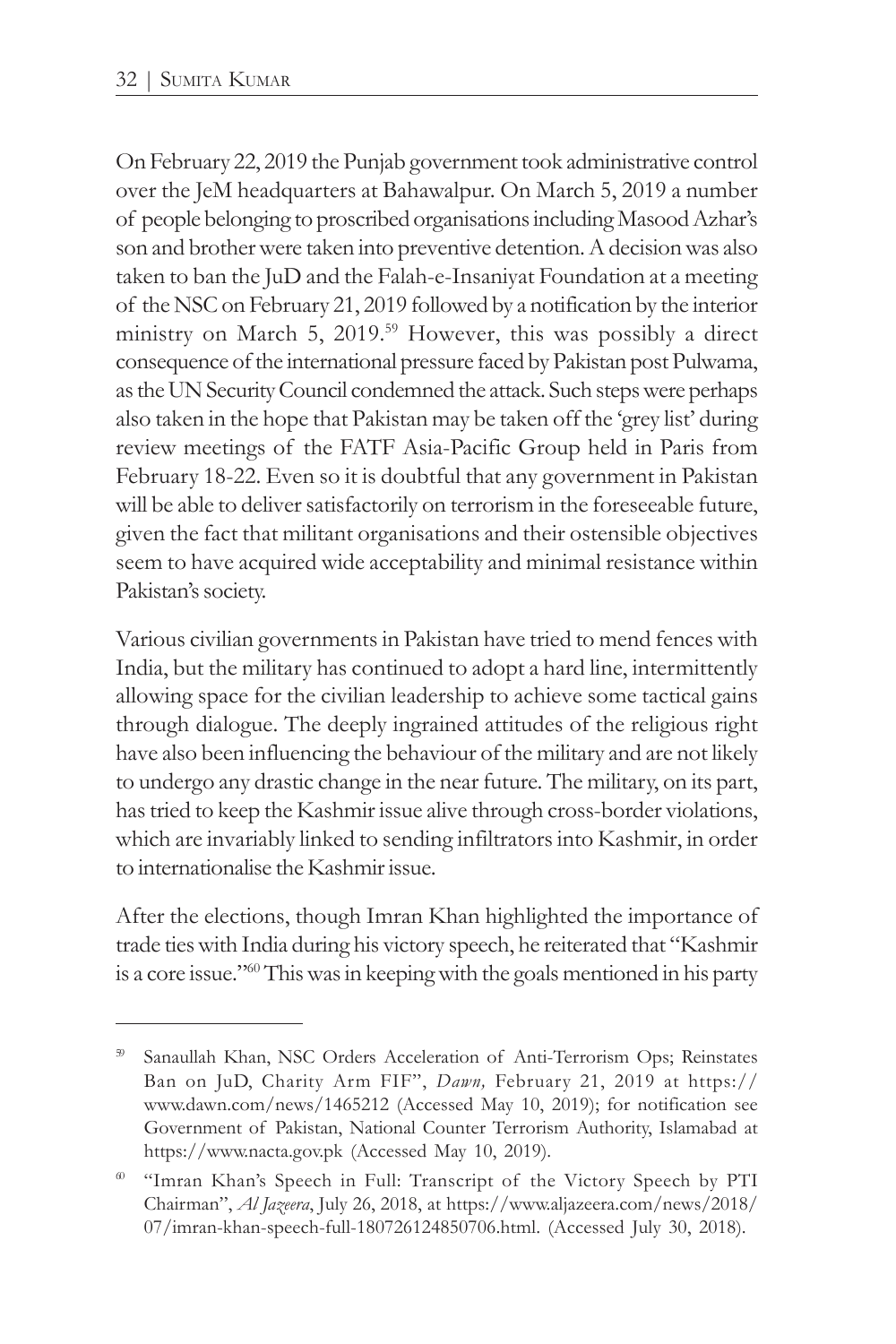manifesto that had earmarked "the resolution of the Kashmir dispute" as one of Pakistan's "core national interests".<sup>61</sup> This makes it obvious that his thinking is very closely aligned to that of the military in Pakistan. Initial attempts to defreeze the relationship by both sides only ended in a reiteration of their well-known positions.

Both the countries have initiated the process of opening up a new route allowing Sikh pilgrims to visit the other country and negotiations are being held in this regard. The new route will allow Sikh pilgrims from India to visit Gurdwara Darbar Sahib in Kartarpur, Pakistan. The corridor would also enable Sikh pilgrims from Pakistan to visit the Dera Baba Nanak Gurdwara in Gurdaspur, India. India and Pakistan discussed details regarding operationalisation of the Kartarpur Corridor at Attari on March 14, 2019. This was followed up by a discussion between technical experts of both sides on March 19, 2019 at the proposed "zero points" i.e. the points at which the Indian and Pakistani side of the corridor will meet. Another meeting of experts and technicians was held on April 16. India had earlier called off talks which were to be held on April 2, 2019 due to concerns that alleged supporters of Khalistan separatists had been included in a committee dealing with the corridor by Pakistan.<sup>62</sup> Apart from this, there is not much hope that any meaningful progress will occur in India– Pakistan relations anytime soon.

The attack on the CRPF convoy by JeM militants on February 14, 2019 yet again underscores the fact that Pakistan continues its strategy of destabilising India and that it does not serve its purpose to wind down its reliance on terror infrastructure. India's aerial counter attack on Balakot on February 26 called the bluff of escalation to the nuclear level in case India resorted to a conventional attack.

A dossier with details about the JeM's involvement in the Pulwama attack, and the presence of JeM camps and top cadre in Pakistan was handed

Pakistan Tehreek-e-Insaf (PTI) Manifesto 2018, "The Road to Naya Pakistan", p. 54.

<sup>62</sup> "India Conveys Concerns to Pakistan over Presence of Khalistani Separatists on Kartarpur Panel", *The Hindu*, March 29, 2019.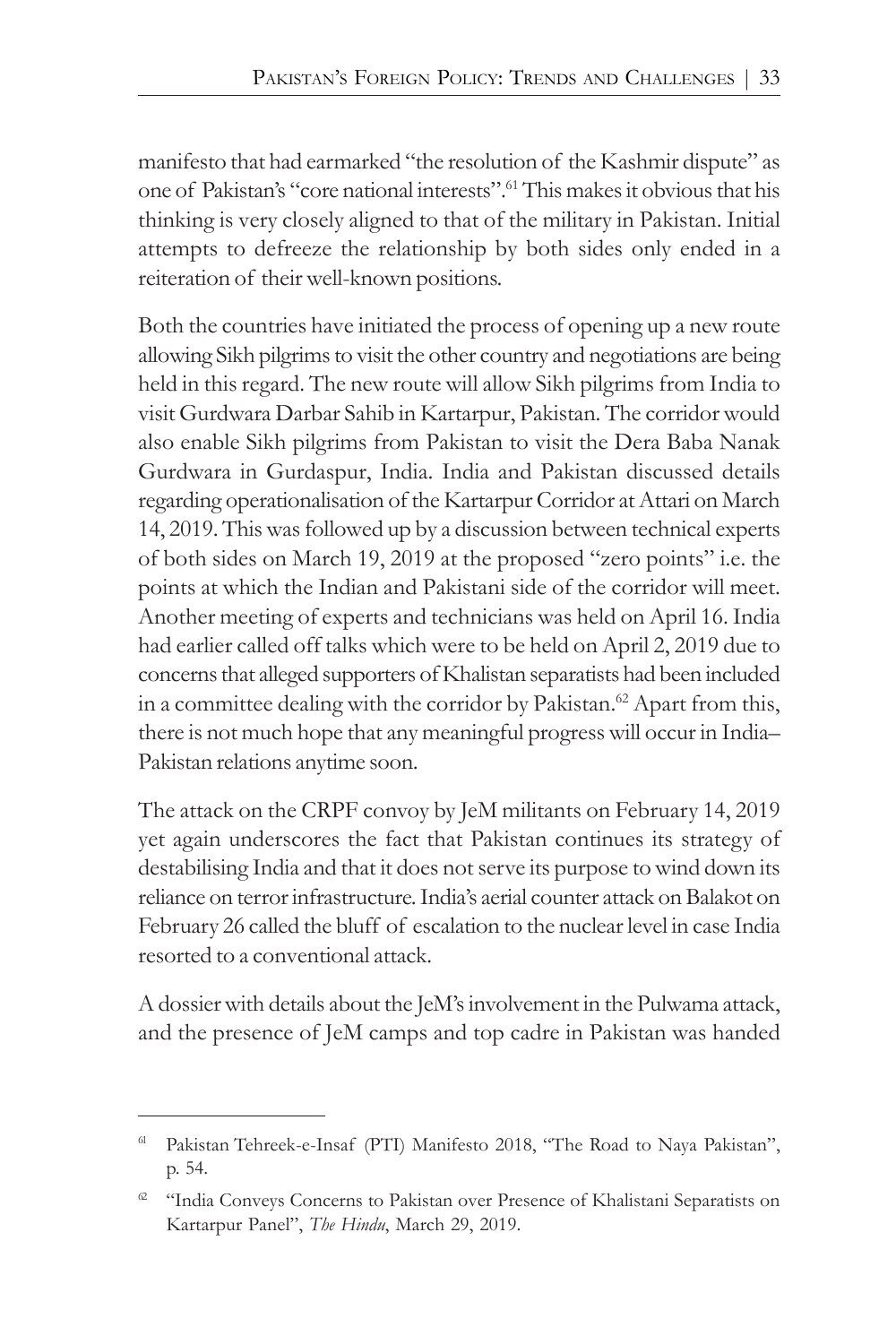over to Pakistan. The ground level position stated by India with regard to its attitude towards Pakistan i.e. no dialogue unless there is "verifiable" action by Pakistan against terrorism remains the same even after the reelection of Narendra Modi as the Prime Minister of India. There has been an exchange of warmly worded letters between the Prime Ministers and Foreign Ministers of Pakistan and India after the Indian election but there has been no indication on the part of India that there will be an unconditional dialogue with Pakistan in the near future.

#### **OPENING UP TO RUSSIA**

One of the trends in Pakistan's foreign policy has been improvement of relations with Russia. Pakistan's relations with Russia during the Cold War were characterised by mutual distrust verging on hostility. The Islamic state's aversion for communism and the communist state's perception of Pakistan as an ally of the US did not allow them to come closer. Russia's invasion of Afghanistan in 1979 and Pakistan's stewardship of the anti-Soviet jihad in Afghanistan reinforced the antagonism between the two countries. Russia's close diplomatic and military ties with India and reluctance to engage with Pakistan also played a role in creating distance between them.

While the possibility of the two countries being able to engage deeply with each other may have seemed remote some time back, both Pakistan and Russia have been recently faced with certain developments which induced rethinking on their part. India's cosying up to America and signing a nuclear deal with it in 2008 as part of a strengthened strategic partnership was not received well by Russia. Pakistan's relationship with the US has been faltering due to its inability to take credible action against terrorists based in Pakistan and carrying on insurgency in Afghanistan. A resurgent Russia, meanwhile, is making efforts to re-establish itself as a major power on the world stage and is actively involved in trying to expand its sphere of influence by broadening its footprint in South Asia as well. Russia has, of late, shown interest in working together with Pakistan on multiple fronts and Pakistan is enthusiastically making full use of the opportunity to recreate its ties with Russia.

The first major sign of the changing dynamics between the two countries was the signing of the defence cooperation agreement in November 2014.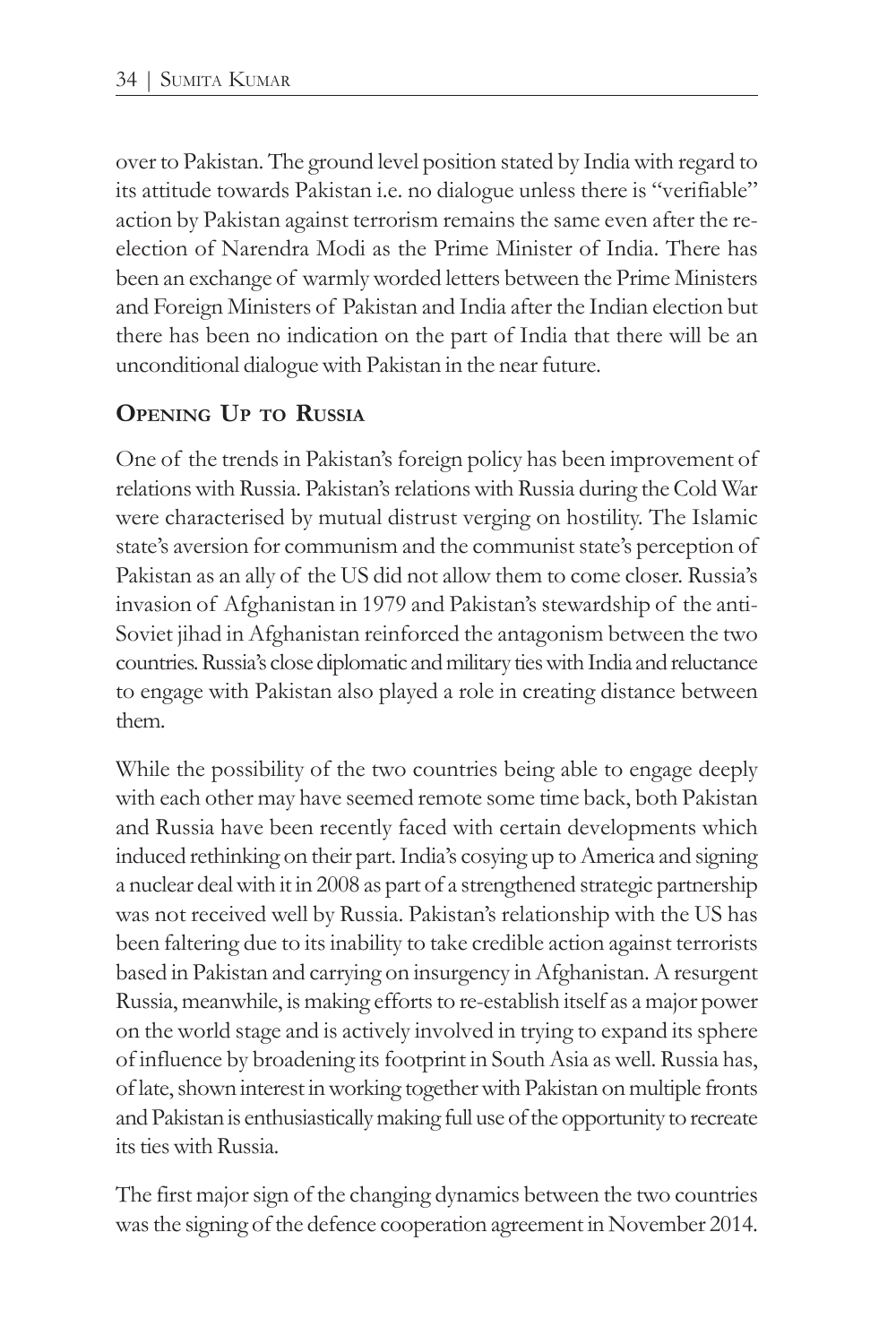The wide-ranging agreement, which included "exchange of information on politico-military issues; cooperation for promoting international security; intensification of counter-terrorism and arms control activities; strengthening collaboration in various military fields…and sharing experiences in peacekeeping operations", was signed in Islamabad during the visit of Russian Defence Minister Sergey Shoigu on November 20, 2014.<sup>63</sup> This agreement took place in the backdrop of Russia's annexation of Crimea and military intervention in Ukraine, which had led to tensions with the West. During this visit, discussions also took place on tackling the problems of international terrorism and drug trafficking jointly.<sup>64</sup>

Russia's concerns about terrorism stem from fears that such problems could spill over to the regions in its "periphery", which had already been the target of terrorism from time to time. As such, besides initiatives at the bilateral level, Russia supported the inclusion of Pakistan as a full member of the SCO. <sup>65</sup> While China's support for Pakistan's candidature was never in doubt, the support of Russia also underscored its rising perception of Pakistan as an important actor in mitigating the problem of terrorism in the region. Pakistan was formally inducted into the SCO at the summit held in Astana on June 9, 2017.<sup>66</sup>

Pakistan benefitted from the Russian perception that India was slowly and surely moving into the US embrace and was attempting to diversify its weapons imports. This perceived shift, along with Russia's need to bolster its defence exports, made Russia look for alternative options. Pakistan fit the bill as a new destination for Russian defence equipment.<sup>67</sup> Russia's reluctance to cooperate with Pakistan on military matters over the decades,

<sup>63</sup> Baqir Sajjad Syed, "Pakistan, Russia Sign Landmark Defence Cooperation Agreement", *Dawn*, November 21, 2014, at https://www.dawn.com/news/ 1145875. (Accessed August 4, 2018).

<sup>64</sup> Ibid.

<sup>65</sup> "Pakistan Joins Security Bloc Led by China, Russia", *Dawn*, June 10, 2017, at https://www.dawn.com/news/1338647. (Accessed August 4, 2018).

<sup>66</sup> Ibid.

<sup>67</sup> Sanjay Pulipaka, "Russia's New Approach to Pakistan: All About Arms Sales", *The Diplomat*, September 28, 2016, at https://thediplomat.com/2016/09/russiasnew-approach-to-pakistan-all-about-arms-sales/. (Accessed August 4, 2018).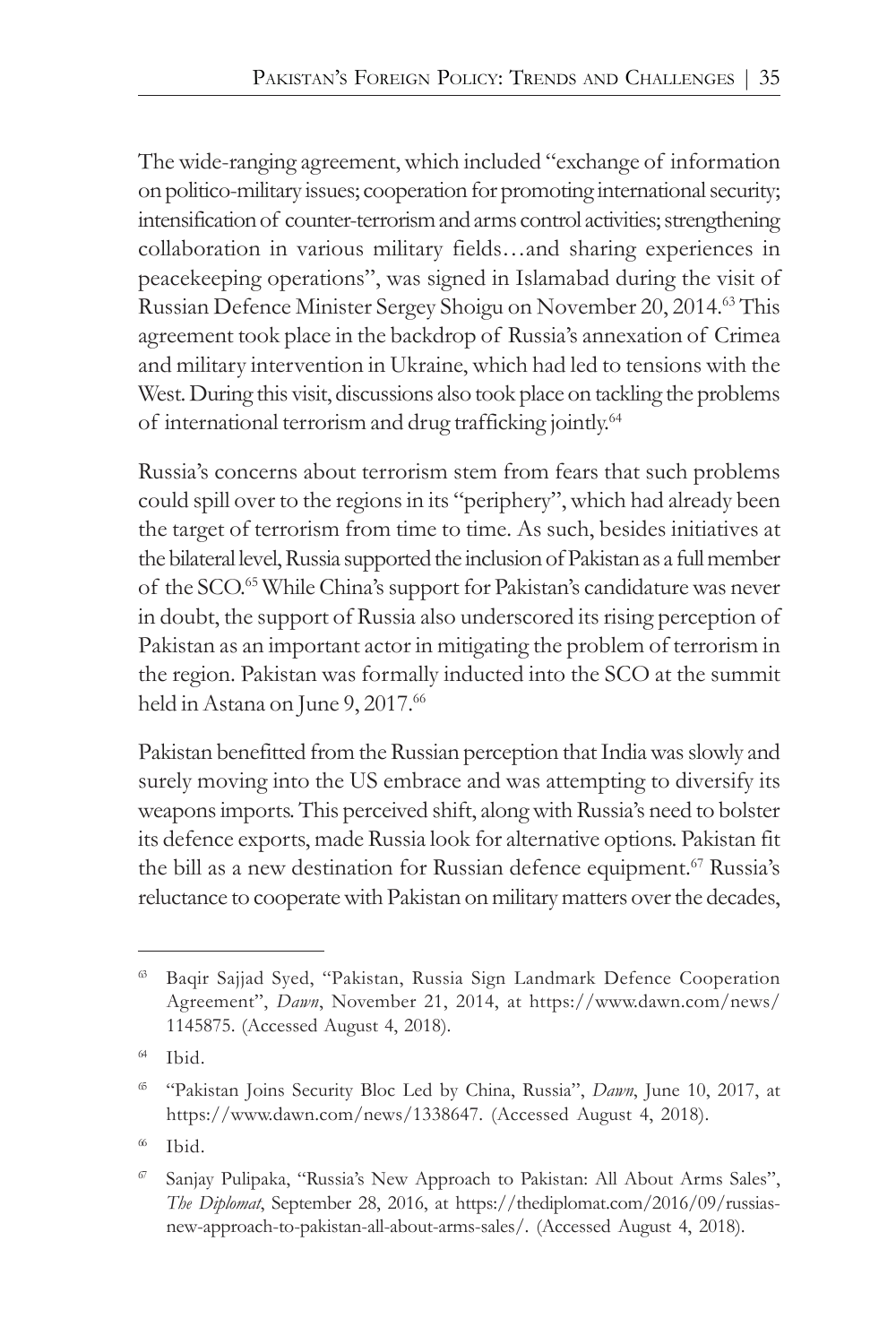keeping Indian concerns in mind, gave way to a willingness to part with advanced military systems to Pakistan. Pakistan, on its part, is widening its options given its constantly conflictual relationship with the US which has been one of its major supplier of arms. The Pakistan Army Aviation Corps received four Mi-35M "Hind E" attack helicopters worth US\$ 153 million from Russia in August 2017 as per a deal signed in August 2015.<sup>68</sup>

Besides the transfer of weapons, both the countries have also undertaken joint military exercises. For instance, the Pakistan Army and Russian Army undertook a joint training exercise (Druzhba-III) in Pakistan in October– November 2018.<sup>69</sup> Previously, the special forces of Pakistan and Russia conducted a joint exercise in November 2017, which focused on counterterrorism operations, hostage and rescue, and cordon and search operations. <sup>70</sup>Their first joint military exercise was held in September– October 2016. It has also been agreed that troops from Pakistan will receive training at Russian military institutes. This decision was taken during the first meeting of the Russia–Pakistan Joint Military Consultative Committee held in Islamabad in August 2018.<sup>71</sup> An MoU for naval cooperation has also been signed between the two countries in July 2018.<sup>72</sup>

<sup>68</sup> Gabriel Dominguez, "Russia Delivers Four Mi-35M Helos to Pakistan, Says Report", *IHS Jane's Defence Weekly*, August 30, 2017, at https://www.janes.com/ article/73439/russia-delivers-four-mi-35m-helos-to-pakistan-says-report. (Accessed August 4, 2018).

<sup>69</sup> "Russian Forces Arrive in Pakistan for Third Joint-Military Drill", *The Economic Times*, October 22, 2018, at https://economictimes.indiatimes.com/news/ defence/russian-forces-arrive-in-pakistan-for-third-joint-military-drill/ articleshow/66315007.cms. (Accessed January 10, 2019).

<sup>70</sup> "Druzba 2017: Pakistan, Russia Hold Anti-Terror Exercise", *The Express Tribune*, September 25, 2017, at https://tribune.com.pk/story/1515661/pakistan-russiabegin-military-drills/. (Accessed August 4, 2018).

Baqir Sajjad Syed, "Accord with Russia Signed for Training of Pakistani Troops", *Dawn*, August 8, 2018, at https://www.dawn.com/news/1425673. (Accessed January 10, 2019).

<sup>72</sup> Maqbool Malik, "Pakistan, Russia Sign MoU for Naval Cooperation", *The Nation*, August 1, 2018, at https://nation.com.pk/01-Aug-2018/pakistan-russia-signmou-for-naval-cooperation. (Accessed January 10, 2019).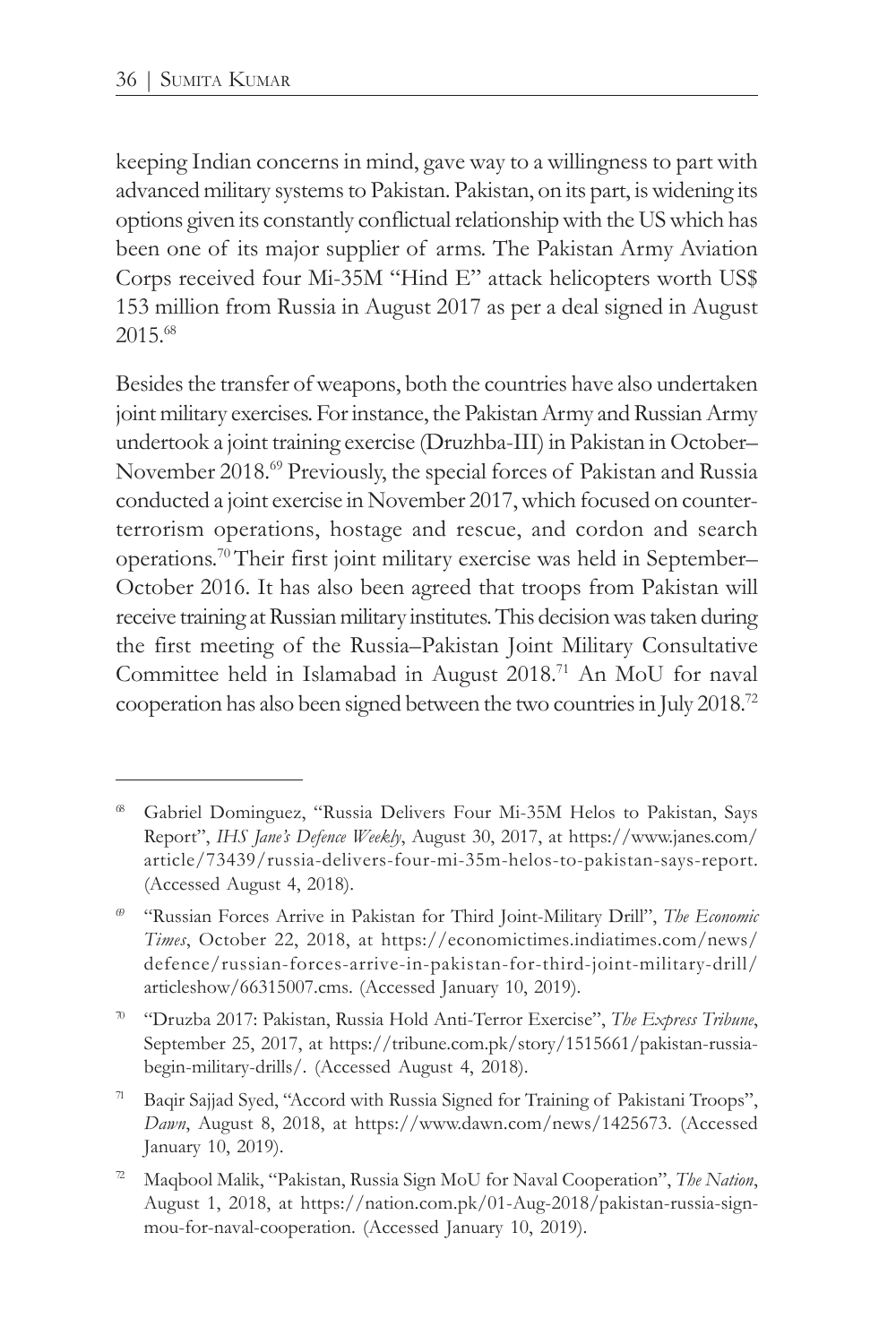Earlier, it was speculated that Russia turned down the transfer of Su-35 jets to Pakistan as they were more advanced than the Su-30 MKI which had been sold to India.<sup>73</sup> While this may or may not be true, Russia's defence cooperation with Pakistan is likely to proceed within certain limits.

Pakistan and Russia seem to have developed convergence of interests in another strategically important area, which is the support for Afghan Taliban. Russian fears due to the increasing presence of the IS in Afghanistan and its potential to create trouble in the Central Asian Republics has led it to support the Taliban to effectively counter the IS. Russia is also found to be supporting the peace process in Afghanistan in a bid to reconcile the differences between the Taliban and the Afghan Government.<sup>74</sup> Moscow hosted talks between the Taliban and the High Peace Council of Afghanistan in November 2018. It then facilitated a meeting between the Taliban and Afghan opposition leaders in February 2019. In May end Russia again hosted talks between the Taliban and senior Afghan politicians, including those who may be challenging Ghani in the presidential elections to be held in September 2019. Pakistan would naturally encourage such Russian efforts towards reconciliation.

Russia also acknowledges, to a certain extent, that Pakistan is playing a positive role in combating terrorism. This is significant at a time when it is in the dock vis-à-vis the US in this respect. Pakistan's Foreign Minister, Khawaja Muhammad Asif, visited not only China but also Russia<sup>75</sup> to garner support after being castigated by President Trump for not doing enough to counter terrorism. Both Beijing and Moscow were critical of the US position on Pakistan and were of the opinion that not only should Pakistan's vital role for peace in Afghanistan be recognised but also the

<sup>73</sup> "Russia Turns Down Pak Request for Su-35 Jet Buy; Russian Media", *Defense World*, November 15, 2015, at http://www.defenseworld.net/news/17658/ Russia\_Turns\_Down\_Pak\_Request\_For\_Su\_35\_jet\_Buy\_\_Russian\_Media#.W2zBgELrZnI. (Accessed August 6, 2018).

<sup>74</sup> Uzair Younus, "Pay Attention to Russia's South Asia Strategy", *The Diplomat*, June 7, 2018, at http://thediplomat.com/2018/06/pay-attention-to russia'ssouth-asia-strategy/. (Accessed August 6, 2018).

<sup>75</sup> Pakistan's Foreign Minister Khawaja Muhammad Asif went to China in September 2017 and to Russia in February 2018.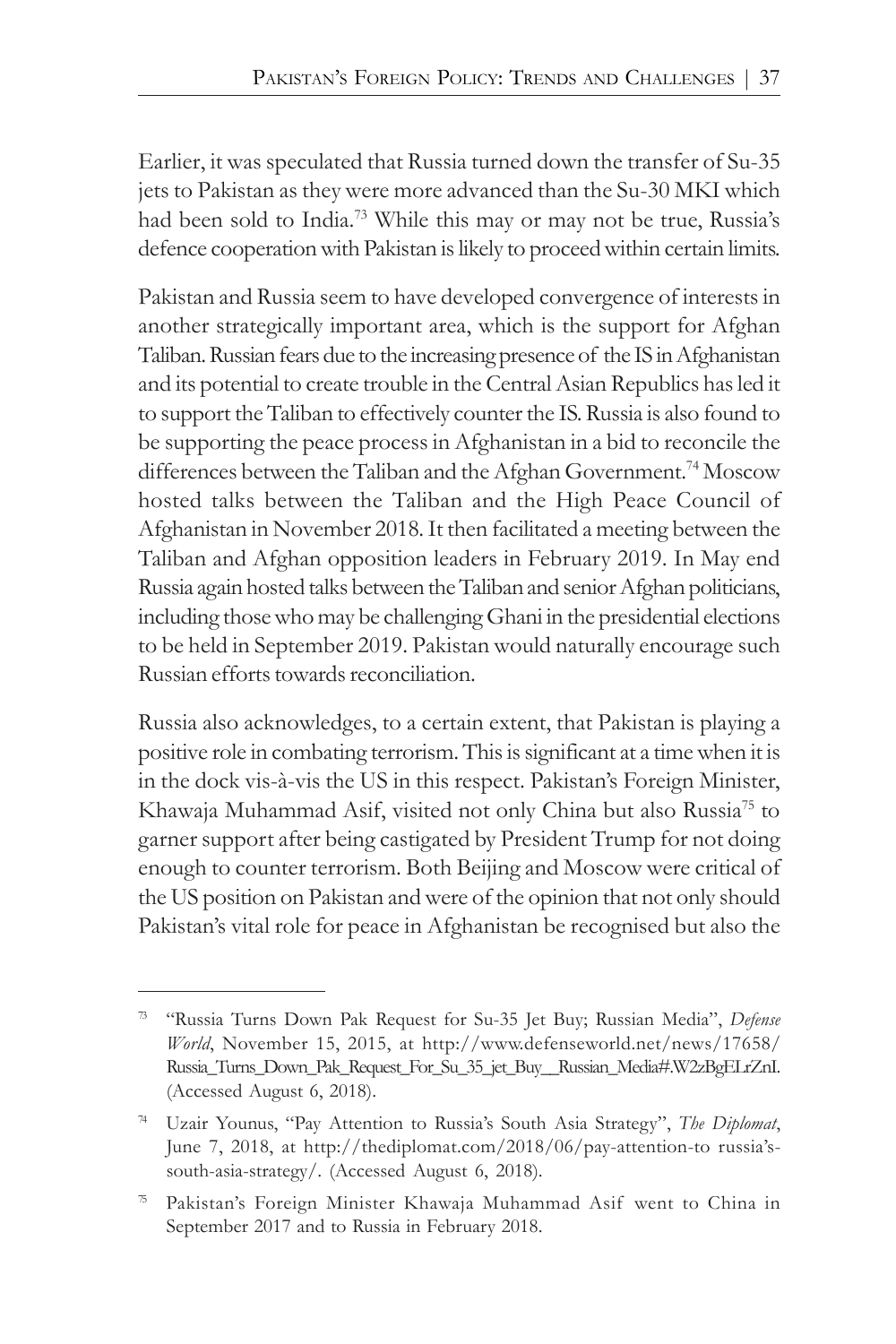sacrifices made by it in the fight against terrorism.<sup>76</sup> In February 2018, Russia named an honorary consul to Khyber Pakhtunkhwa, bordering Nangarhar province in eastern Afghanistan, where the IS has established a strong presence. Mohammad Arsallah Khan, belonging to an influential business family in north-west Pakistan, is expected to promote commercial ties with Russia in the hope that such ties would help tackle the problem of terrorism.<sup>77</sup>

Some developments pertaining to economic cooperation between Pakistan and Russia, particularly in the energy sector, have also been witnessed recently. An MoU was signed in June 2018 between the ministries of energy of both the countries for a feasibility study for the installation of an undersea gas pipeline.<sup>78</sup>Besides, an agreement for the construction of North–South gas pipeline was signed by the two countries in October 2015. The gas pipeline, with a capacity of 12.4 billion cubic metres per year and stretching over 1,100 kilometre, is expected to join the liquefied natural gas terminals at Karachi Port with Lahore. While commissioning was planned for 2018, there have been delays due to disagreements over the gas transit tariff.<sup>79</sup> The two countries have also been conducting negotiations for upgradation of a 600 megawatt (MW) gas-fired power plant at Jamshoro with Russian investment.<sup>80</sup>

Baqir Sajjad Syed, "Asif to Embark on Three-Nation Tour to Discuss US Policy", *Dawn*, August 26, 2017, at https://www.dawn.com/news/1354043. (Accessed August 6, 2018).

<sup>77</sup> "Analysis: Why is Russia Warming Up to Pakistan?", *Dawn*, February 27, 2018, at https://www.dawn.com/news/1392060. (Accessed August 6, 2018).

<sup>&</sup>quot;Pakistan, Russia Ink MoU to Conduct Feasibility Study for Undersea Gas Pipeline", *Pakistan Today*, June 8, 2018, at https://profit.pakistantoday.com.pk/ 2018/06/08/pakistan-russia-ink-mou-to-conduct-feasibility-study-for-underseagas-pipeline/. (Accessed August 6, 2018).

<sup>79</sup> "Russia's Rostec Set to Launch Construction of North–South Gas Pipeline in Pakistan in 2018", *TASS*, April 27, 2018, at http://tass.com/economy/1002160. (Accessed August 6, 2018).

<sup>&</sup>lt;sup>80</sup> Khaleeq Kiani, "Russia to Join CASA-1000, Set Up 600MW Plant in Jamshoro", *Dawn*, October 6, 2016, at https://www.dawn.com/news/1288247. (Accessed August 6, 2018).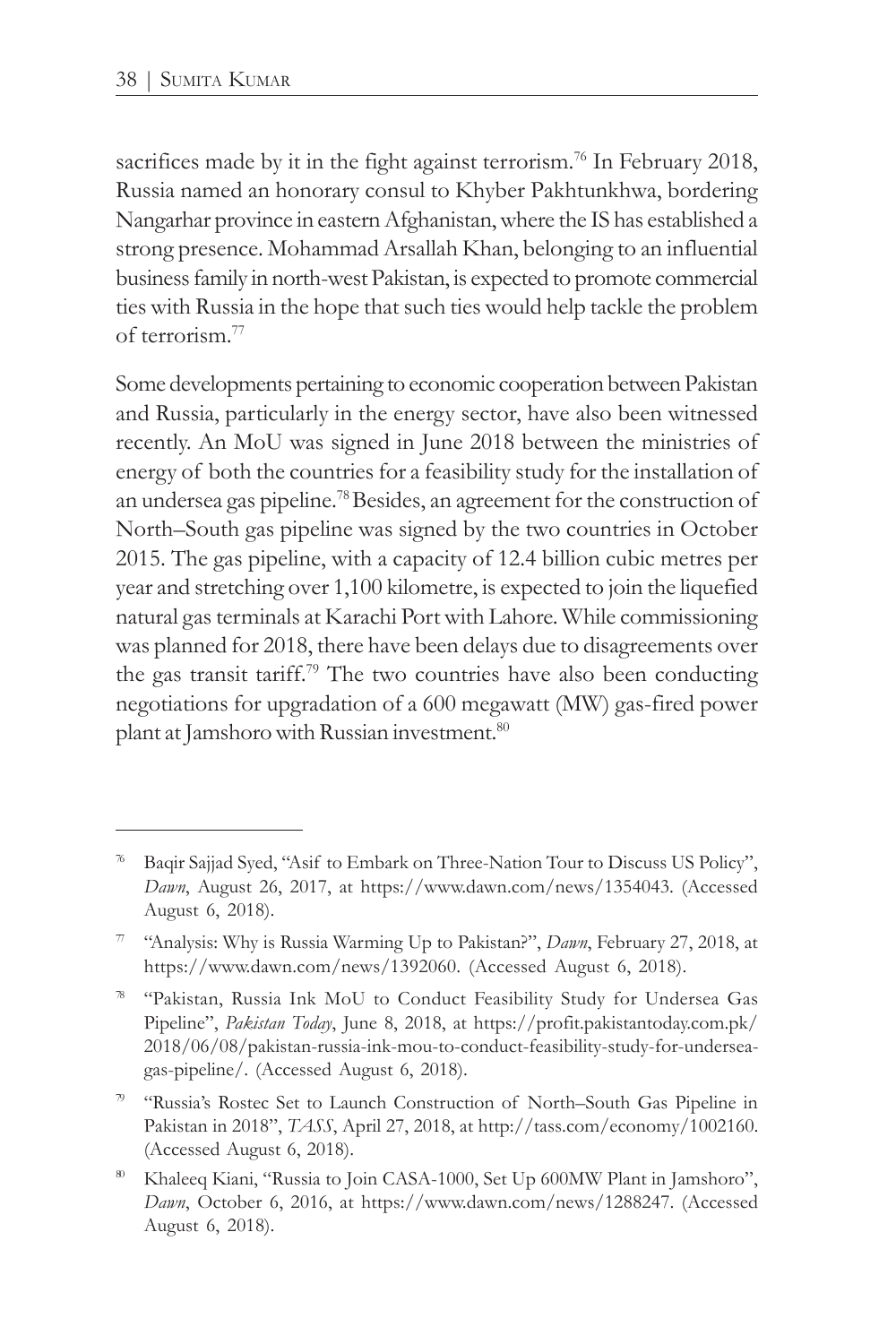Pakistan has also invited Russia to join the CASA-1000 project by transmitting thermal energy from Russia to Pakistan on transmission lines which would be available during periods of low hydel electricity transmission from Kyrgyzstan and Tajikistan.<sup>81</sup> Further, Pakistan's strategic location could enable it to play a central role in future regional connectivity projects that may come about as a result of the expected merger of China's Belt and Road Initiative (BRI) with the Eurasian Economic Union.<sup>82</sup>

The improvement of Pakistan's relations with Russia certainly boosted its morale at a time when Pakistan's economy was in a bad shape and its international image had taken a beating because of its abetment of terrorism. However, it remains to be seen whether Russia will go the whole hog in meeting Pakistan's demands in various fields given Russia's relations with India and the competition that it would face from the US in this region. Pakistan offered a "multidimensional strategic partnership" to Russia in May 2018.<sup>83</sup> Most recently, a convergence of views was apparent as Pakistan and Russia signed a joint statement on 'No First Placement of Weapons in Outer Space' on the sidelines of the SCO Council of Foreign Ministers meeting held at Bishkek in May 2019.<sup>84</sup>

It must be noted that Pakistan's opening up to Russia and the multidimensional relationship outlined above are very significant

<sup>81</sup> Zafar Bhutta, "Pakistan Invites Russia to Join CASA-1000", *The Express Tribune*, October 6, 2016, at https://tribune.com.pk/story/1194194/bolsteringcooperation-pakistan-invites-russia-join-casa-1000/. (Accessed August 6, 2018).

<sup>82</sup> Gregory Shtraks, "Next Steps in the Merger of the Eurasian Economic Union and the Belt and Road Initiative", The Jamestown Foundation, *China Brief*, Vol. 18, No. 11, June 19, 2018, at https://jamestown.org/program/next-steps-inthe-merger-of-the-eurasian-economic-union-and-the-belt-and-road-initiative/. (Accessed August 6, 2018).

<sup>83</sup> Kamran Yousaf, "Pakistan Offers Russia 'Strategic Partnership' for the First Time", *The Express Tribune*, May 2, 2018, at https://tribune.com.pk/story/ 1700256/1-pakistan-offers-russia-strategic-partnership-first-time/. (Accessed August 6, 2018).

<sup>84</sup> "Pakistan, Russia Join Hands to Prevent Outer Space Becoming Arena of Military Confrontation", *The Nation*, May 23, 2019, at https://nation.com.pk/23-May-2019/pakistan-russia-join-hands-to-prevent-outer-space-becoming-arena-ofmilitary-confrontation (Accessed May 27, 2019).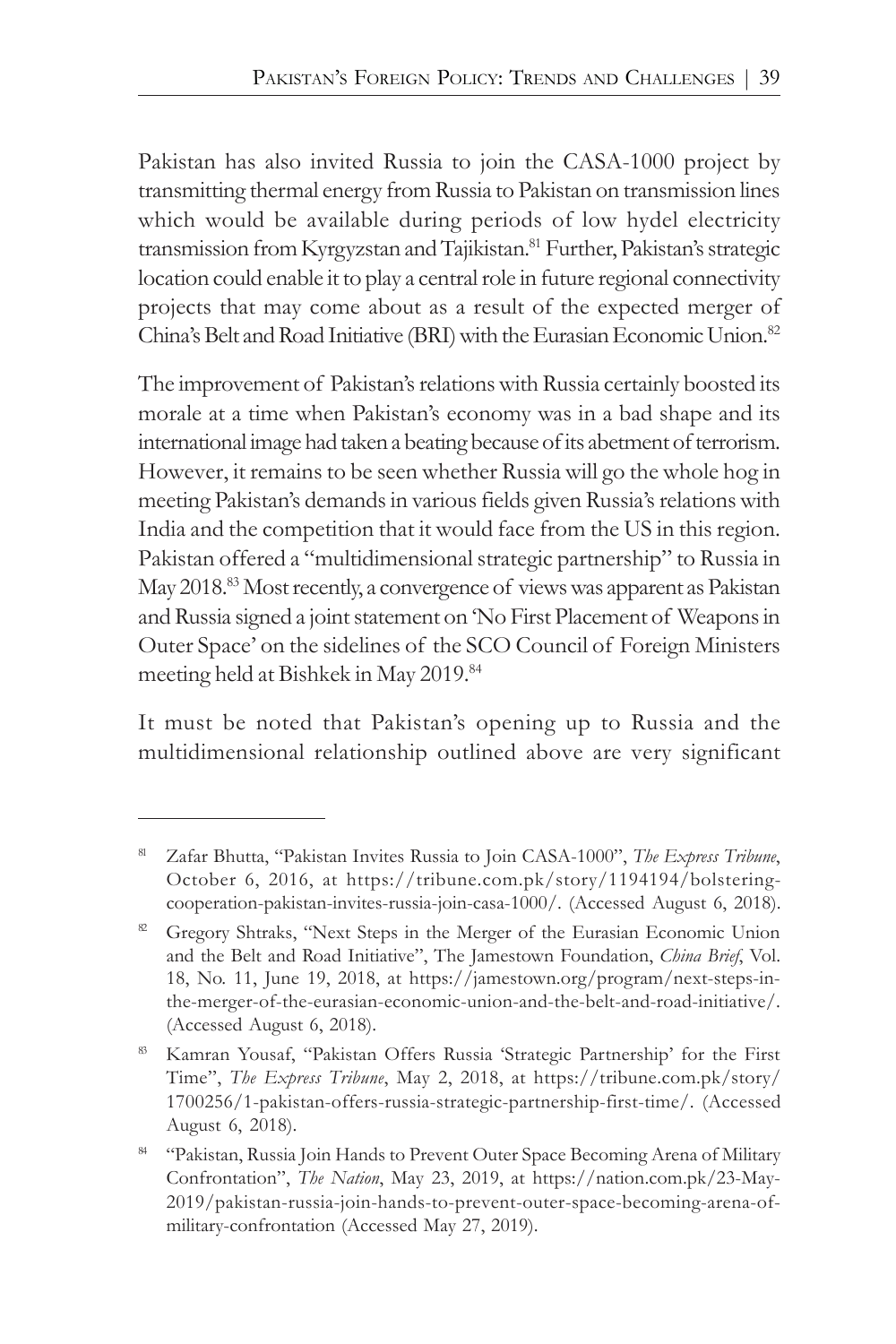achievements in the overall foreign policy architecture of Pakistan. Nevertheless, it will have implications for India too in the long run. Keeping in mind the nature of India-Russia relations, Russia is likely to keep in mind Indian concerns as it develops its relationship with Pakistan. This is apparent from the Sochi summit between India and Russia in May 2018, which testified to the durability of India-Russia relations.

#### **CONCLUSION**

The trends in Pakistan's foreign policy noted here brings one to the conclusion that while Pakistan's geopolitical situation has given it certain advantages, its inability to control terrorism emanating from its soil has earned it the alienation of some major powers and the antipathy of its neighbours. It was Pakistan's strategic location which led the US to rope it in as a member of its alliance during the Cold War days and continue to rely on it to be the vanguard of the war against terrorism in Afghanistan. Again, it was because of its geographical location that China found it useful to cultivate it as a countervailing force against India. But Pakistan became a prisoner of its own excessive dependence on militant Islam as an instrument of its foreign policy, which prevented it from taking credible action against the Afghan Taliban operating from its territory. This led to disillusionment of the US with Pakistan, even though it continues to rely on Pakistan for certain limited purposes like peace talks with the Taliban.

As far as China is concerned, there is considerable degree of romanticism in its relationship with Pakistan. China hopes that Pakistan's dire need to countervail India with the help of China and to have a substitute for US as a source of economic and military aid would enable it to dominate Pakistan and use it as an extremely valuable strategic outpost. While this "higher than the mountains" friendship may seem tempting in the current circumstances and may even endure for a decade or two, it is likely to cut into Pakistan's sense of self-respect, sovereignty and strategic autonomy anytime in the future.

There is no doubt that Russia has entered as a new player in Pakistan's foreign policy structure with promises of defence cooperation and convergence of approach in the Afghanistan peace process. But Pakistan must also realise that when leading global players like the US, China and Russia enter a strategically important but a highly conflicted region like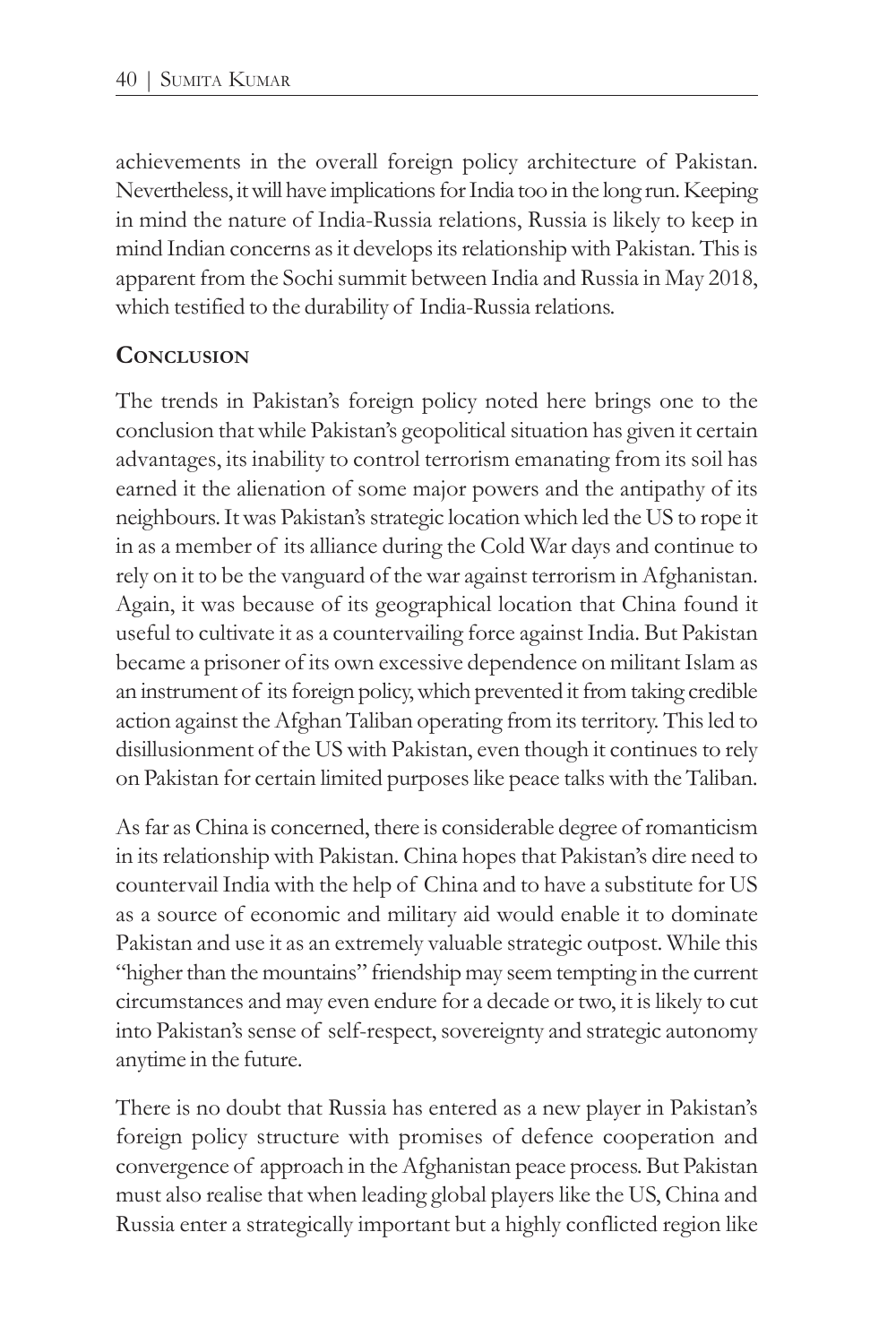Afghanistan–Pakistan, they have their own objectives to achieve. The interplay of their interests is more likely to make the entire region an object of their long-term competitive presence, rather than serving Pakistan's interests.

Pakistan's peace overtures to Afghanistan will depend for their success on the outcome of the settlement between the Afghan Government, the Taliban, the US and to some extent, China and Russia. The Afghan Government is not an independent actor because of its highly limited military and economic capability and excessive dependence on foreign forces. Therefore, Pakistan will not find it easy to normalise its relations with Afghanistan until a satisfactory peace settlement is arrived at, which will take time because of sharply conflicting interests of the parties involved.

As far as Pakistan's attitude towards India is concerned, there is no genuine step being taken which would give hope that India's demand for credible action against terrorists operating from Pakistan would be satisfactorily met. India's policy in the last three years has shown that it is not in a hurry to hold a dialogue with Pakistan unless there is any forward movement on its part. Dialogue for the sake of dialogue makes no sense. And in a situation when Pakistani militant groups have been mainstreamed to enable them to have a greater voice in Pakistan's power structure, there is no hope that the stalemate between Pakistan and India would be broken anytime soon.